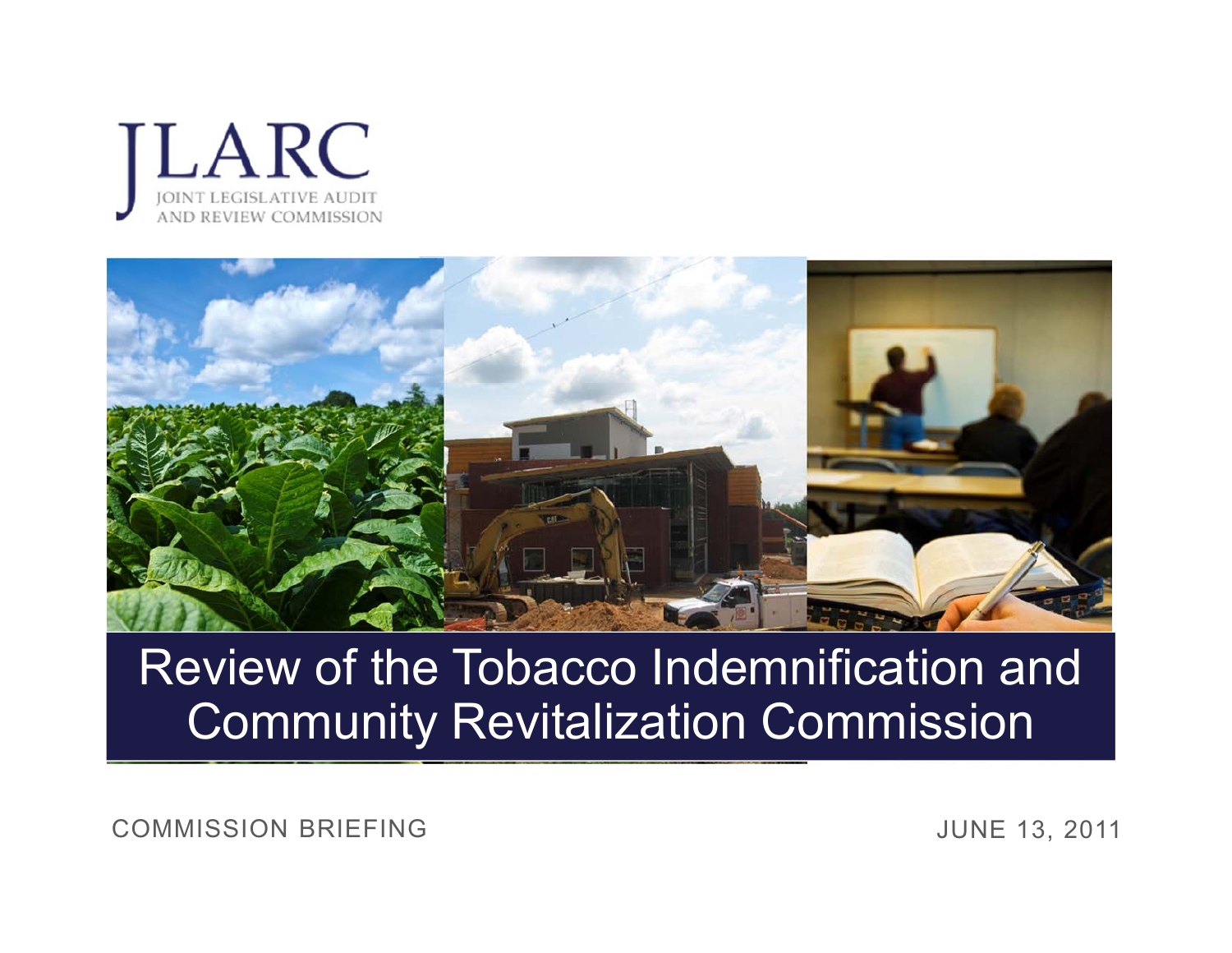# **Study Mandate**

- • Evaluate performance of Tobacco Indemnification and Community Revitalization Commission (TICR)
- • Review effectiveness of economic revitalization grants and strategy
- $\bullet$  Make recommendations about outcome metrics and accountability measures

For full text of mandate, see 2010 Appropriation Act, Item 30F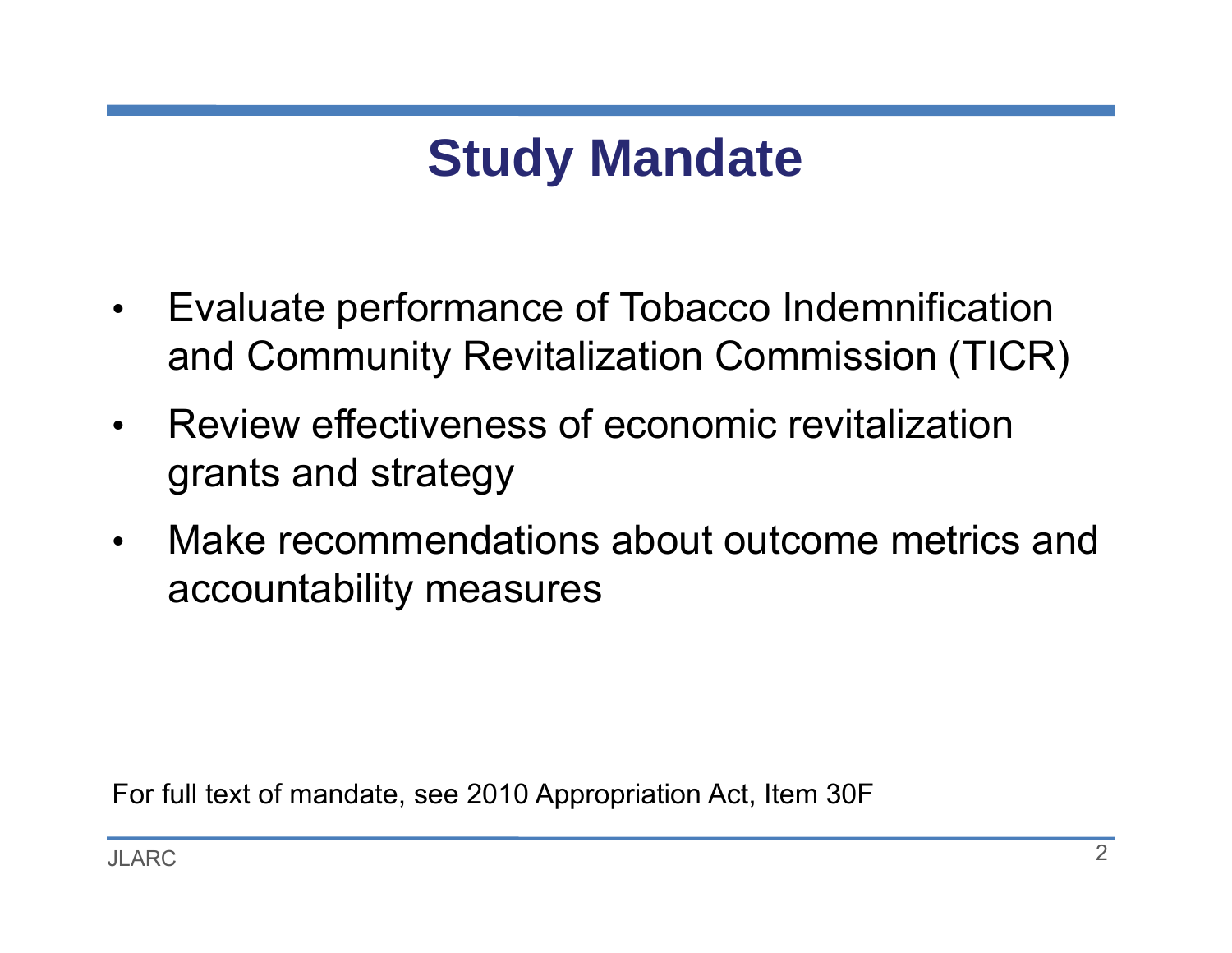#### **Research Activities**

- Surveyed 31 local economic developers
- Interviewed 60 stakeholders, including TICR members and staff, Blue Ribbon Panel chairman and staff
- Reviewed 131 TICR grant files
- Visited 34+ TICR-funded sites
- Analyzed data on 1,368 TICR-funded projects
- Attended TICR meetings and reviewed meeting transcripts (2000-2011)
- Interviewed other grant-making organizations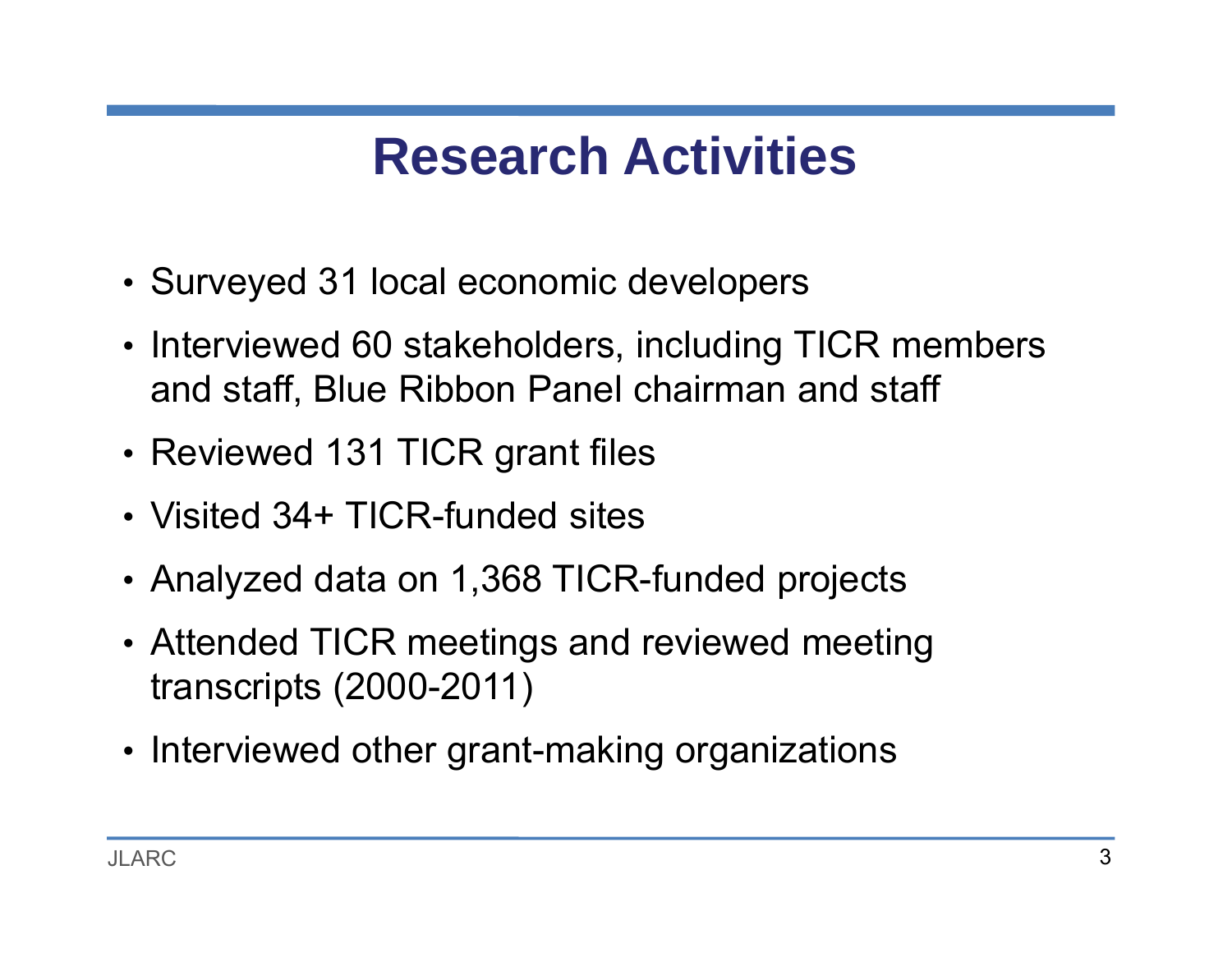# **In Brief**

The Tobacco Commission has had a significant positive impact on Virginia's tobacco region, but has also funded projects that have not contributed to regional revitalization. The commission needs a more strategic approach to guide future grants, and should better match funding to the economic needs across the region. It could also do a better job of documenting the performance of its grants.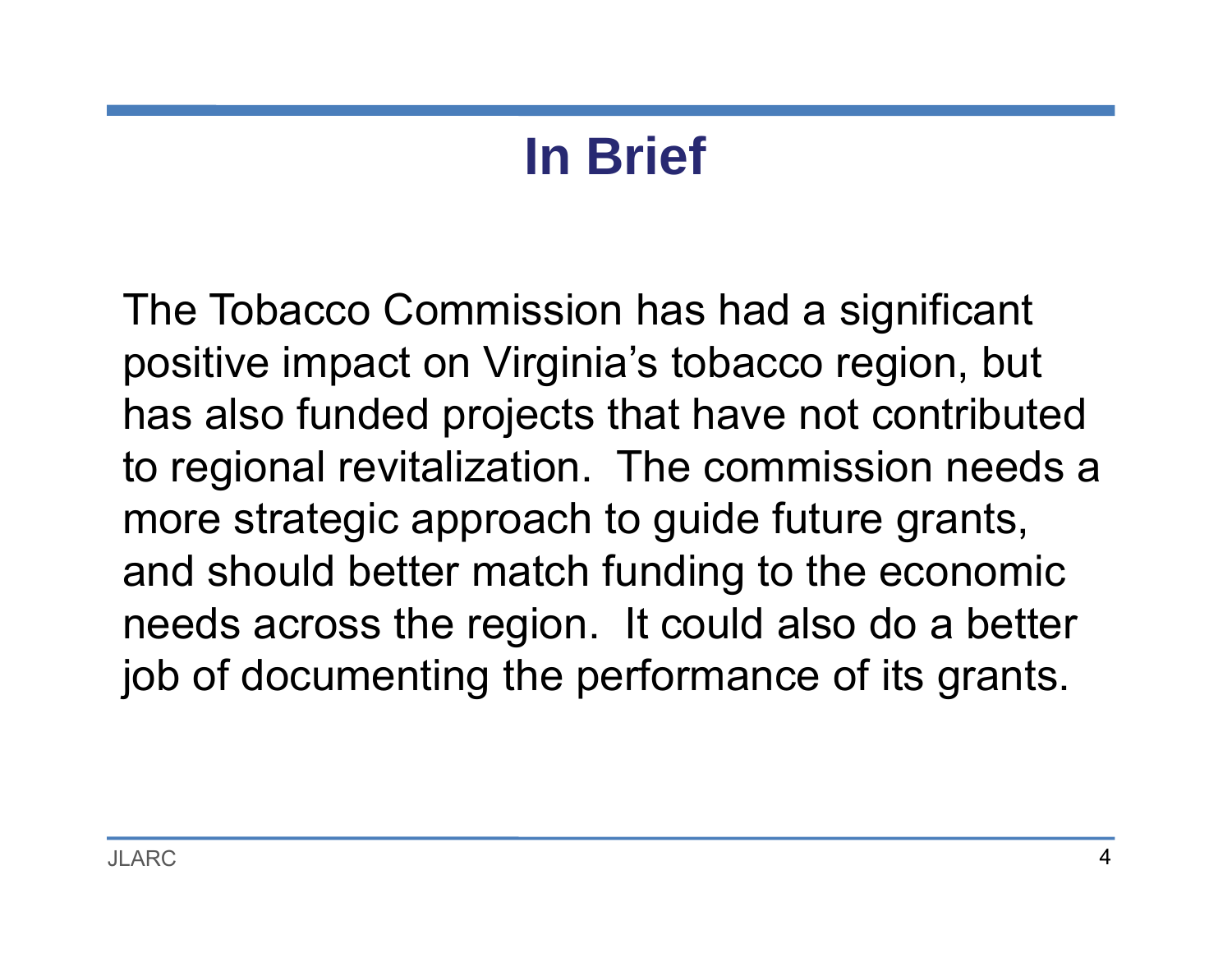# **In This Presentation**

#### Why the Tobacco Region Needs Revitalization

Grants Have Provided Benefits But Revitalization Remains Elusive

TICR Has Made Grants With Limited Potential for Revitalization

Well-Defined Revitalization Strategy Needed

More Effective Governance Model Should Be Considered

Most Awards Not Paired With Relevant Metrics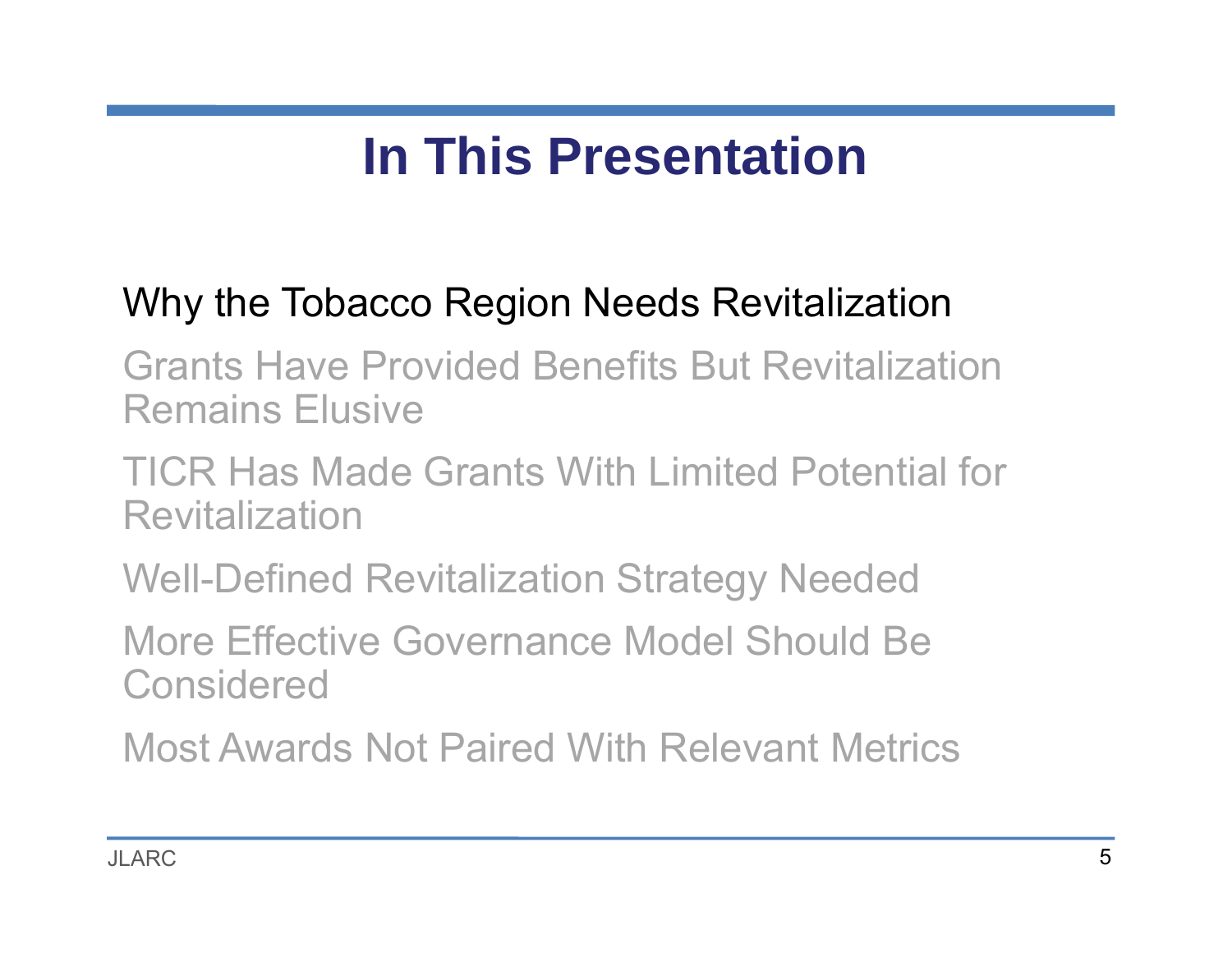## **Why the Region Needs Revitalization**

- •Jobs lost in historically important industries
- • Population losses in 18 of the 41 localities 2000- 2010
	- –– Danville, Martinsville, Buchanan County lost more than 10%
- • Economic performance and educational attainment of tobacco region localities remain below statewide levels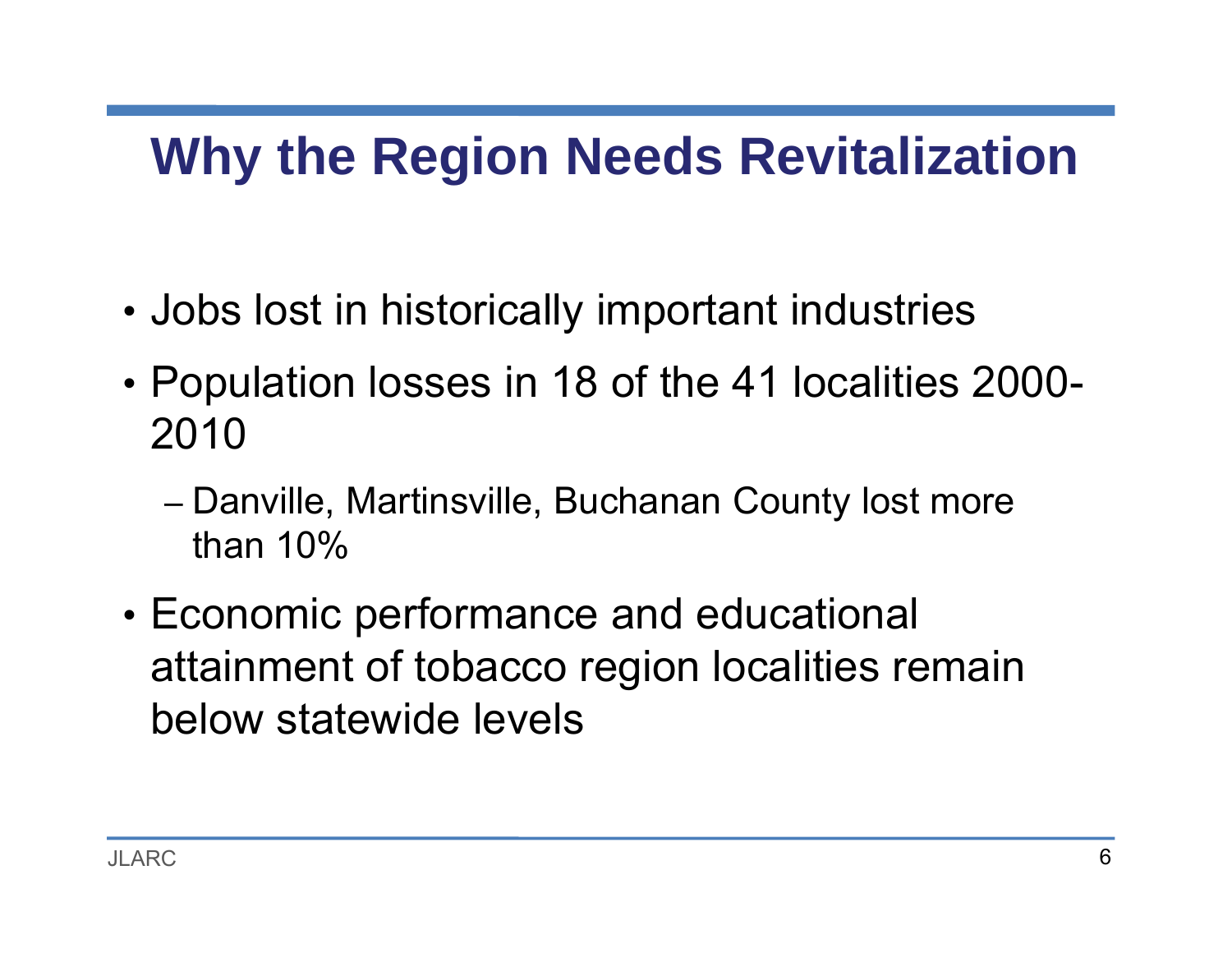# **Unemployment Historically Higher in Tobacco Region**

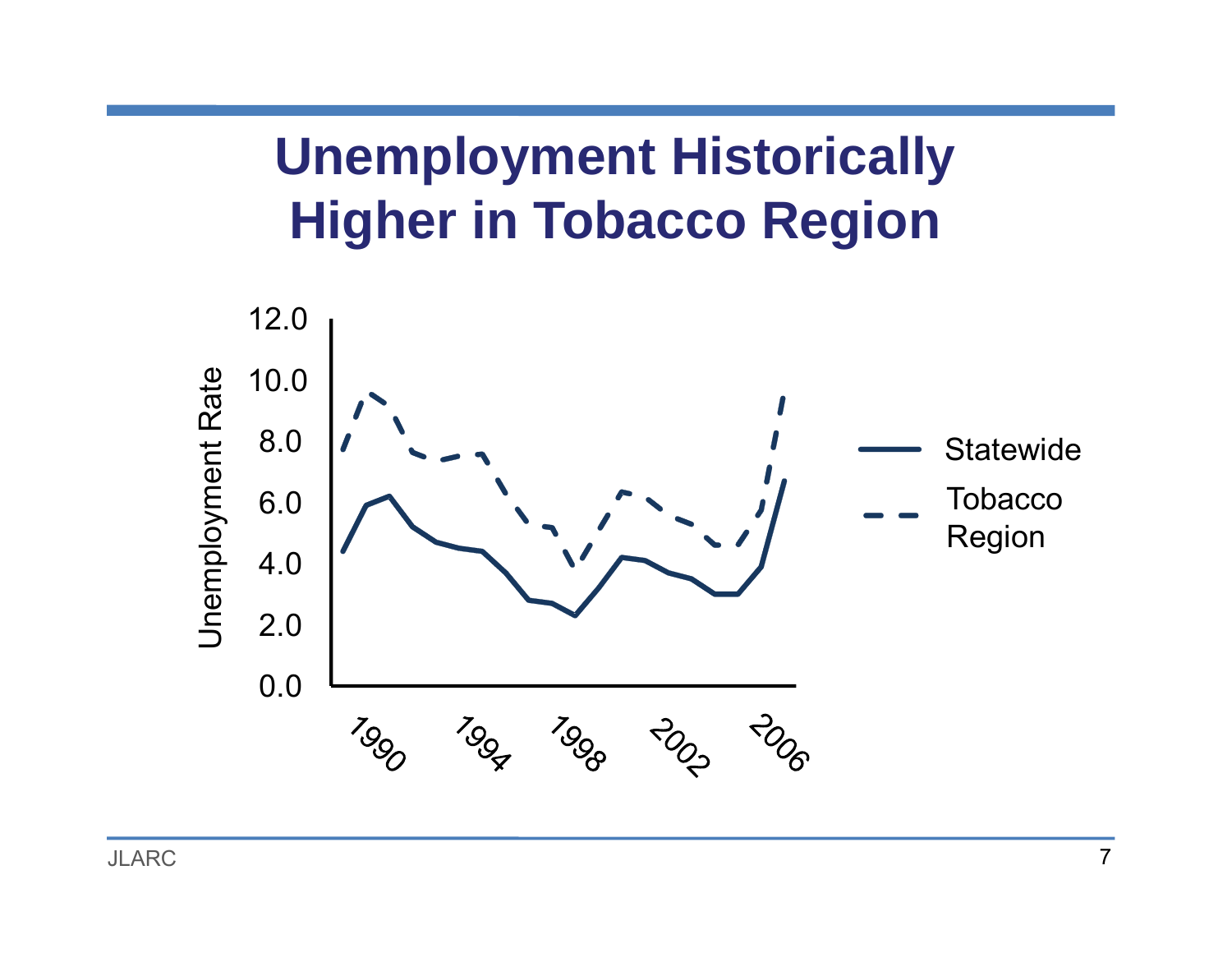#### **Region Historically Lags Statewide Income Level**

![](_page_7_Figure_1.jpeg)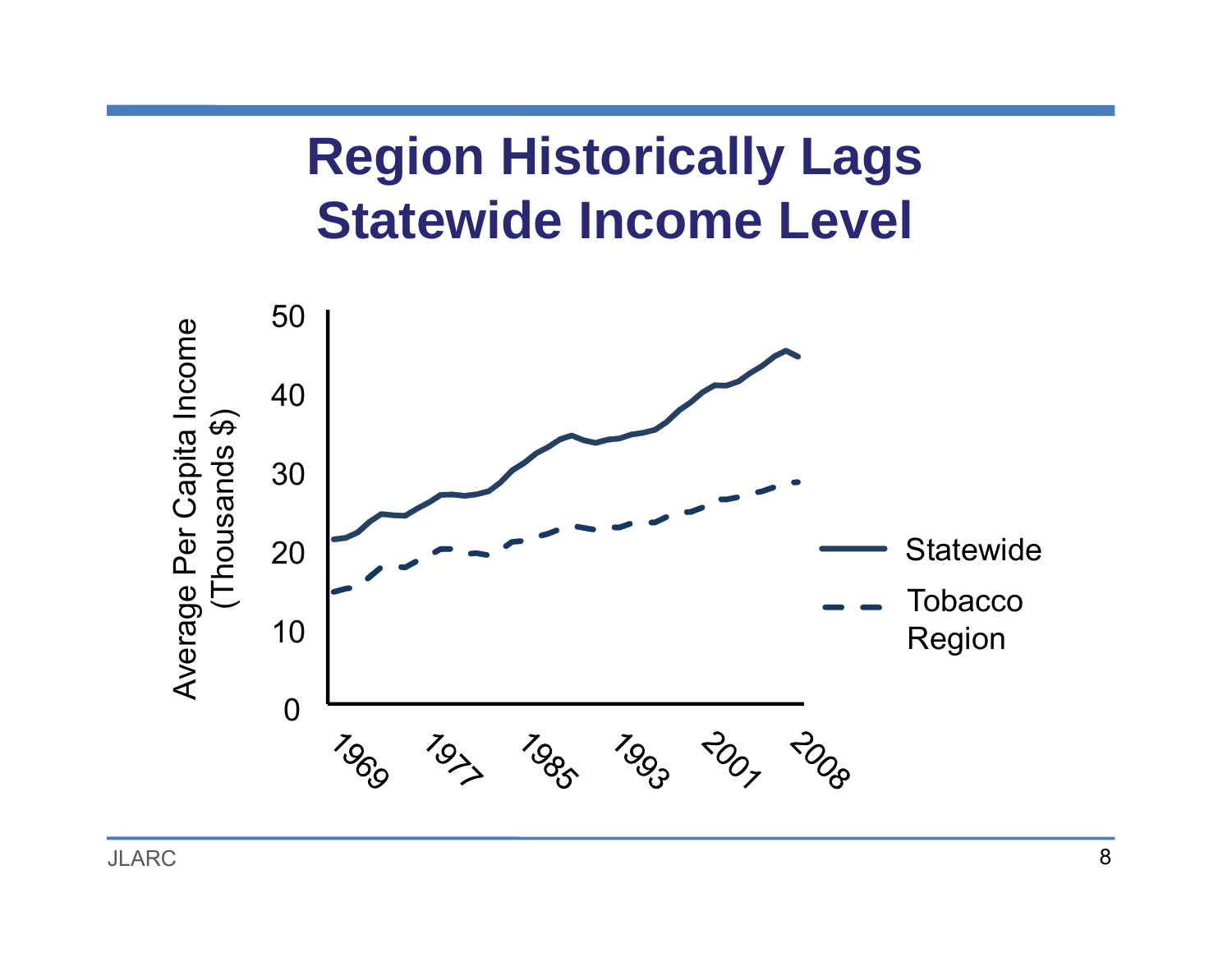# **Virginia's Master Settlement Funds Split Between TICR, Health Care**

- Funds come from tobacco companies, not taxpayers
- Pursuant to Tobacco Master Settlement Agreement, 1999 General Assembly directed funds
	- 50% to TICR
	- – 40% to general fund (redirected to Virginia Health Care Fund by 2004 General Assembly)
	- 10% to Tobacco Settlement Fund
		- Administered by Virginia Health Youth Foundation to reduce tobacco use and obesity among children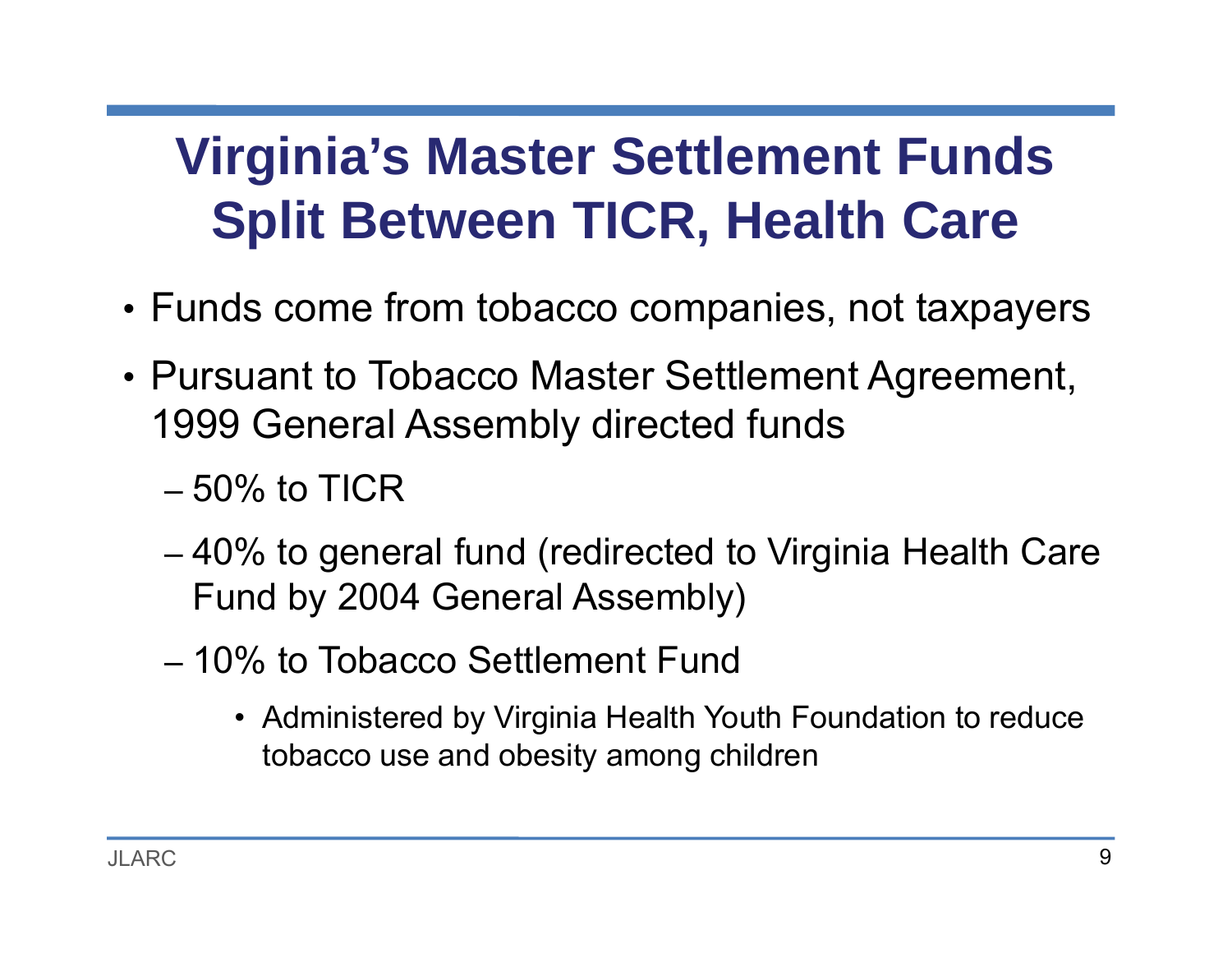#### **TICR Promotes Economic Revitalization in Tobacco-Dependent Localities**

- Statutes direct TICR to
	- – Revitalize tobacco dependent communities … in an equitable manner throughout the Southside and Southwest regions of the Commonwealth
	- –– Indemnify tobacco growers for losses
- Funding securitized in 2005-2007 generating net proceeds of \$1 billion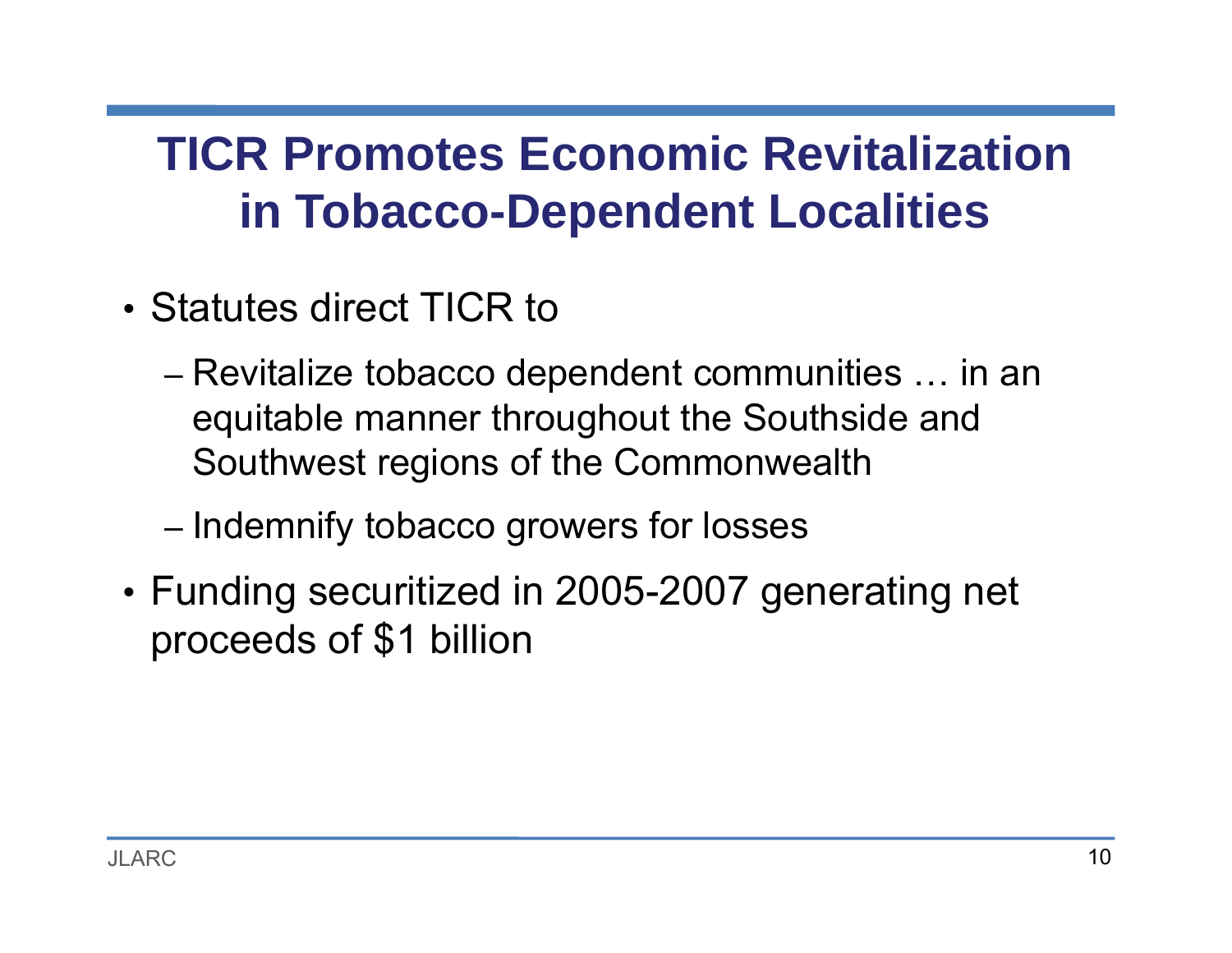#### **41 Localities in Tobacco Region**

![](_page_10_Figure_1.jpeg)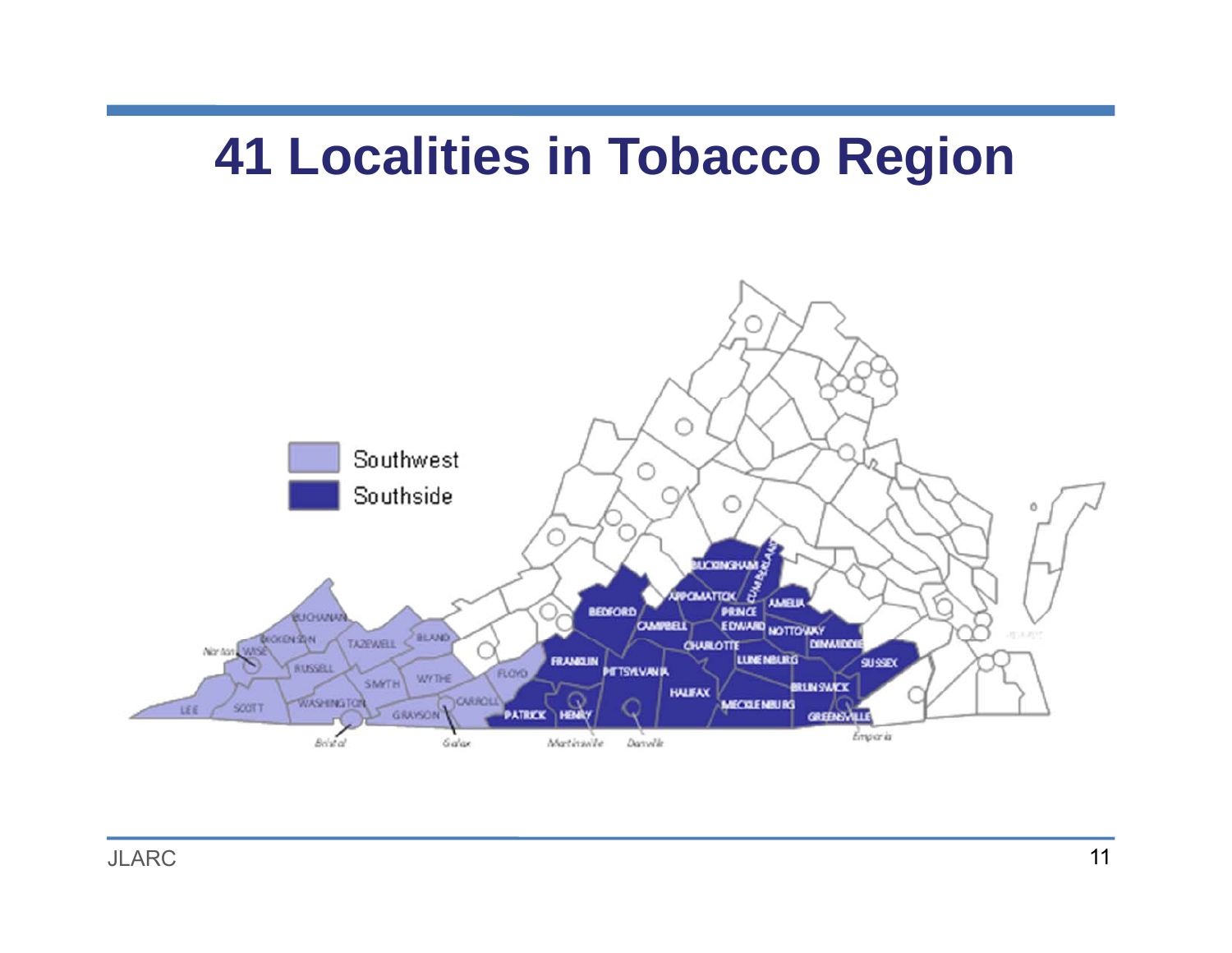# **In This Presentation**

#### Why the Tobacco Region Needs Revitalization

#### Grants Have Provided Benefits But Revitalization Remains Elusive

TICR Has Made Grants With Limited Potential for Revitalization

Well-Defined Revitalization Strategy Needed

More Effective Governance Model Should Be Considered

Most Awards Not Paired With Relevant Metrics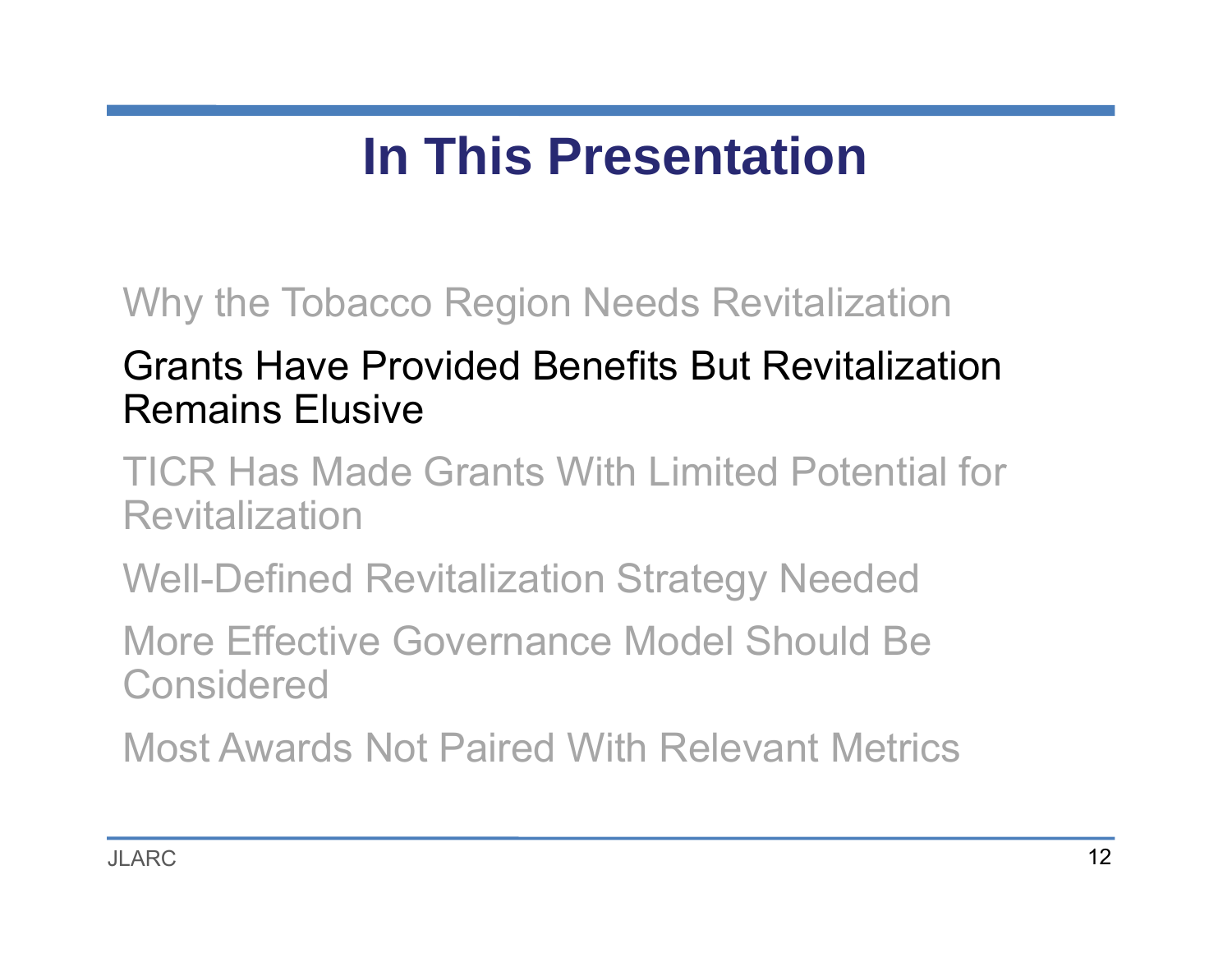# **TICR Has Awarded \$756 Million for Economic Revitalization**

•TICR has approved 1,368 grants since 2000

| <b>Awarded</b>       | \$756          |  |
|----------------------|----------------|--|
|                      | <b>Million</b> |  |
| Expended             | \$526          |  |
| Remaining to be paid | \$229          |  |

•\$606 million remains available for future grants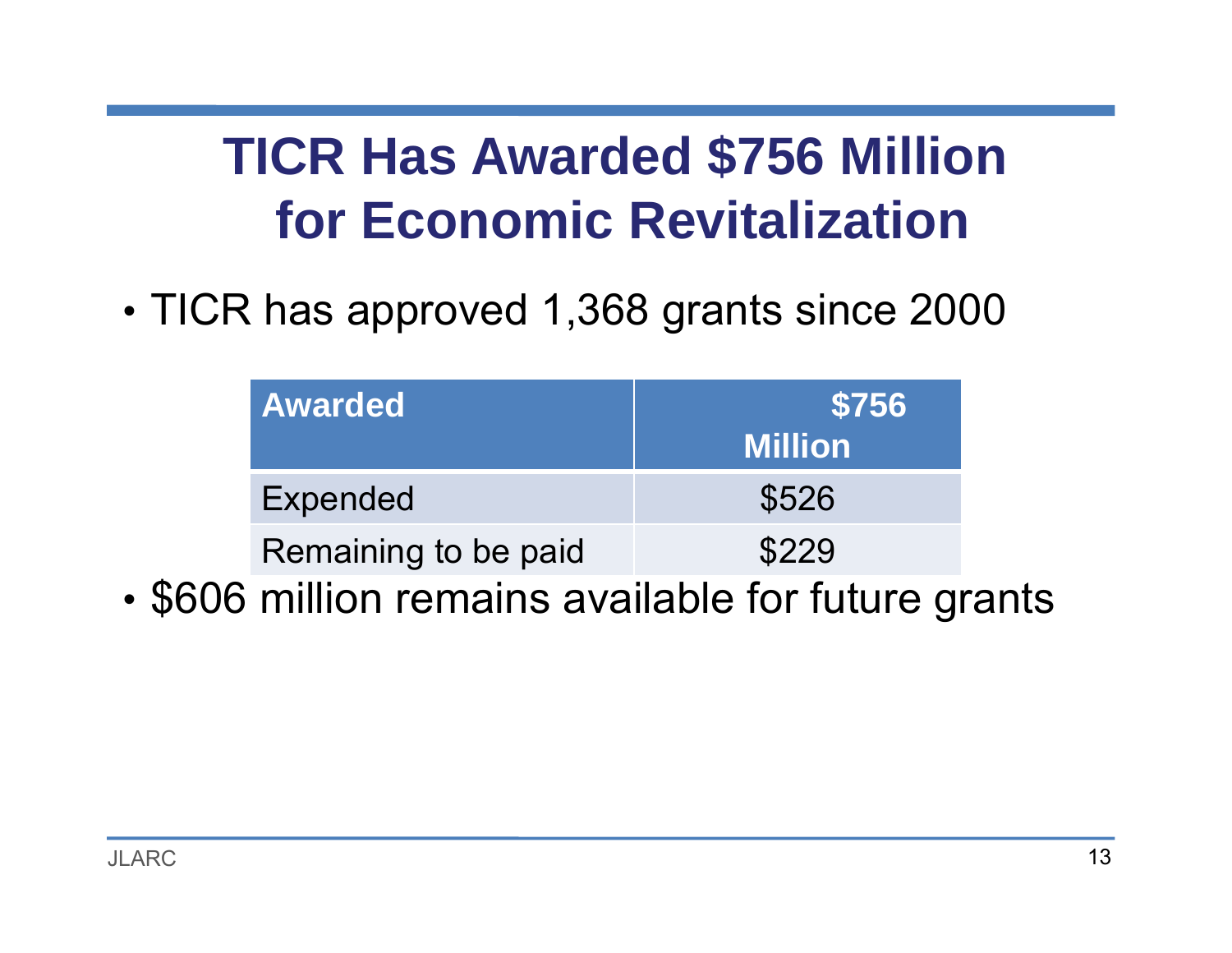# **Two-Thirds of TICR Awards for Infrastructure & Broadband**

![](_page_13_Figure_1.jpeg)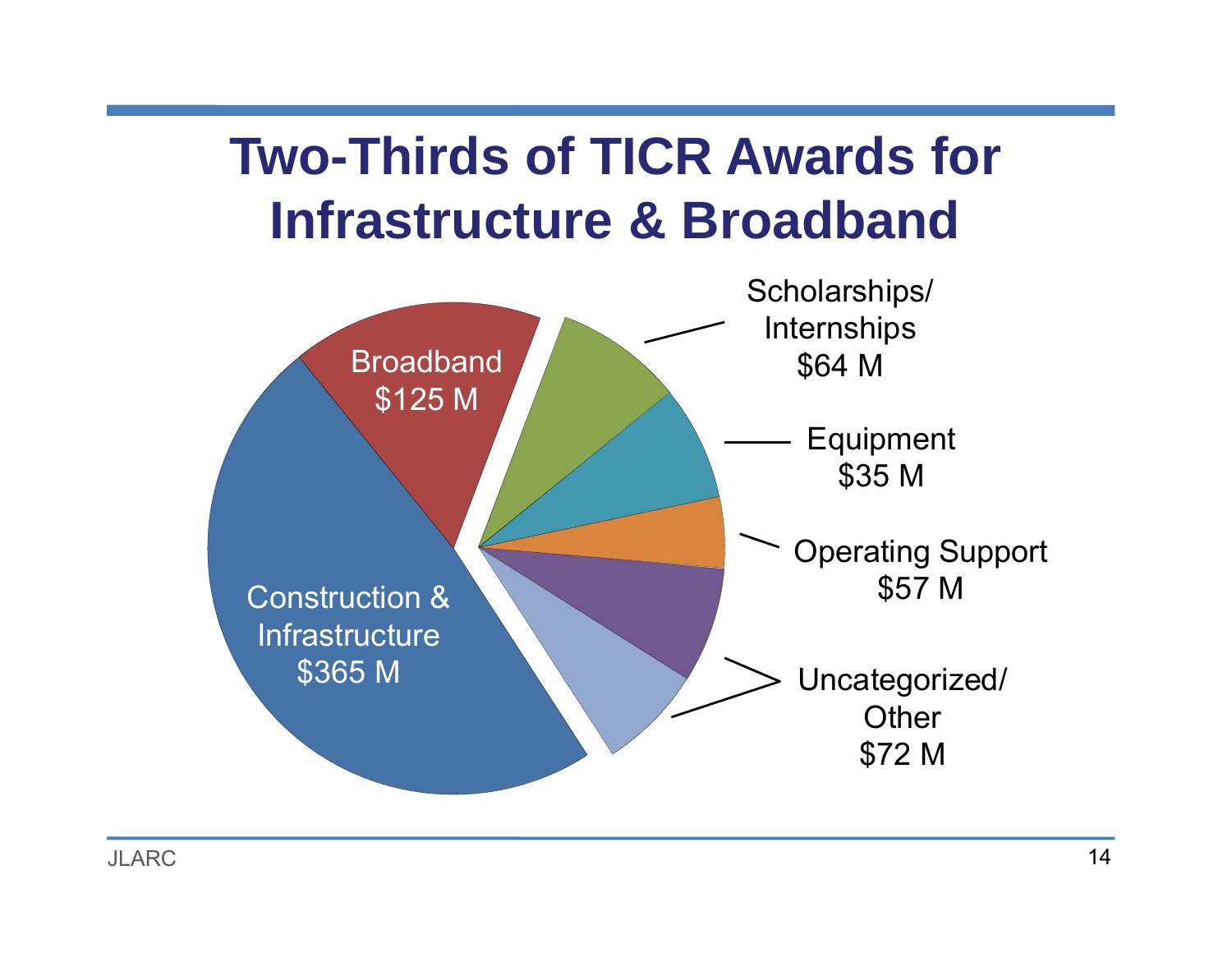#### **Largest TICR Investments**

| <b>Project Type</b>                           | <b>Total TICR</b><br><b>Awards</b><br>(millions) |
|-----------------------------------------------|--------------------------------------------------|
| <b>Industrial parks</b>                       | \$155                                            |
| <b>Broadband access</b>                       | 125                                              |
| Scholarships and student loans                | 64                                               |
| Incentives to private entities (TROF)         | 61                                               |
| <b>Energy R&amp;D centers</b>                 | 53                                               |
| Institute for Advanced Learning &<br>Research | 27                                               |
| <b>King College Medical School</b>            | 25                                               |
| Total                                         | \$510                                            |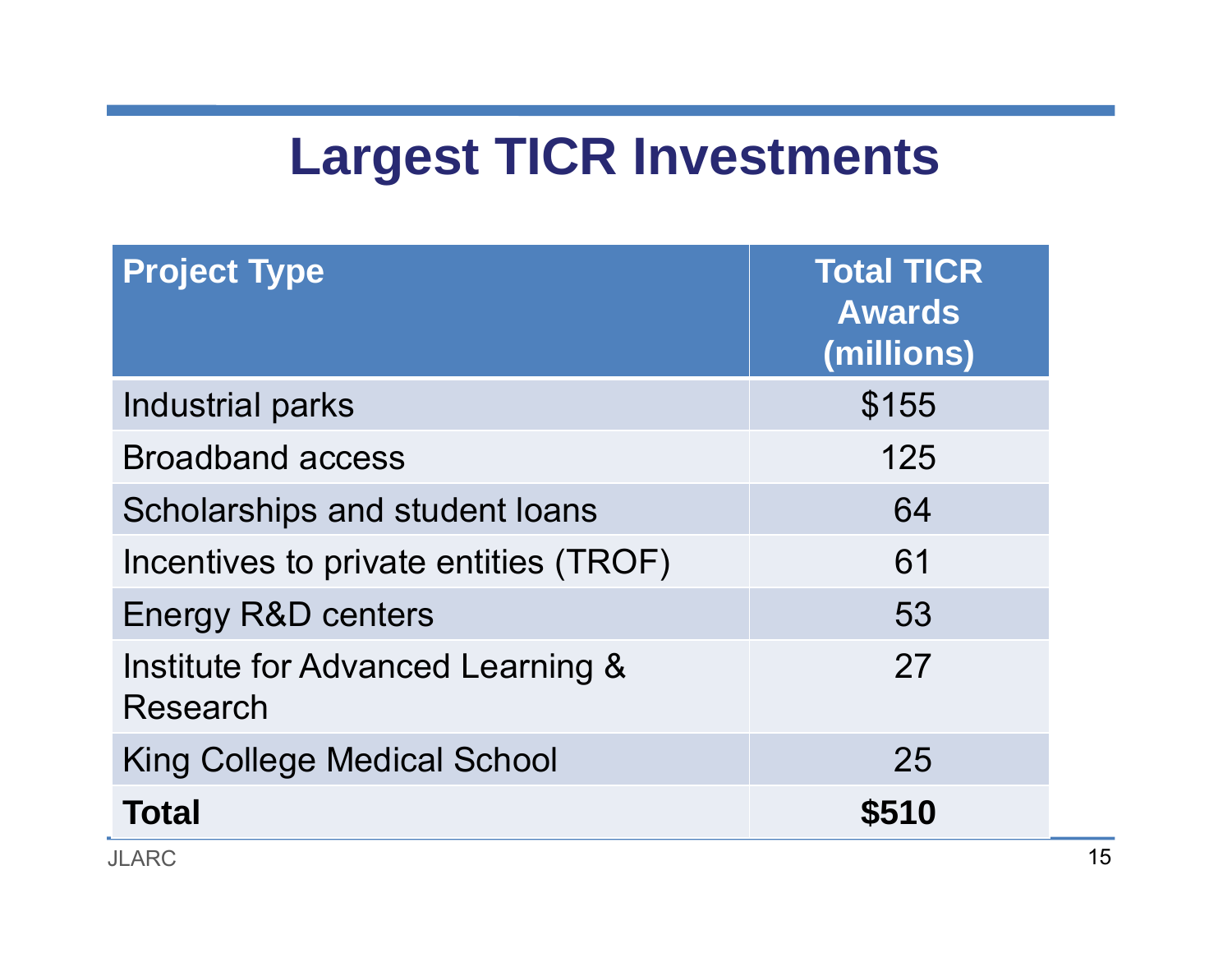# **Economic Revitalization of Tobacco Region Remains Elusive**

- • TICR expenditures yet to revitalize the region Employment and income levels continue to lag Virginia
- • TICR's ability to revitalize region complicated by
	- –Two national recessions (2001, 2007-2009)
	- –– Limited resources: TICR's average annual expenditure of \$69 million is about 0.2% of the \$34 billion annual regional economy
	- –Economic revitalization is ambitious and long-term

–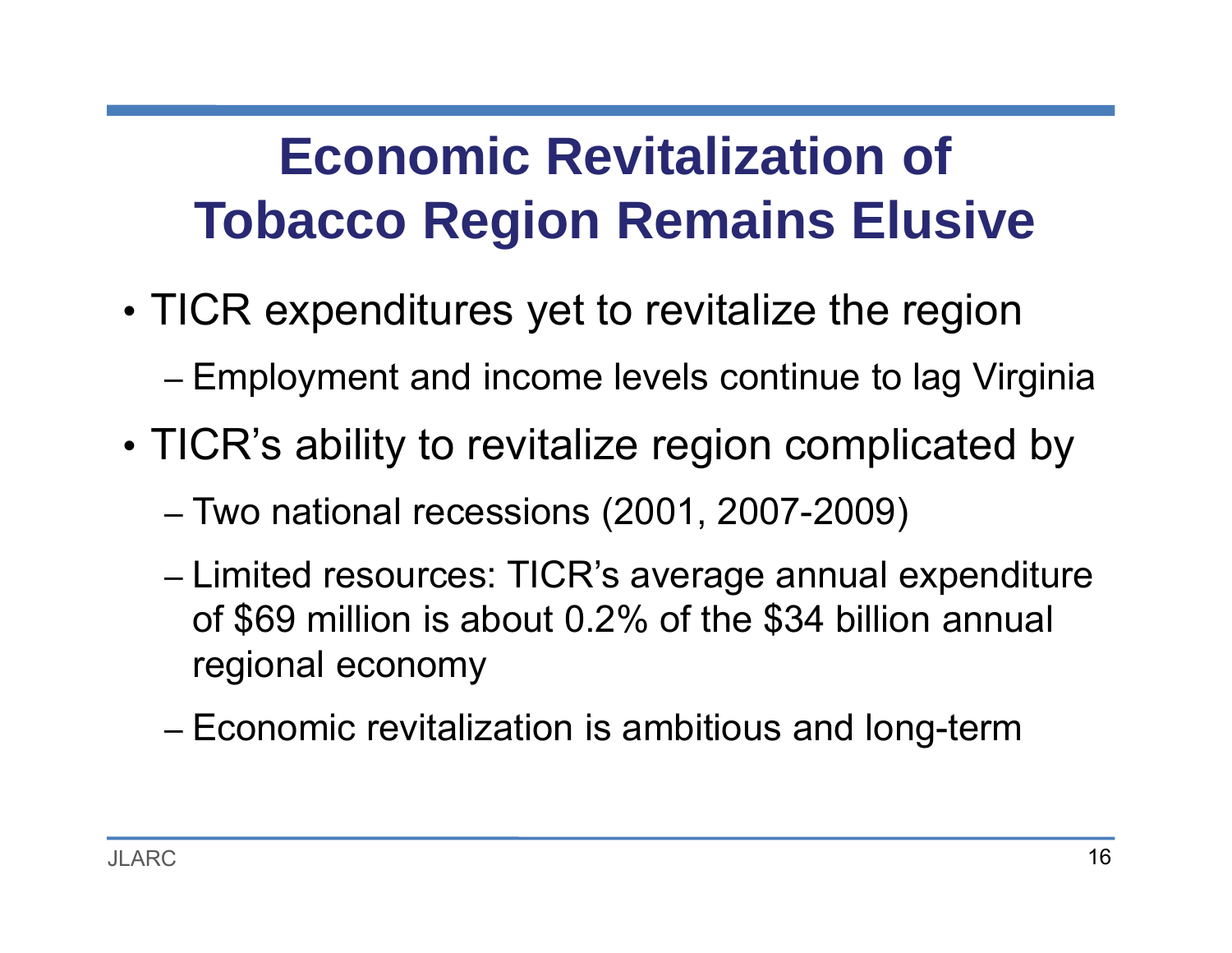# **Economic Developers Believe TICR Having Positive Impact**

• 80% said all or nearly all TICR projects they were aware of contributed to revitalization

> *TICR money gives us the opportunity to meet the challenges we have. TICR has made a major impact in the quality of life and the economy.*

• 90% said economic conditions would be worse without TICR

> *I don't know where we'd be without TICR funding. The recession would have been much worse without it.*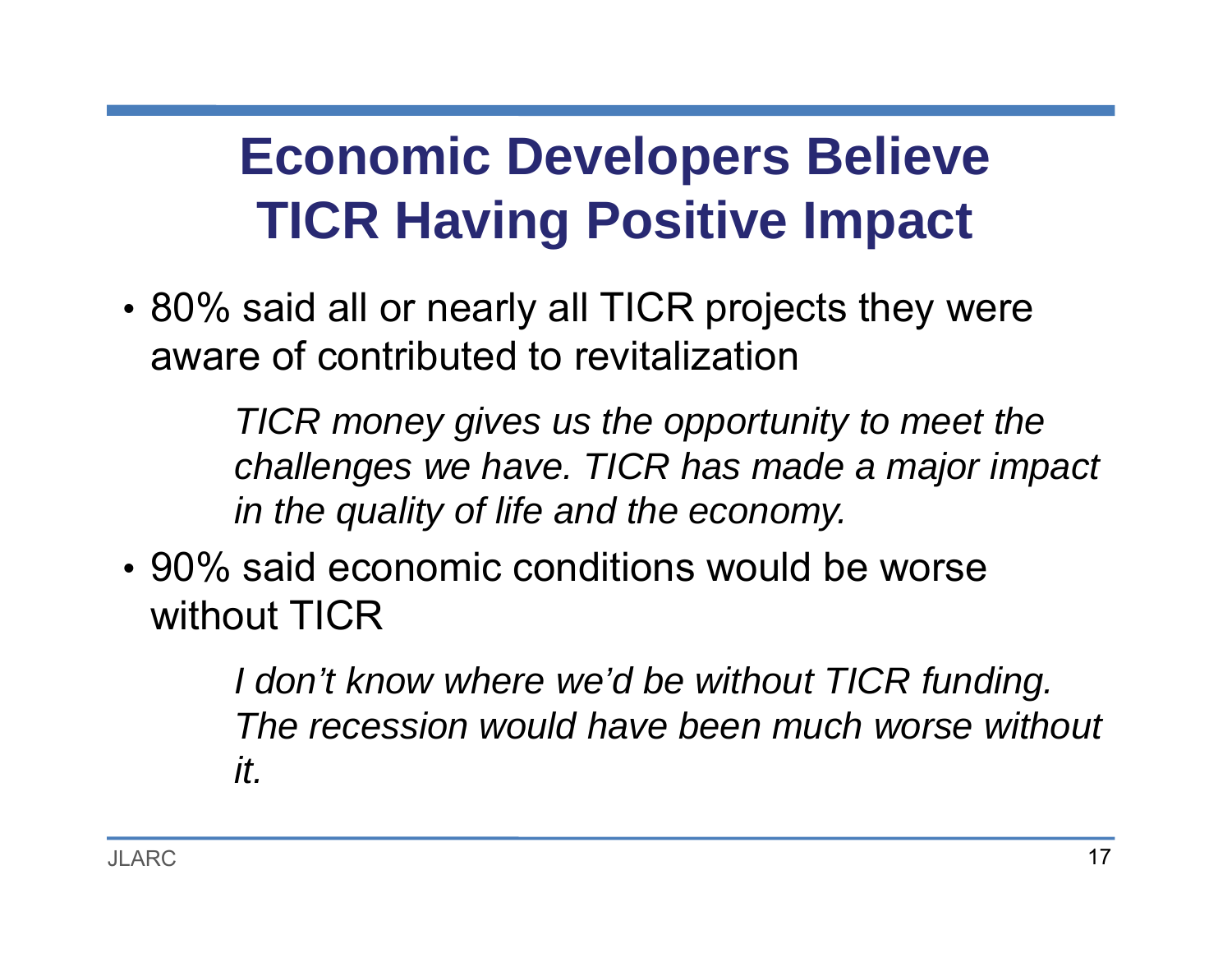#### **Economic Impact Difficult to Measure**

- • Meaningful outcomes data not collected by TICR for 89% of awards
- • Many projects too recent to yield benefits – \$372 M awarded since 2008
- TICR's exact contribution to revitalization difficult to gauge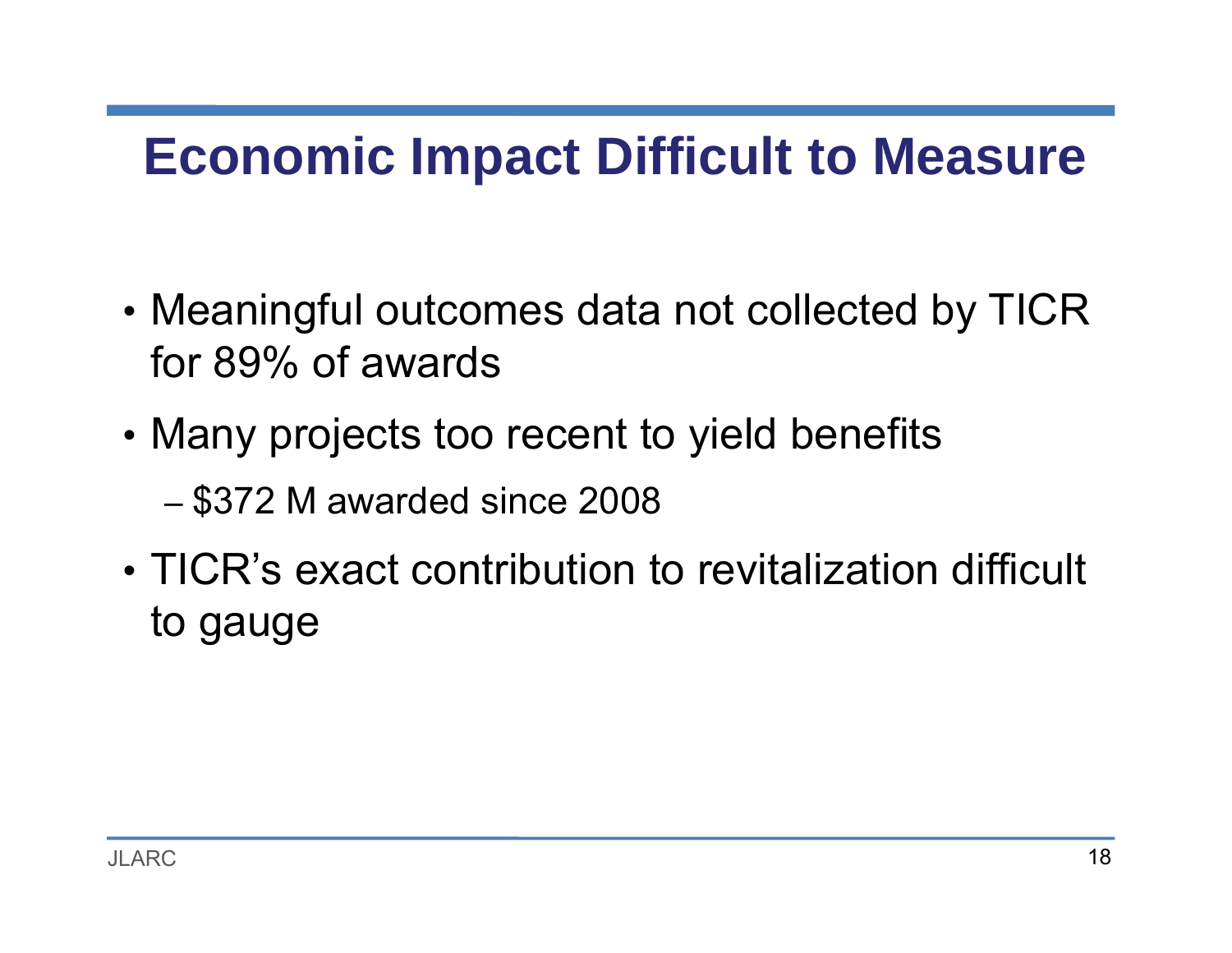## **Some Projects Have More Revitalization Potential**

![](_page_18_Figure_1.jpeg)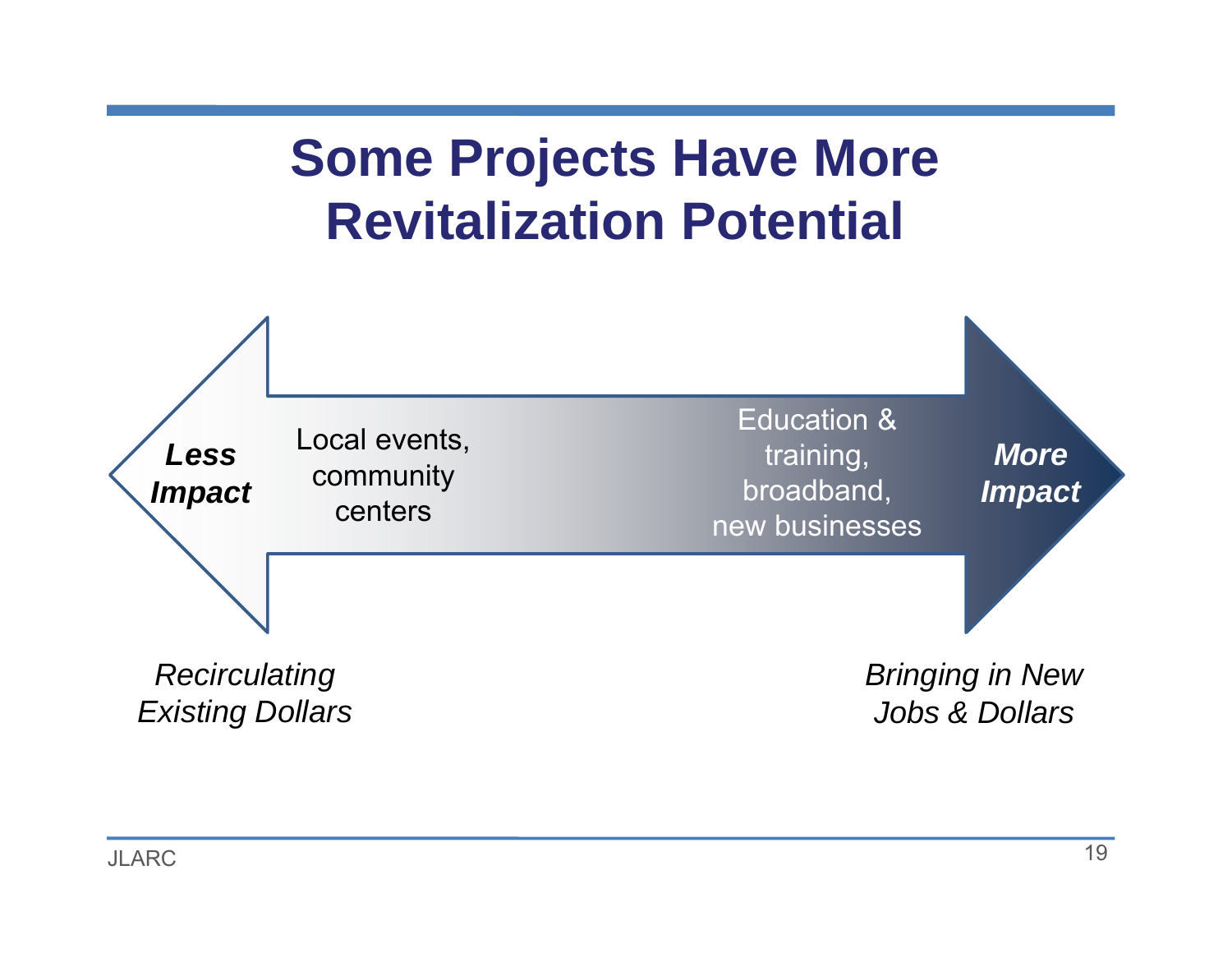# **TROF Grants Have Helped Generate Jobs and Investment**

• \$24 M in TROF grants helped generate 7,100 jobs & \$1 B in private investment

–Represents 55% of 13,000 promised jobs

- • Other TROF grants have not generated anticipated jobs and private investment
	- –\$4.7 M in grants generated few to no jobs
	- –– Some jobs have been eliminated due to companies downsizing or closing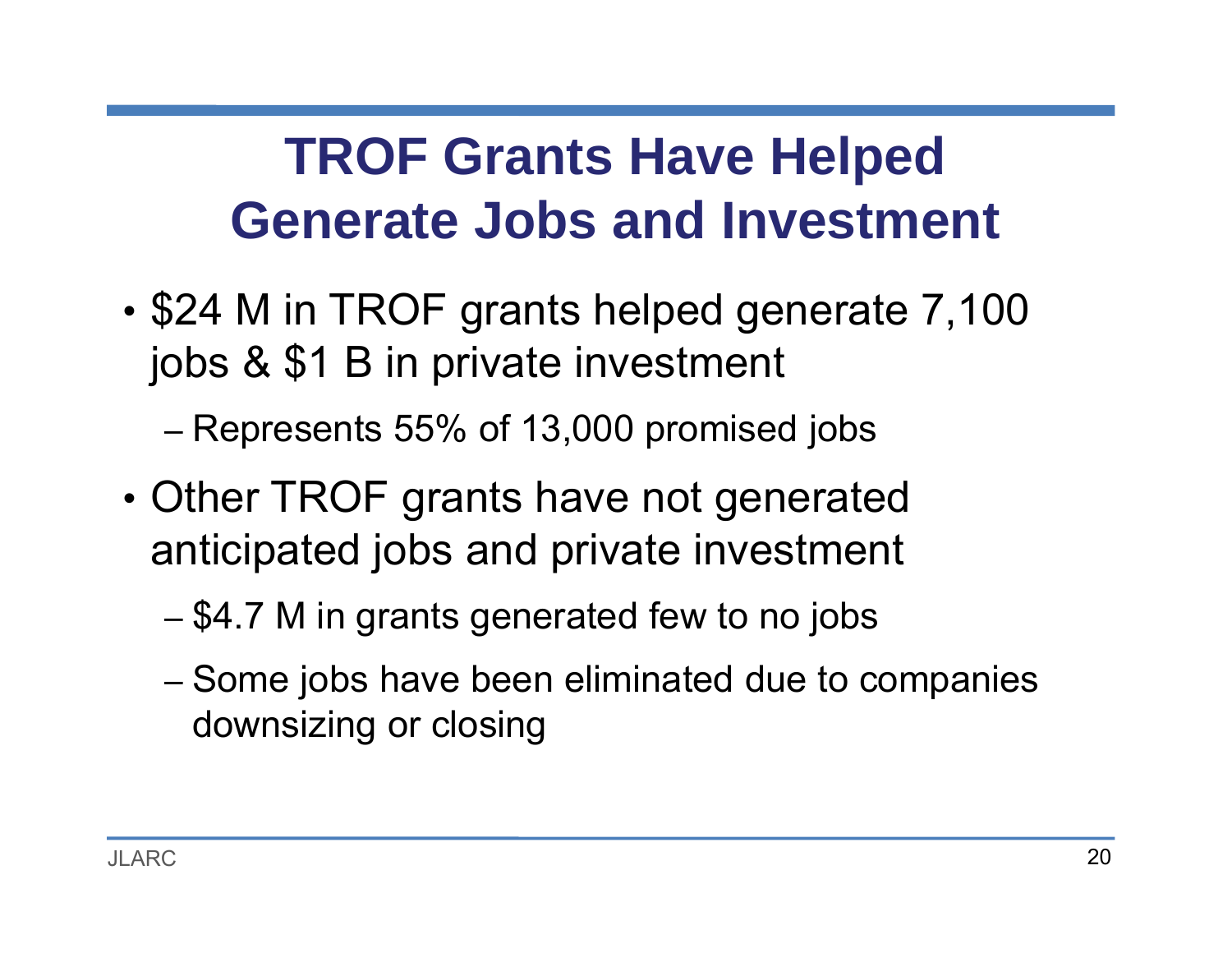#### **At Least \$101 M Has Supported Higher Education and Workforce Projects**

- • \$64 M awarded for scholarships, student loans, or internships
	- – Of total, \$25 M for 4-year scholarships to more than 6,200 students across the region
		- Of Southside students,1,722 have graduated; 1,072 (62%) have returned to work in Southside
- • \$17 M awarded to community colleges for variety of purposes
- • \$20 M awarded to support 17 workforce & higher education centers
	- – Community colleges satellite campuses, job placement assistance, business startup services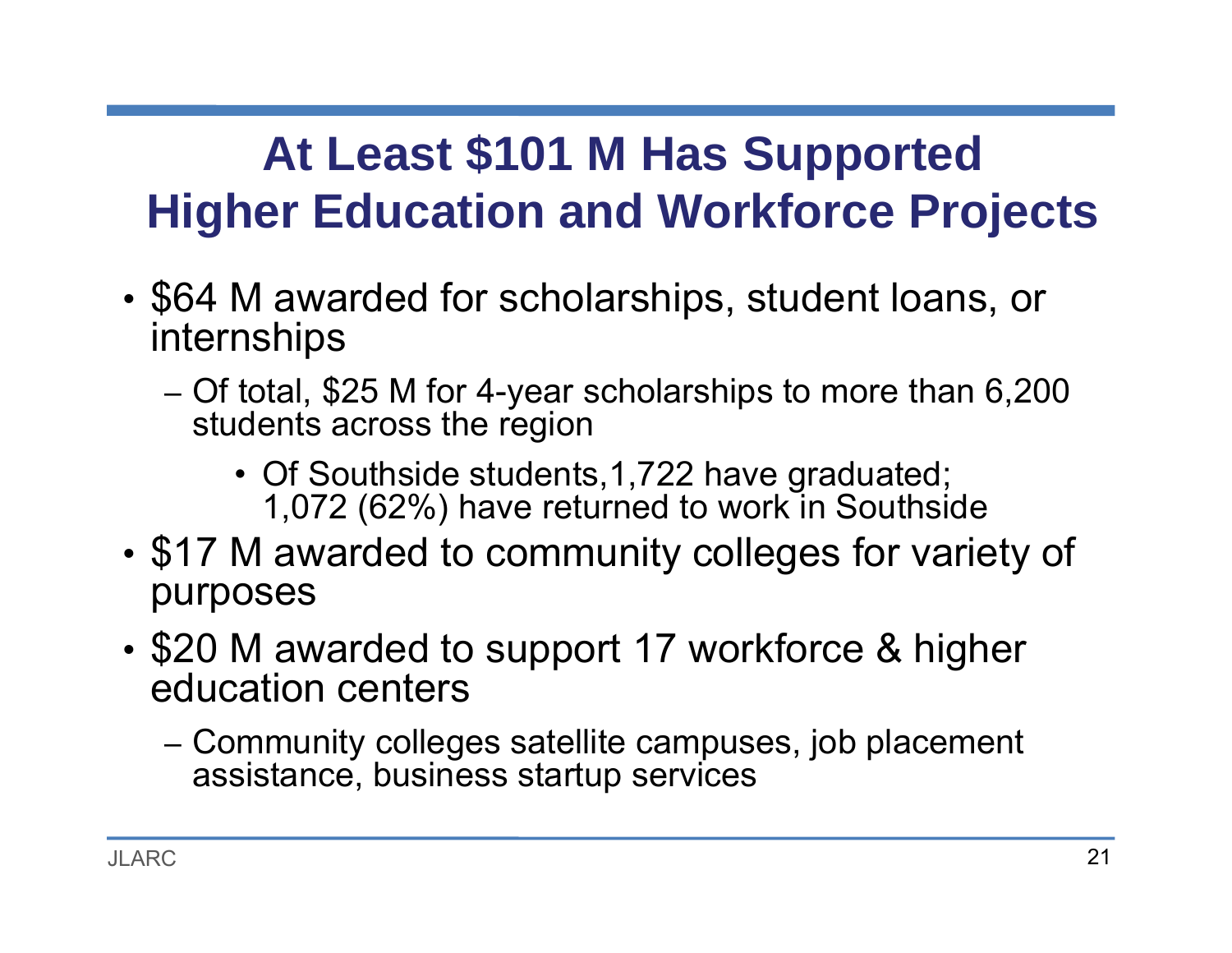# **Broadband Initiative: Important Step Forward for Region**

- • TICR has invested \$125 M to expand high-speed Internet access
	- –1,075 miles of 'backbone' fiber throughout region
- New broadband access made other projects possible
	- –– New data centers in region
		- Microsoft, Mecklenburg County
		- CGI-AMS, Russell County
	- –– Distance learning initiatives
		- New College Institute, Martinsville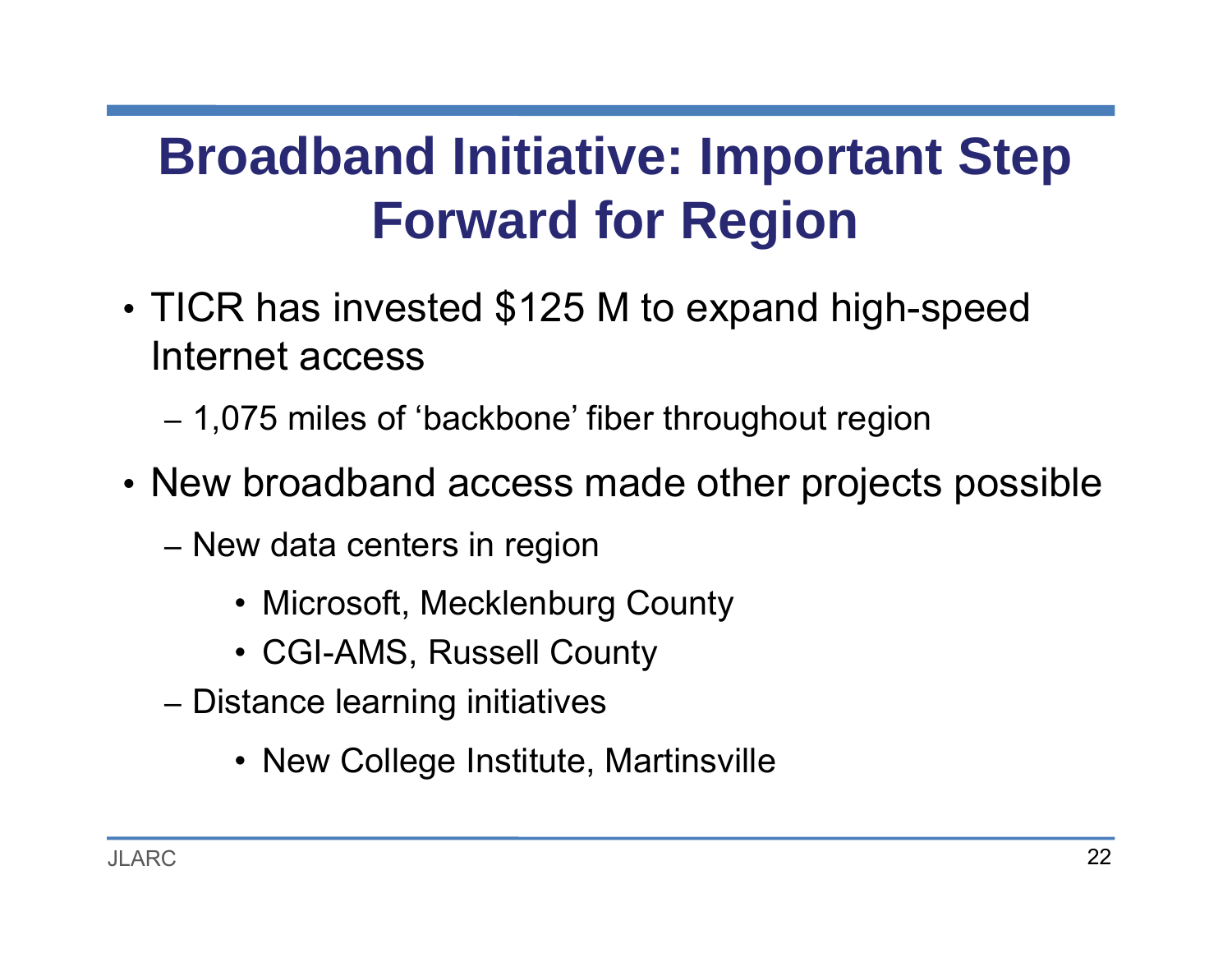# **Mid-Atlantic Broadband Cooperative in Southside Virginia**

- • Created by TICR in 2003 as wholesaler of broadband access in Southside
- •TICR invested \$54 M
- MBC installed 800 miles of broadband fiber
- Lowered cost of broadband access 30-98%
- 120 entities connected to MBC network

–– Schools, businesses, workforce & medical centers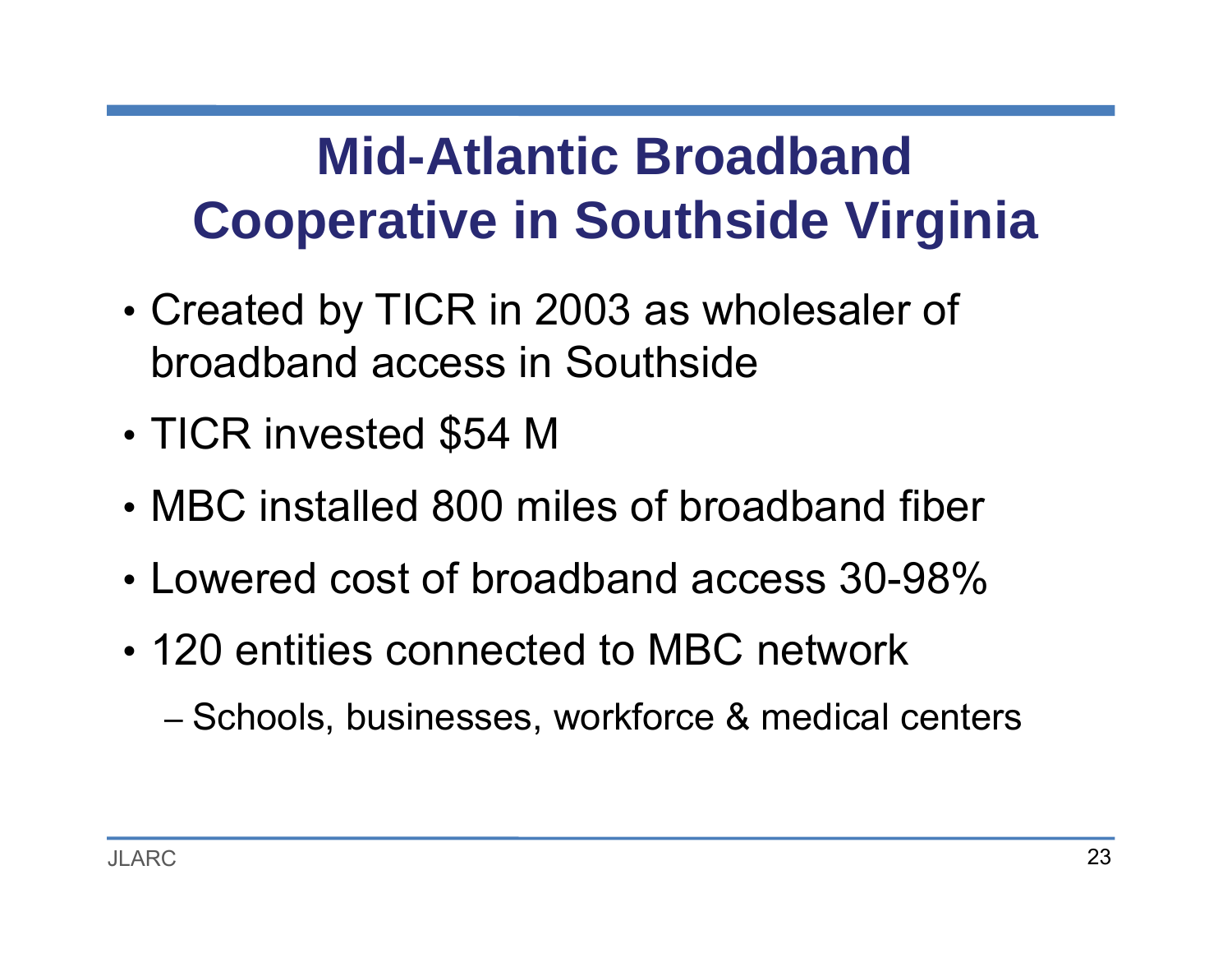#### **Broadband Mostly Available in Tobacco Region**

![](_page_23_Figure_1.jpeg)

Note: Broadband availability based on coverage, not connectivity. Data do not include all broadband providers in the State.

Source: Center for Innovative Technology, Virginia Geographic Information Network, Virginia Information Technology Agency, Virginia Tech, April 2011.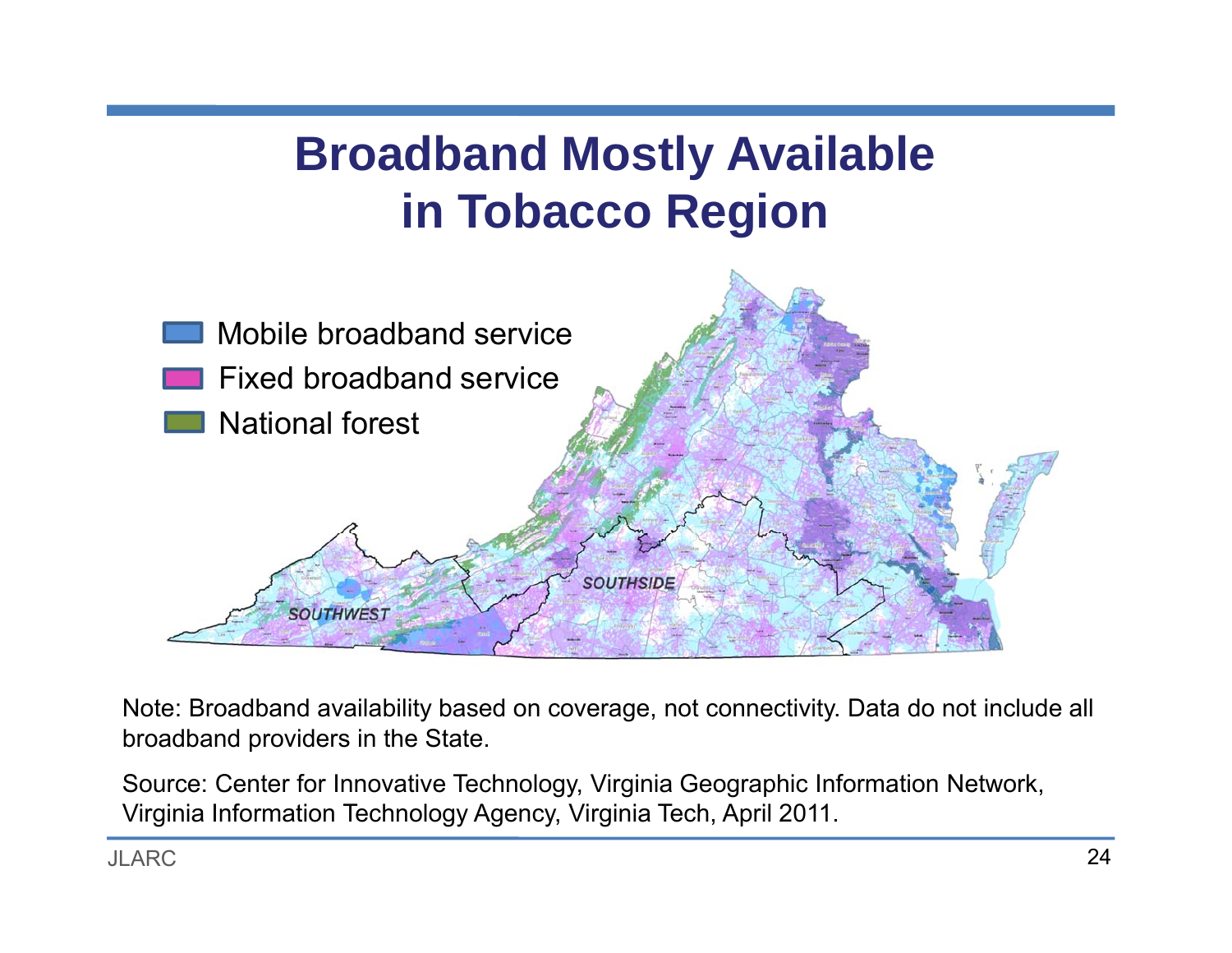# **TICR Has Invested \$155 M in 70 Industrial Parks**

- •• Initiative comes from localities, economic developers
	- – TICR does not predetermine industrial park spending or optimal number of parks for region
- •• Mixed impact on region
	- –– Some parks successfully attracted companies & jobs
	- Others built in remote locations remain vacant
	- –– Many remain under development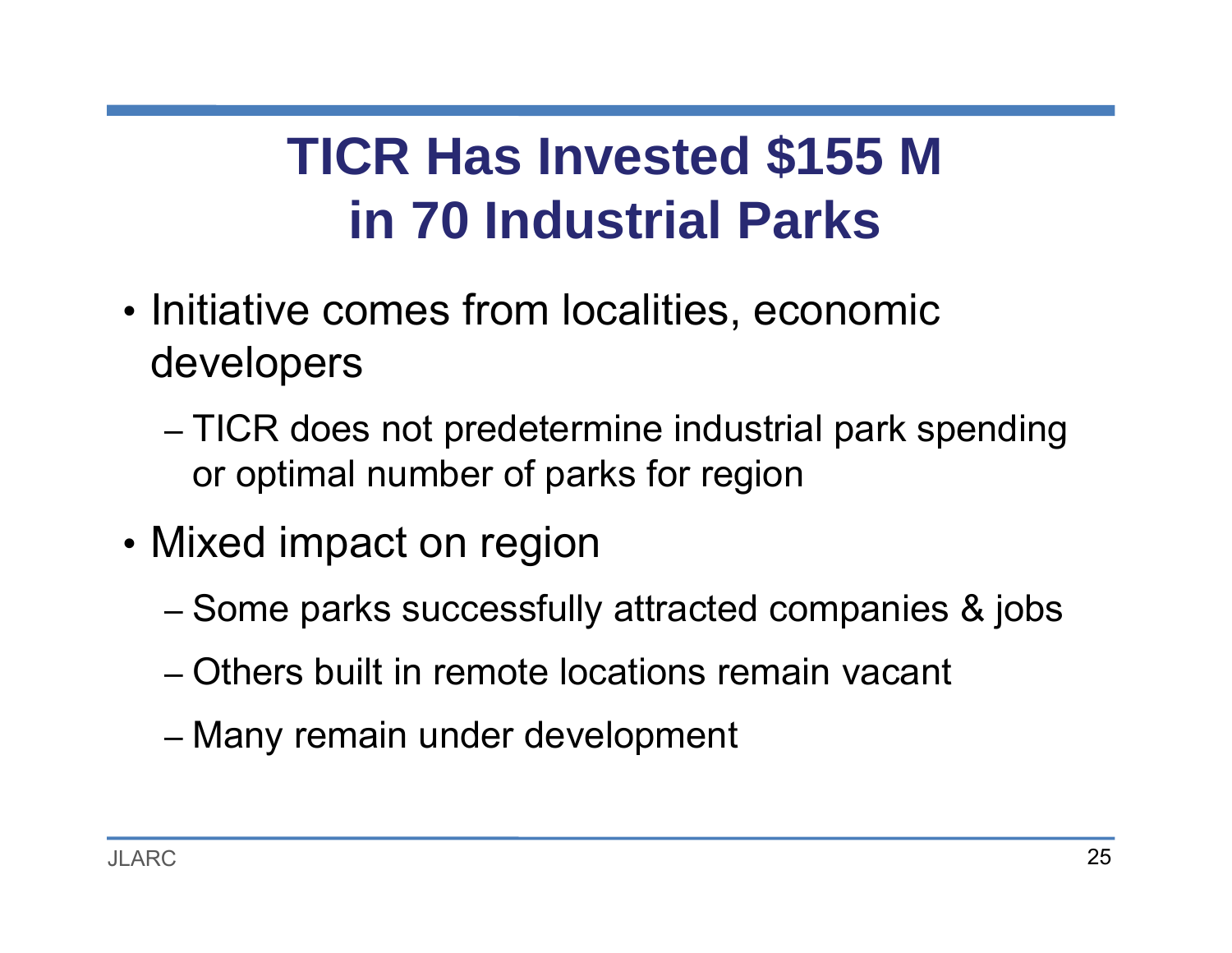# **Examples of TICR-Funded Industrial Parks**

| <b>Industrial Park</b>                               | <b>County</b>  | <b>Total</b><br><b>Awards</b><br>(millions) | <b>Award</b><br><b>Dates</b> | <b>Outcome</b>                                            |
|------------------------------------------------------|----------------|---------------------------------------------|------------------------------|-----------------------------------------------------------|
| <b>Riverstone</b><br><b>Technology Park</b>          | <b>Halifax</b> | \$18                                        | 2001-10                      | Partially occupied by<br>public & private entities        |
| Berry Hill Mega<br>Park                              | Pittsylvania   | 18                                          | 2008-11                      | Under development                                         |
| <b>Cane Creek</b><br>Centre                          | Pittsylvania   | 6                                           | 2005-09                      | Partially occupied by<br><b>IKEA</b> supplier<br>Swedwood |
| <b>VA Heartland</b><br><b>Regional Park</b>          | Charlotte      | 5                                           | 2001-10                      | Vacant                                                    |
| <b>Constitutional Oaks</b><br><b>Industrial Park</b> | Lee            | 3                                           | 2001-10                      | Vacant                                                    |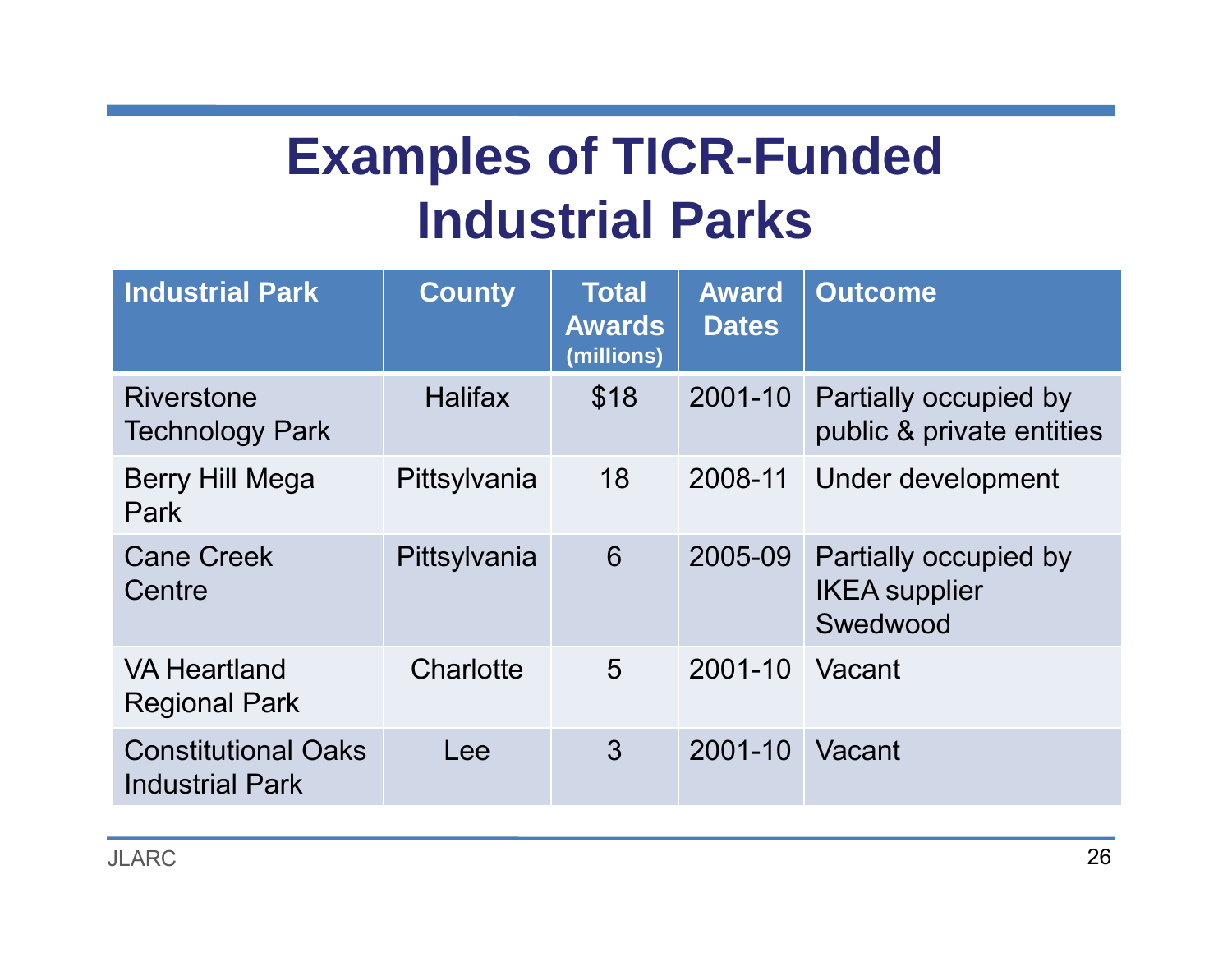# **Industrial Parks May Be Longer-Term Investments**

- • Boydton Industrial Park, Mecklenburg County
	- – TICR provided \$1.2 M in 2001 for acquisition & park expansion
	- –– Linked to high-speed broadband network in tobacco region to improve marketability
	- –Actively marketed but vacant for 7 years
	- –– In August 2010, Microsoft announced it would build new data center at Boydton Park, representing investment of \$499 M and 50 new jobs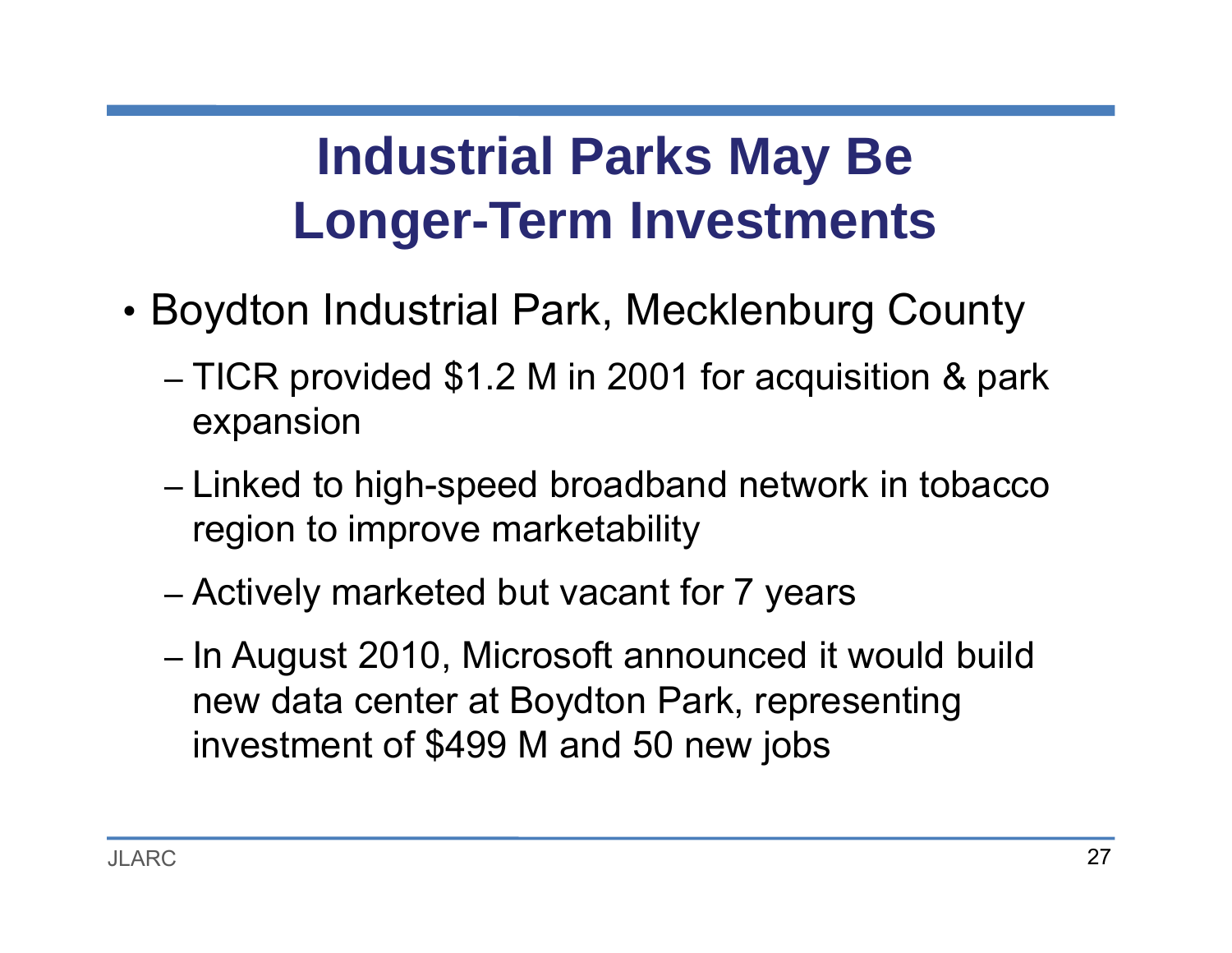## **R&D Program Is Major New Initiative**

- • TICR allocated \$100 M to research with commercial potential in region
- • \$53 M awarded to develop 5 centers for energyrelated research
	- –3 Southside, 2 Southwest
	- –Nuclear reactor design, biofuels, clean coal technology
- •3 under development, 2 substantially complete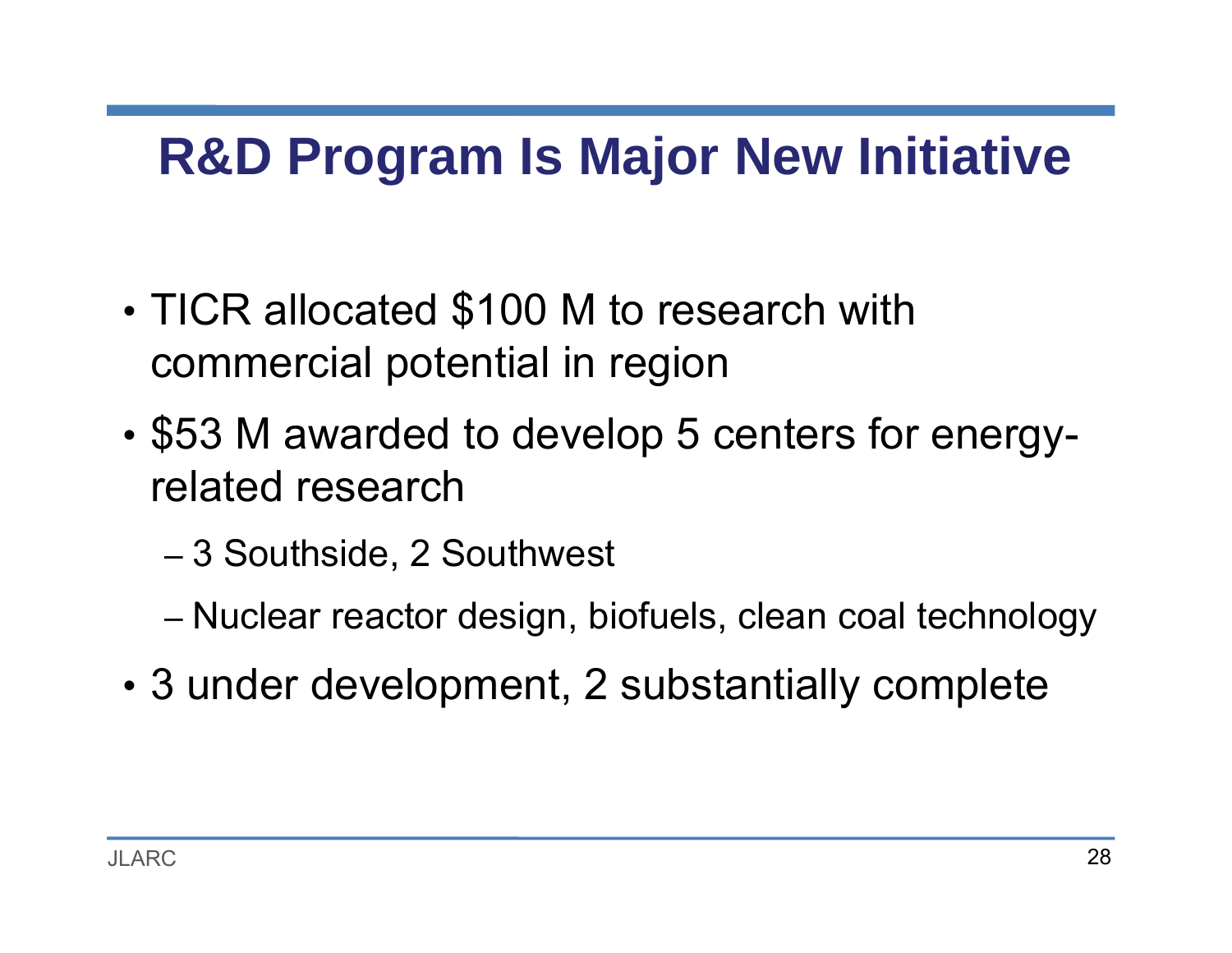## **Appalachia America Energy Research Center, Wise**

![](_page_28_Picture_1.jpeg)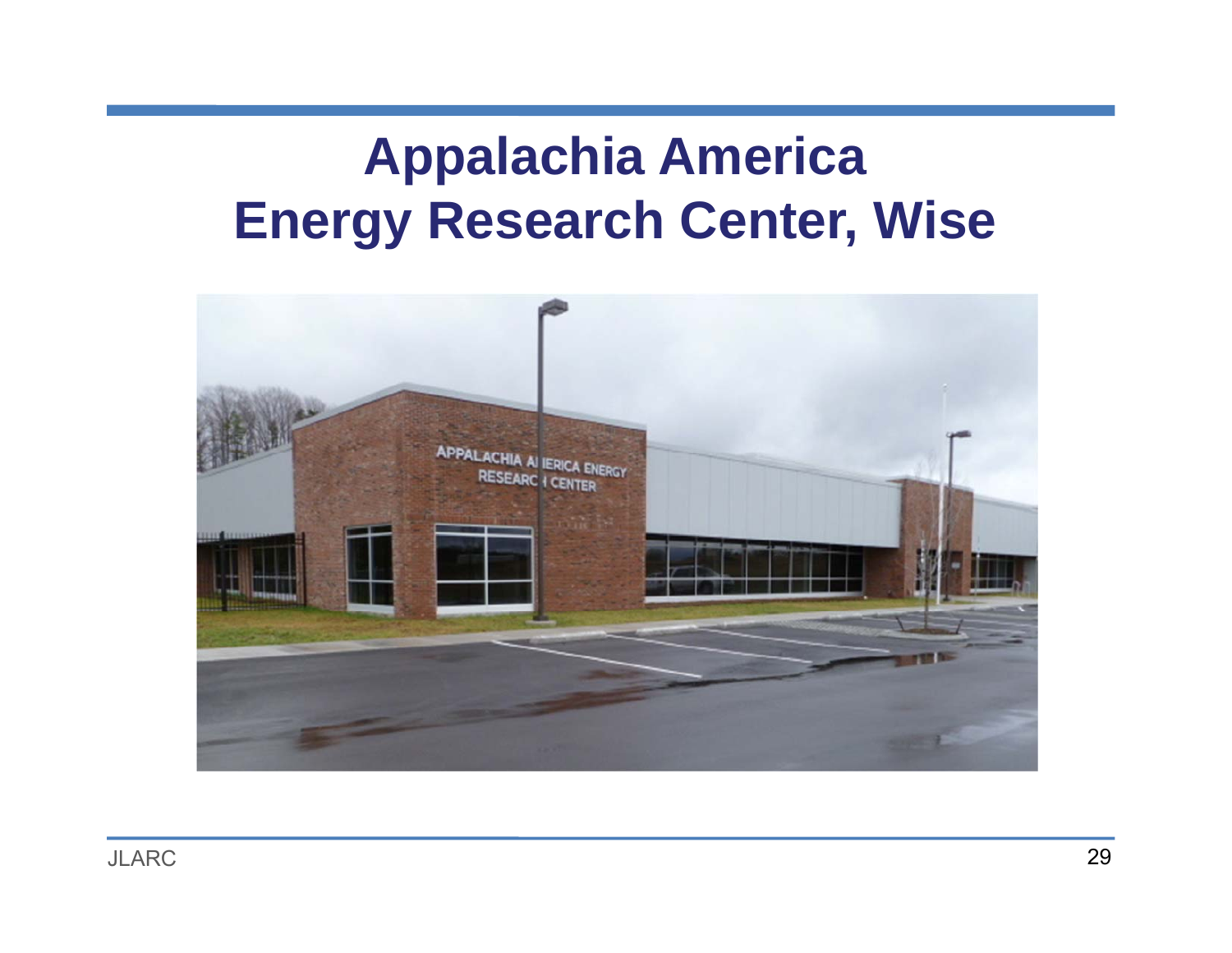## **Center for Advanced Engineering and Research, Bedford**

![](_page_29_Picture_1.jpeg)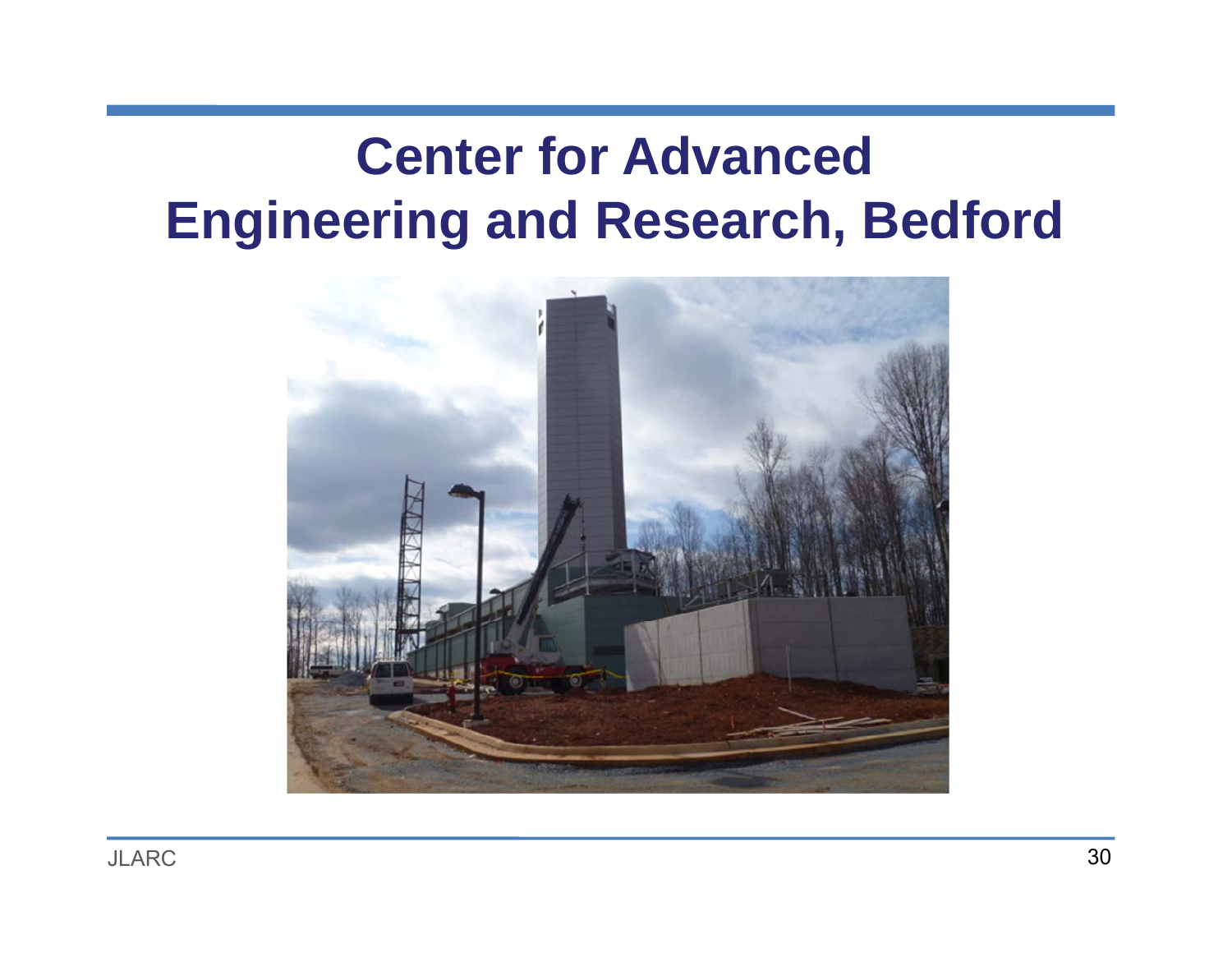#### **Sustainable Energy Technology Center, Danville**

![](_page_30_Picture_1.jpeg)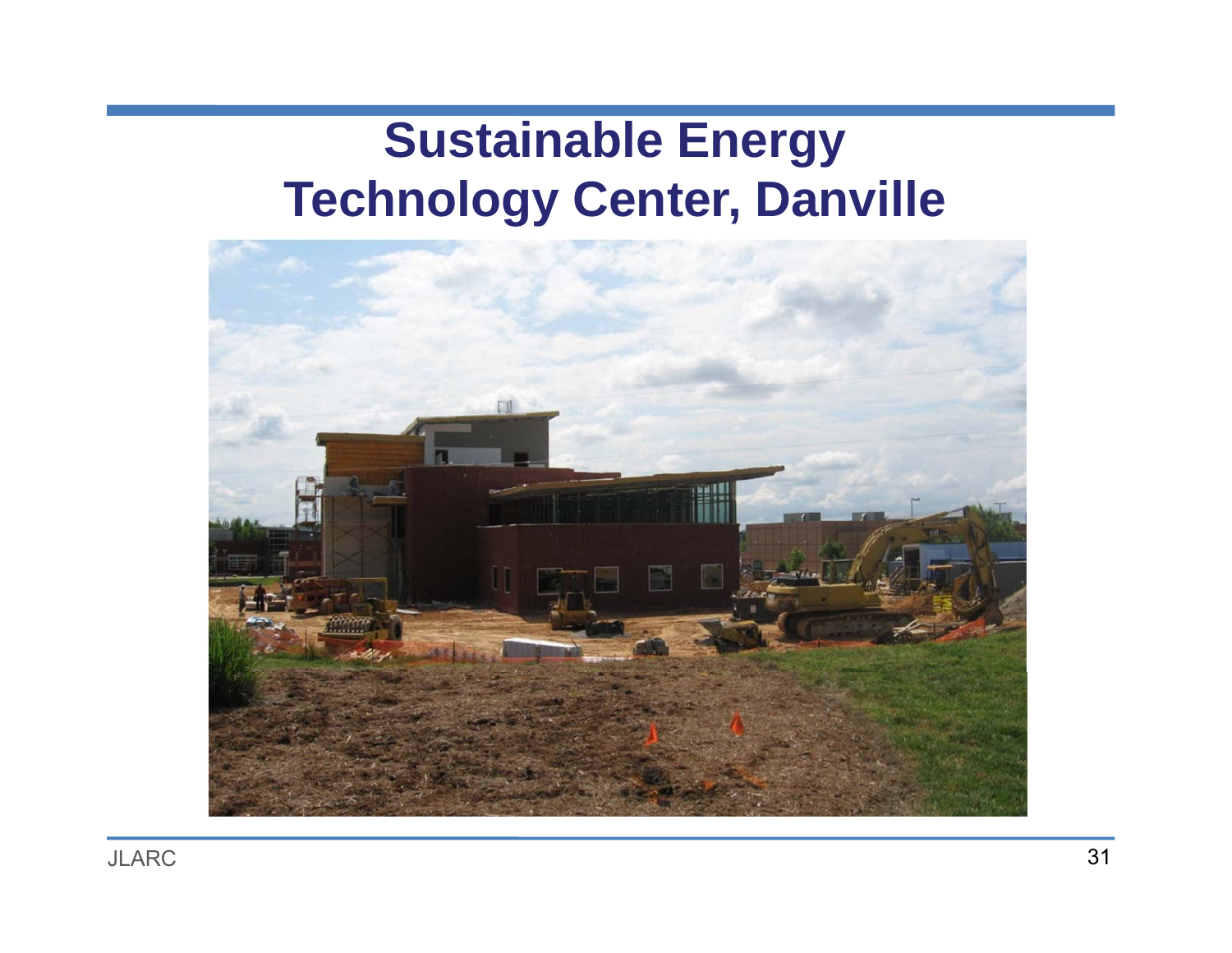#### **Institute for Advanced Learning & Research Has Generated Modest Returns**

- • TICR contributed at least \$27.3 M, plus \$13.3 M in related programs
	- –– IALR received \$45 M General Fund appropriations from FY 2004-FY 2011
	- –43 full-time employees
- State funds now 50% of budget and increasing
	- –Other funding sources declining
	- –FY 2010 federal grants below FY 2008 level
- Declining student enrollment at IALR
- Biotechnology research initiatives ongoing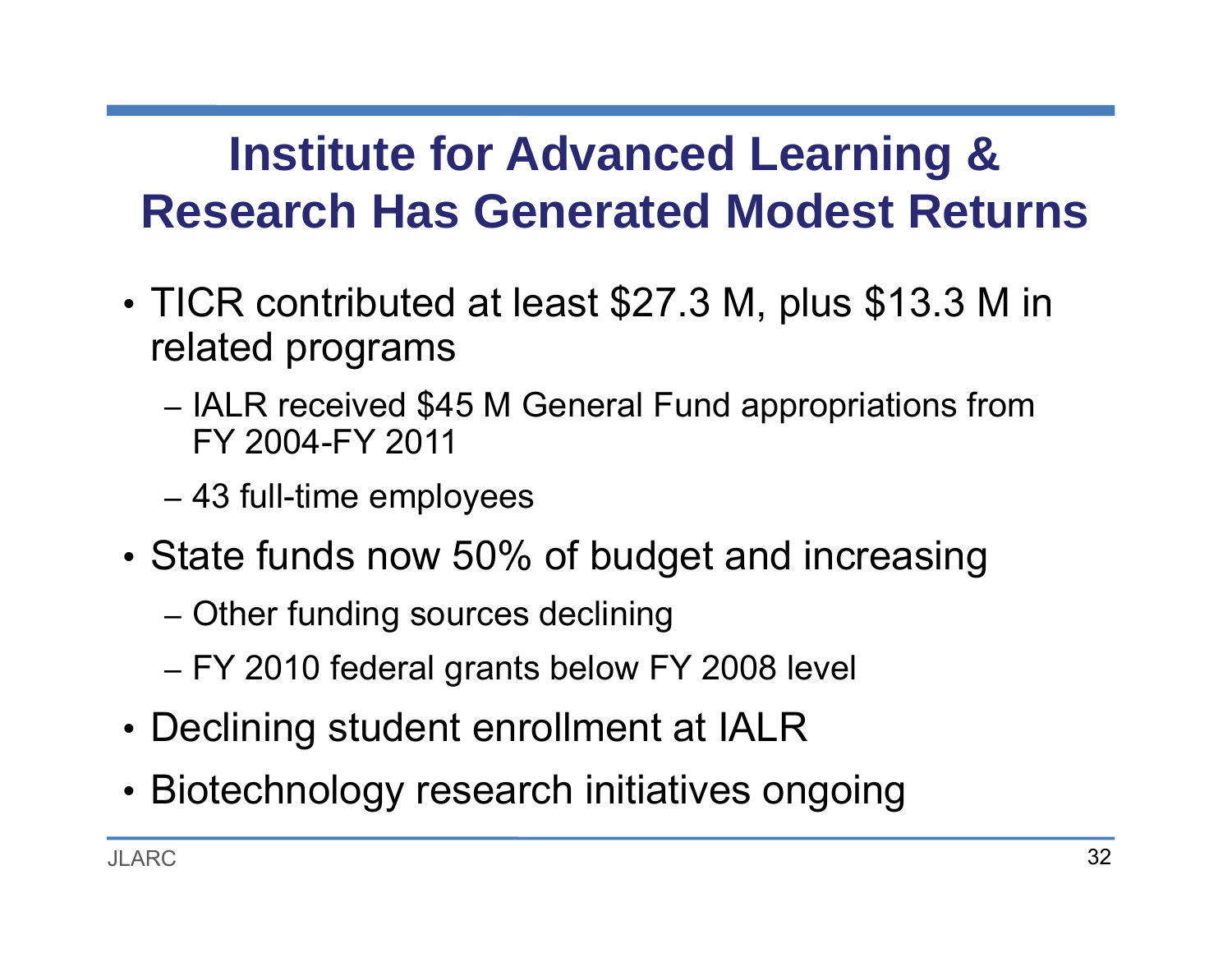## **Institute for Advanced Learning and Research, Danville**

![](_page_32_Picture_1.jpeg)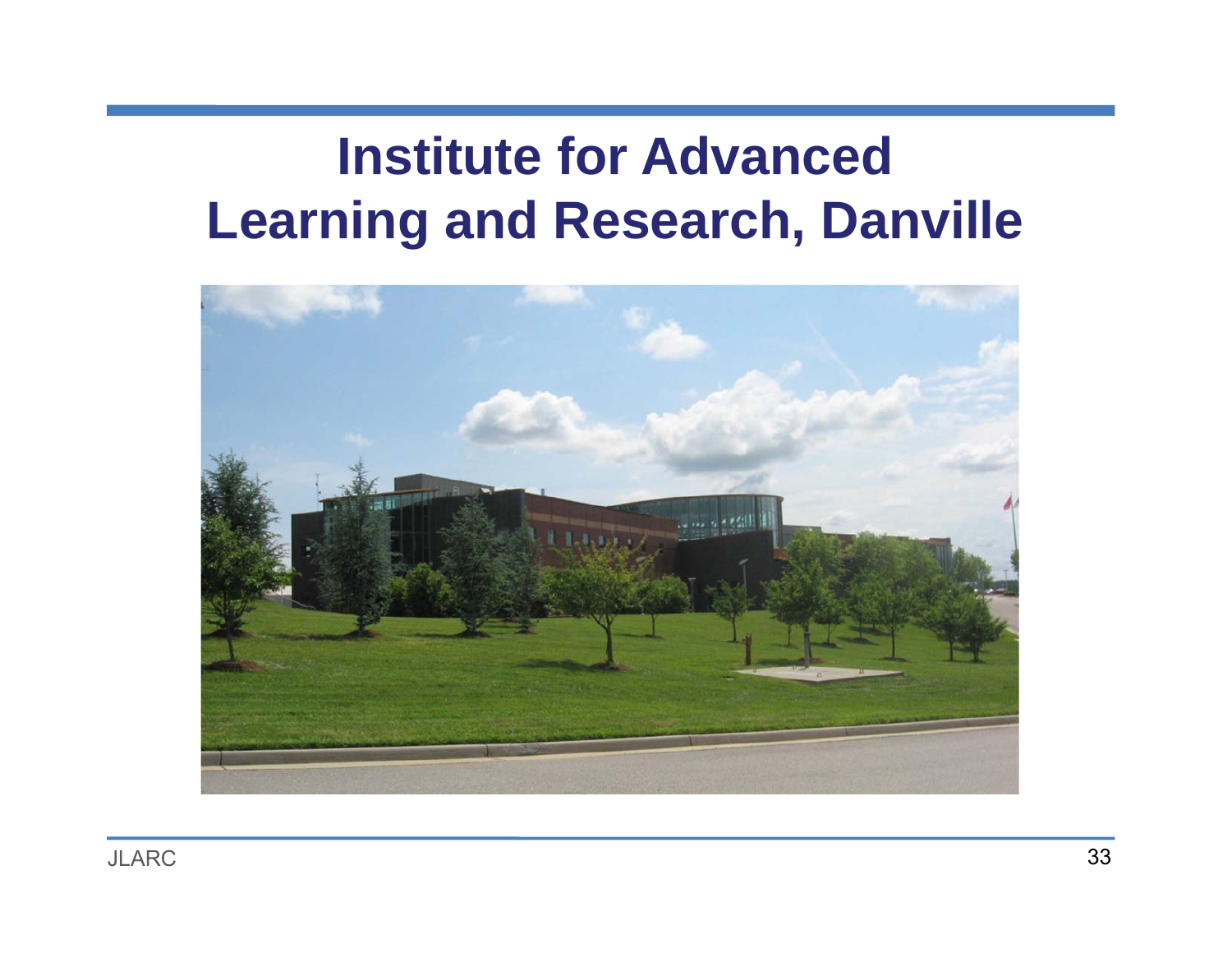# **In This Presentation**

Why the Tobacco Region Needs Revitalization

Grants Have Provided Benefits But Revitalization Remains Elusive

#### TICR Has Made Grants With Limited Potential for Revitalization

Well-Defined Revitalization Strategy Needed

More Effective Governance Model Should Be **Considered** 

Most Awards Not Paired With Relevant Metrics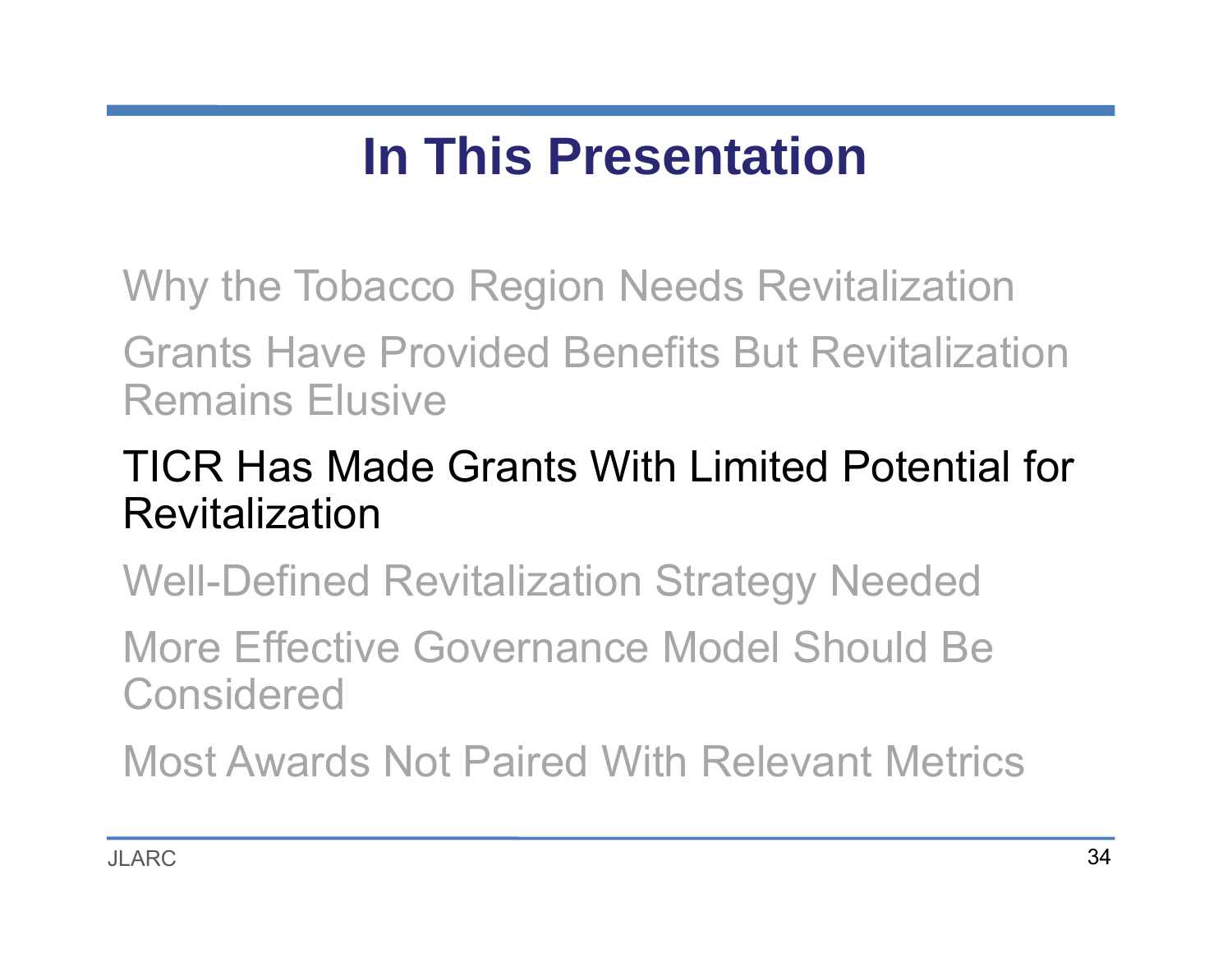## **Some Projects Have Less Revitalization Potential**

![](_page_34_Figure_1.jpeg)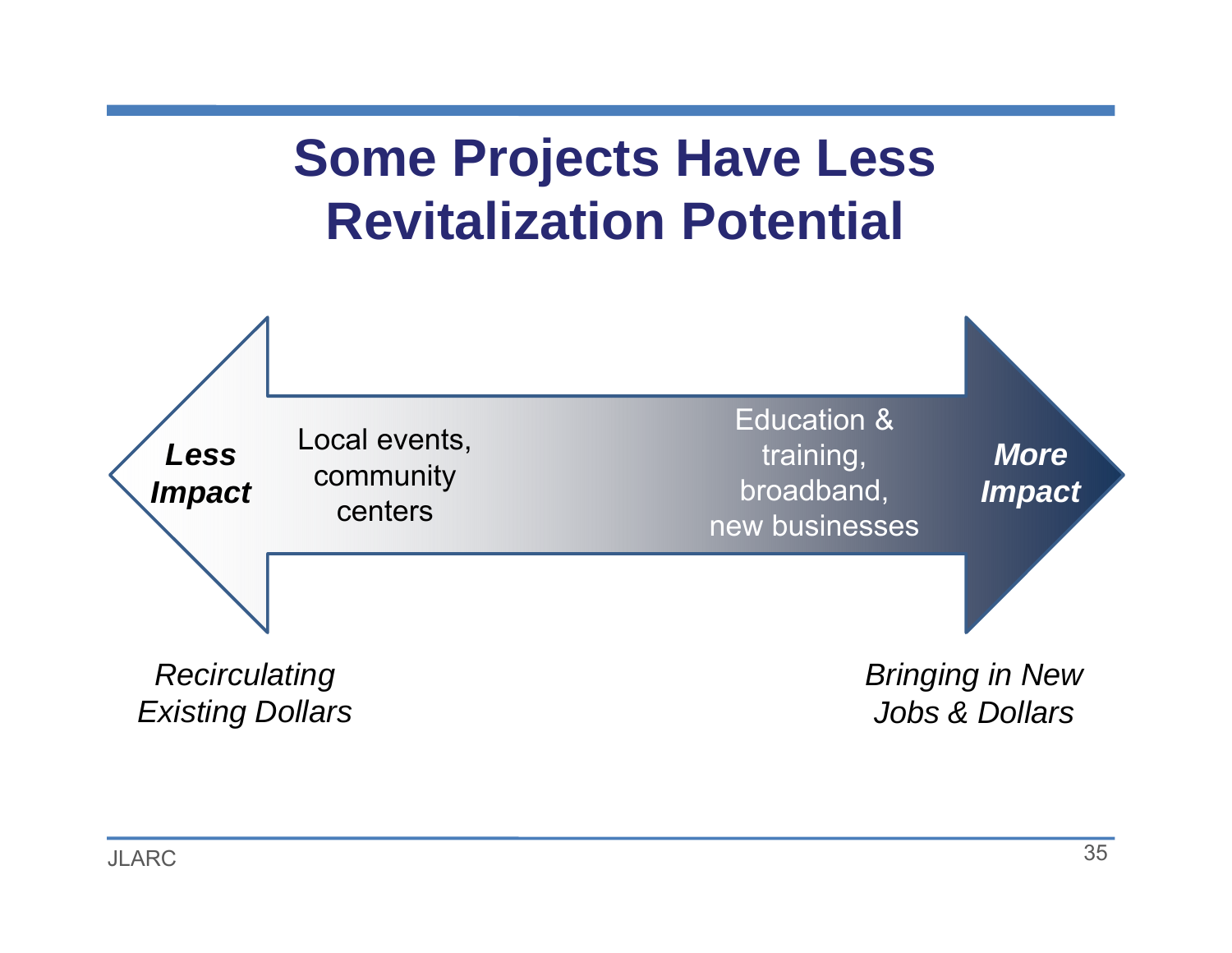# **TICR Has Awarded Many Grants with Limited Potential for Revitalization**

- • 274 projects of \$100,000 or less since 2000
	- –Represents one-third of 800 TICR-funded projects
	- –Small awards total \$15.6 M (JLARC staff estimate)
	- –35 awards of \$20,000 or less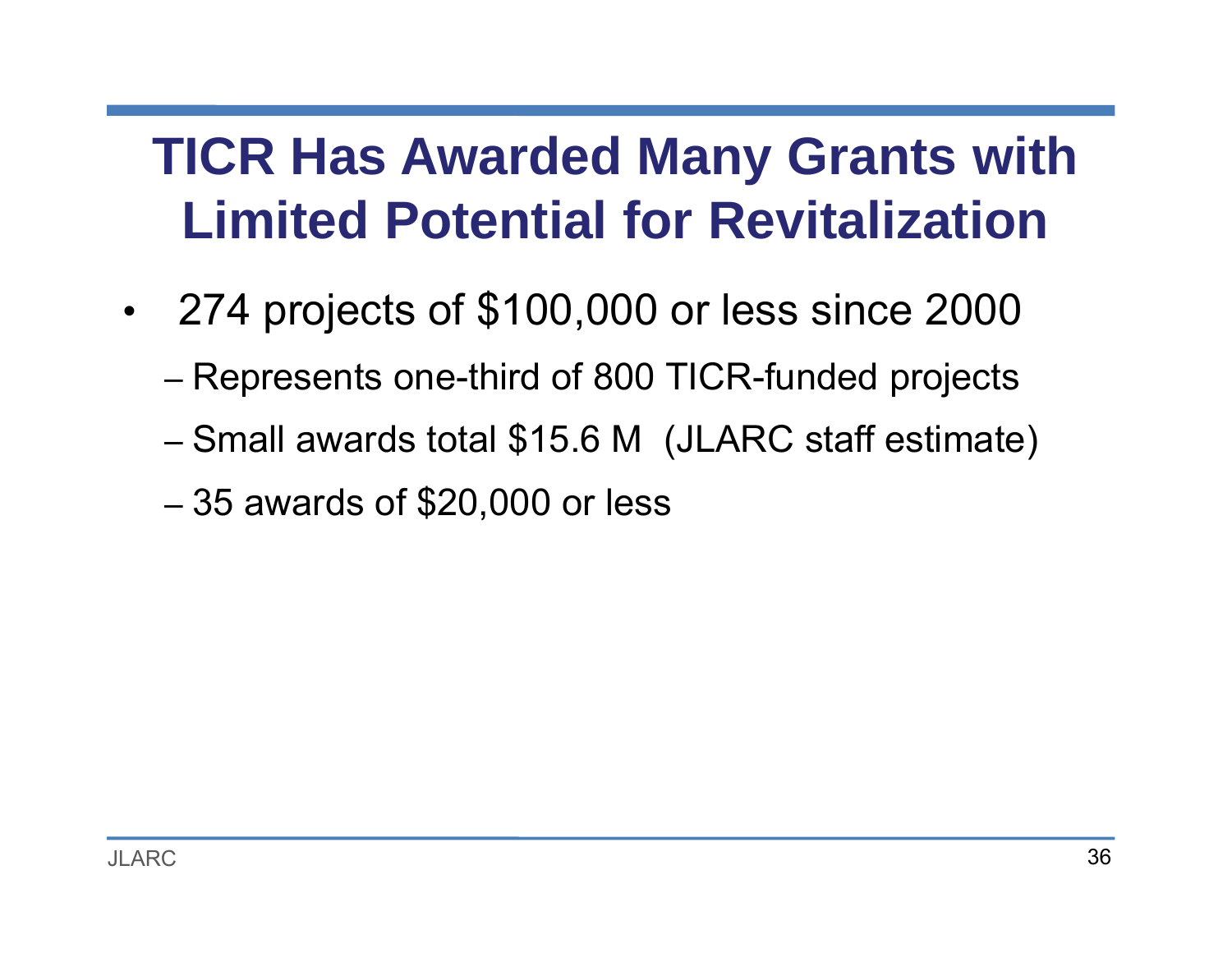## **Small Projects May Provide Only Local Benefits**

- • Small projects may benefit local community but have limited potential for revitalization
	- – May only recirculate local dollars—marginal economic impact
	- –– Regional impact would be "surprising"
	- – Examples: farmers markets, community centers, local tourist attractions and museums
- • Projects with regional scope or educational component have greater potential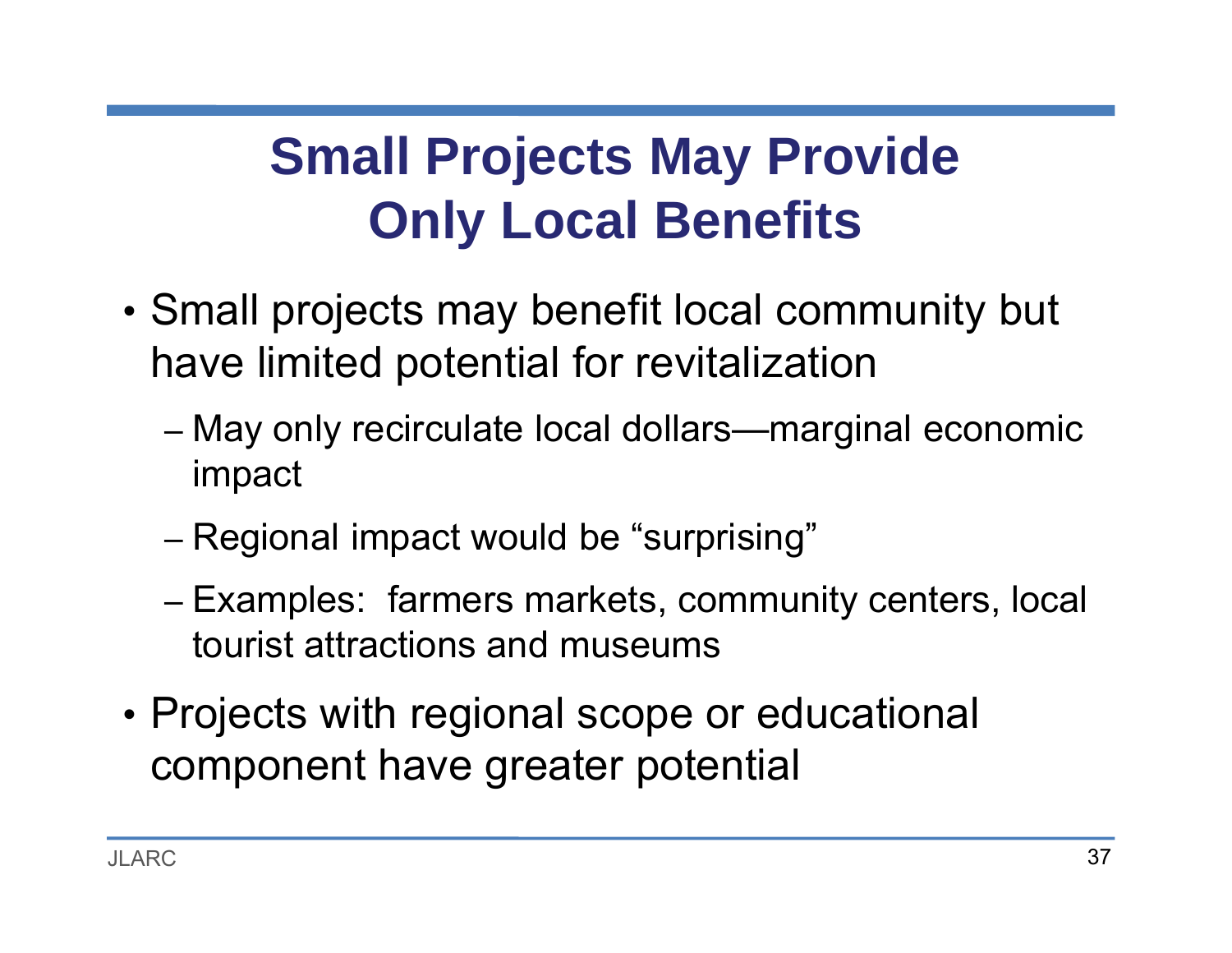### **Kenbridge Community Center**

*TICR awarded \$927,000 to transform a school building into a community center. Proposed activities included community events, plays, classrooms, senior citizen activities, small business incubator.* 

*Now used for town administrative and police offices. Two community events per month are held, and a oneemployee business is officed there. No workforce development activities have occurred.*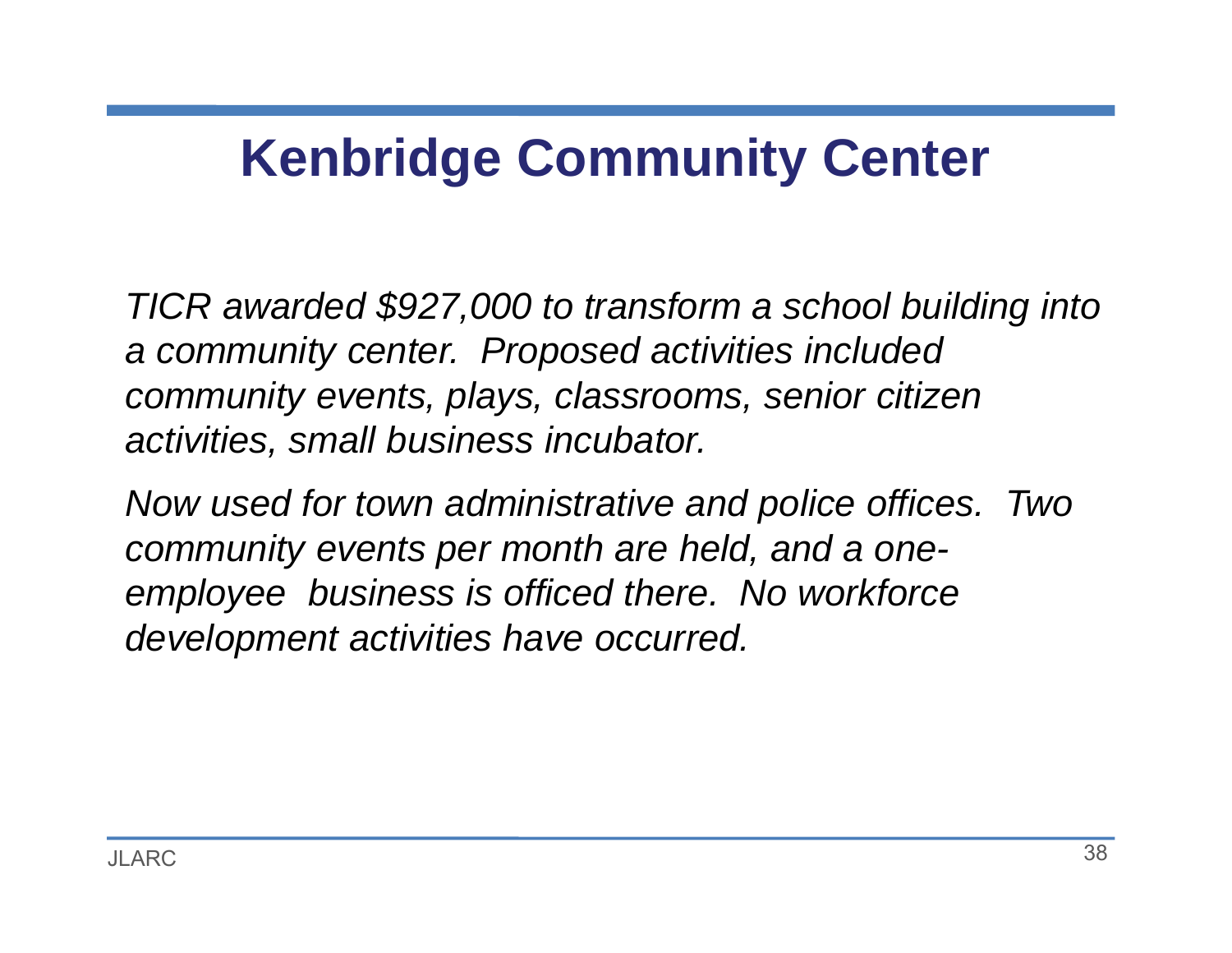### **Kenbridge Community Center**

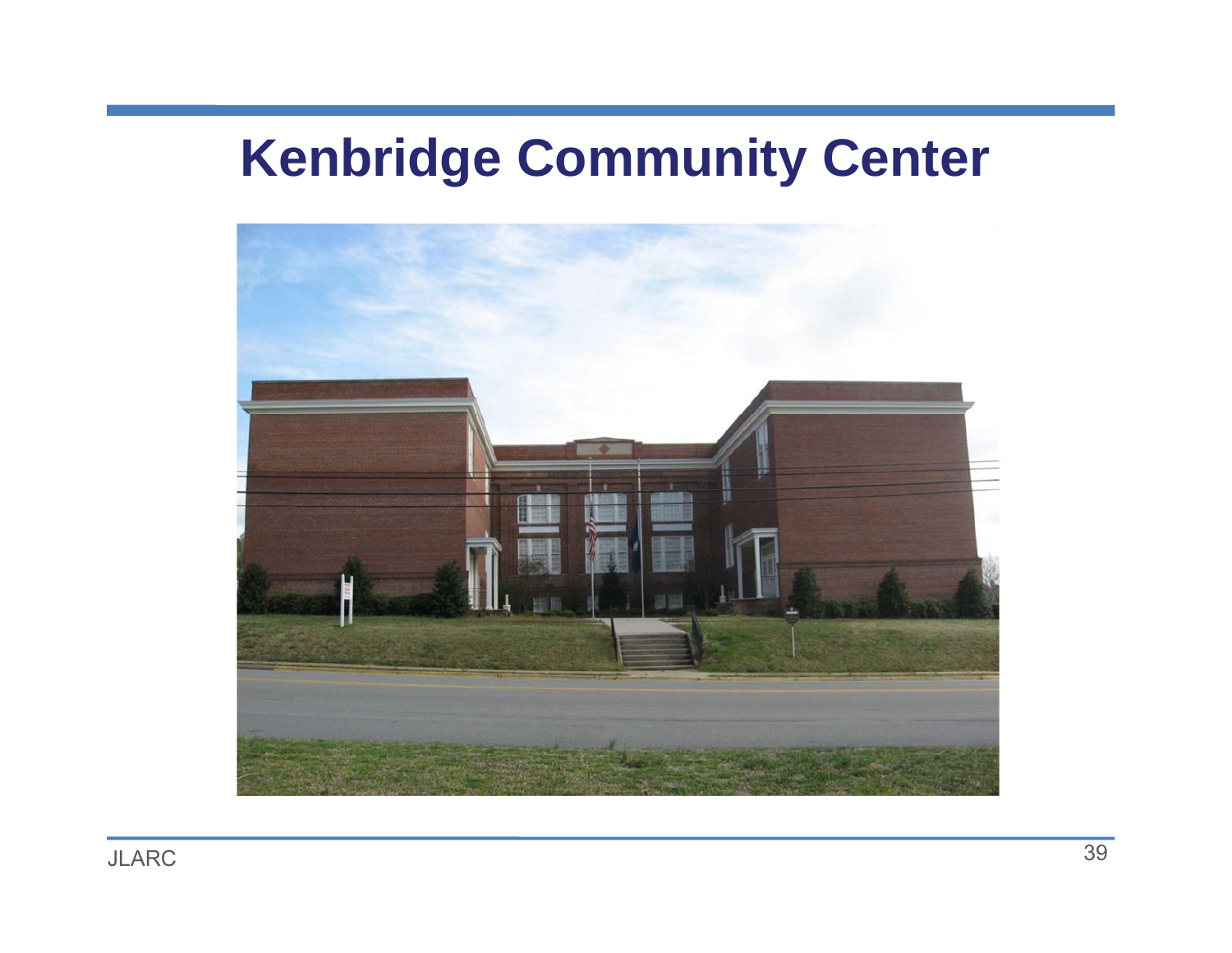## **Cumberland Bowl RV Park Jonesville**

*In 2007 TICR awarded \$300,000 to Jonesville in Lee County for an RV park in a town-owned park. Funds were*  for site design and construction. A project representative at *TICR Committee meeting claimed the park could create jobs due to tourism, but the application stated "local residents will use the RV sites in lieu of tourists." JLARC staff visited the site in March 2011 and found it still under development. \$120,000 in TICR funds remain unspent. The commission has rejected additional grant requests for the project.*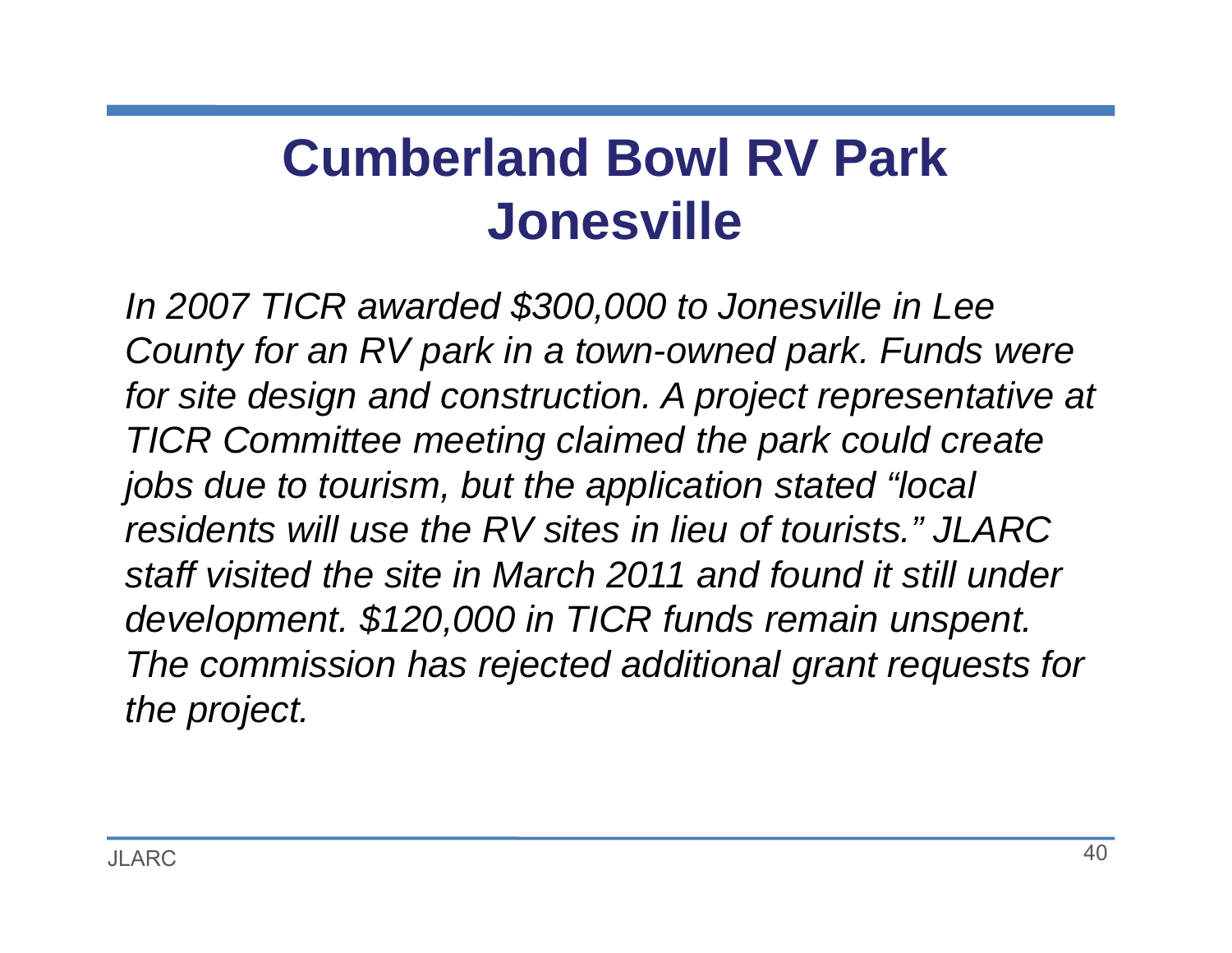### **Cumberland Bowl RV Park Jonesville**

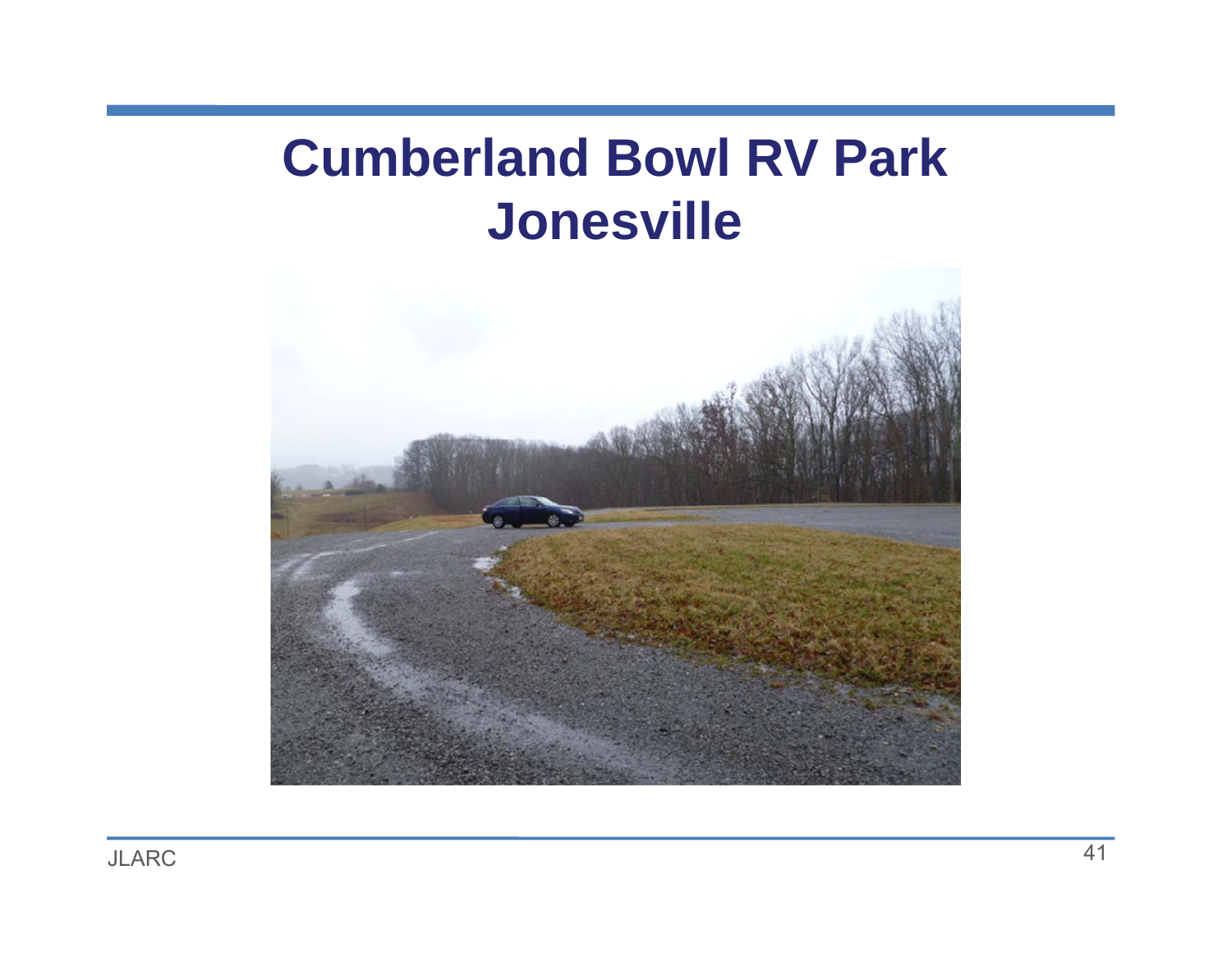## **In This Presentation**

Why the Tobacco Region Needs Revitalization

Grants Have Provided Benefits But Revitalization Remains Elusive

TICR Has Made Grants With Limited Potential for Revitalization

#### Well-Defined Revitalization Strategy Needed

More Effective Governance Model Should Be Considered

Most Awards Not Paired With Relevant Metrics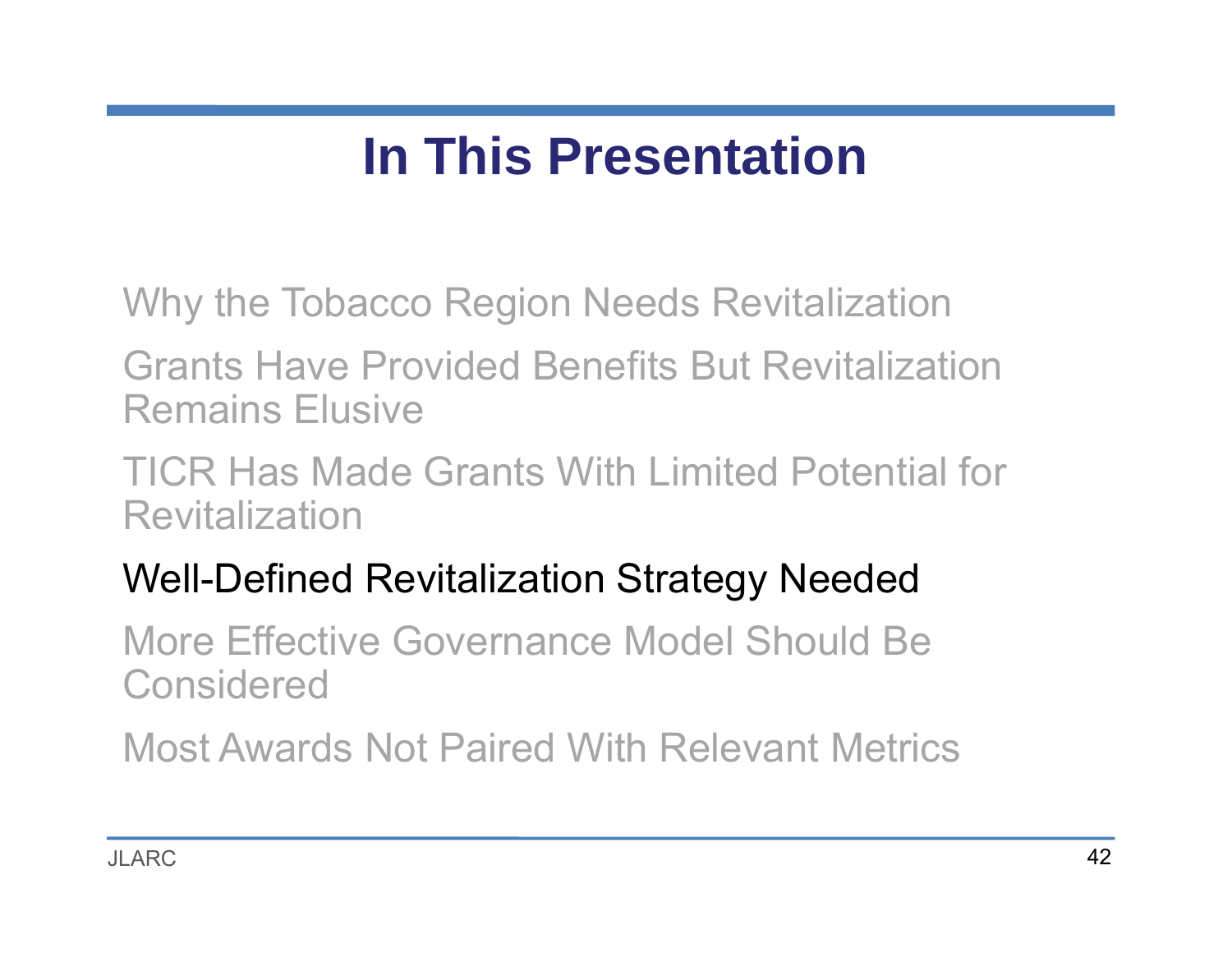## **Tobacco Grower Indemnification to be Completed in 2012**

- • Indemnification one of TICR's two statutory missions
- $\bullet$  Opportunity to refine and refocus economic revitalization strategy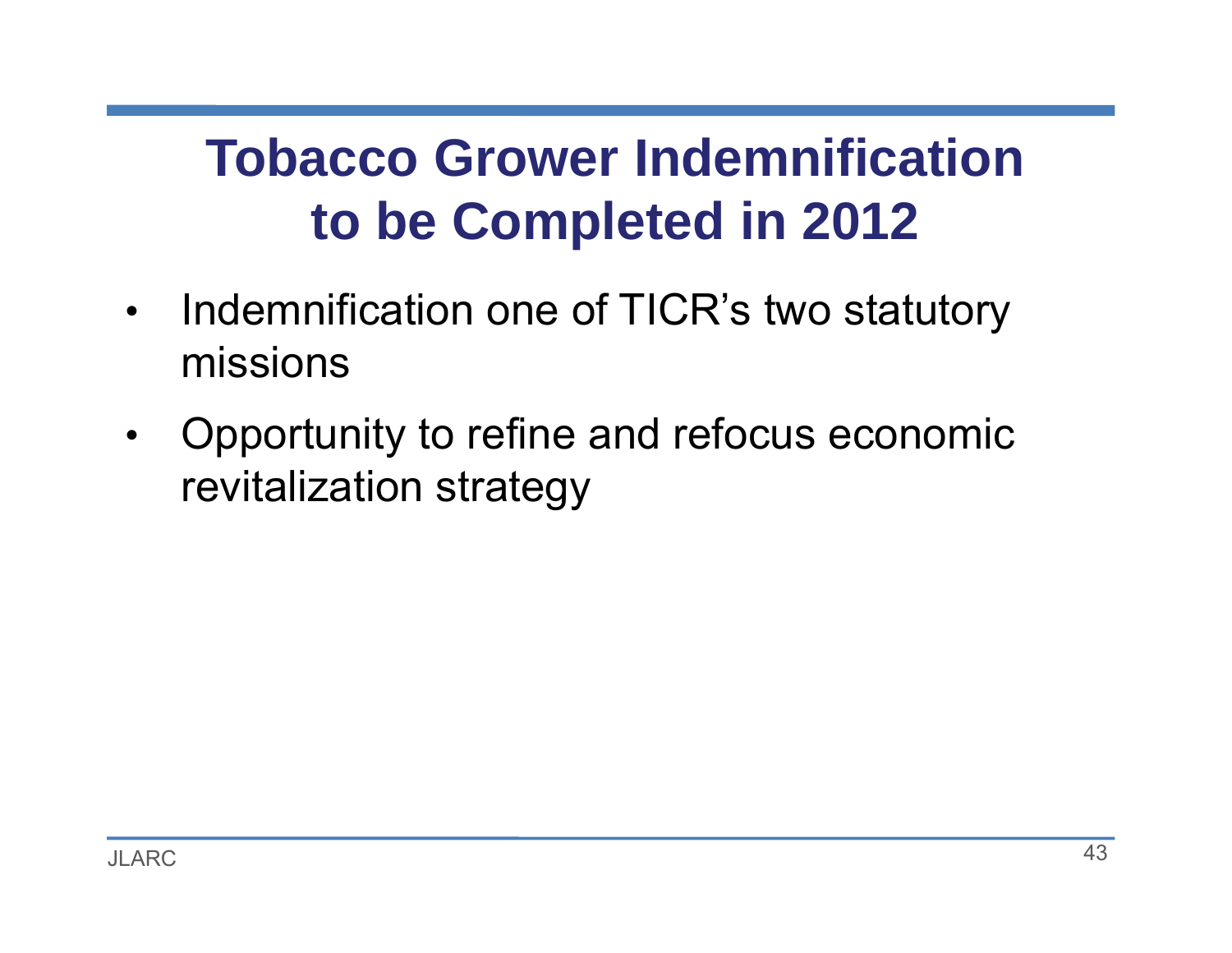#### **TICR's Process for Making Awards Is Mostly Reactive, Lacks Prioritization**

- • Commission announces funding availability by committee, waits for proposals
- $\bullet$  Lack of clear priorities and vision result in many highly varied requests for funding
- $\bullet$ No clear policy for prioritizing requests
- • TICR has 7 broad-scoped grant-making committees
- •Awards not linked to indicators of economic need
- • Other grant-making organizations set priorities, call for proposals that respond to those priorities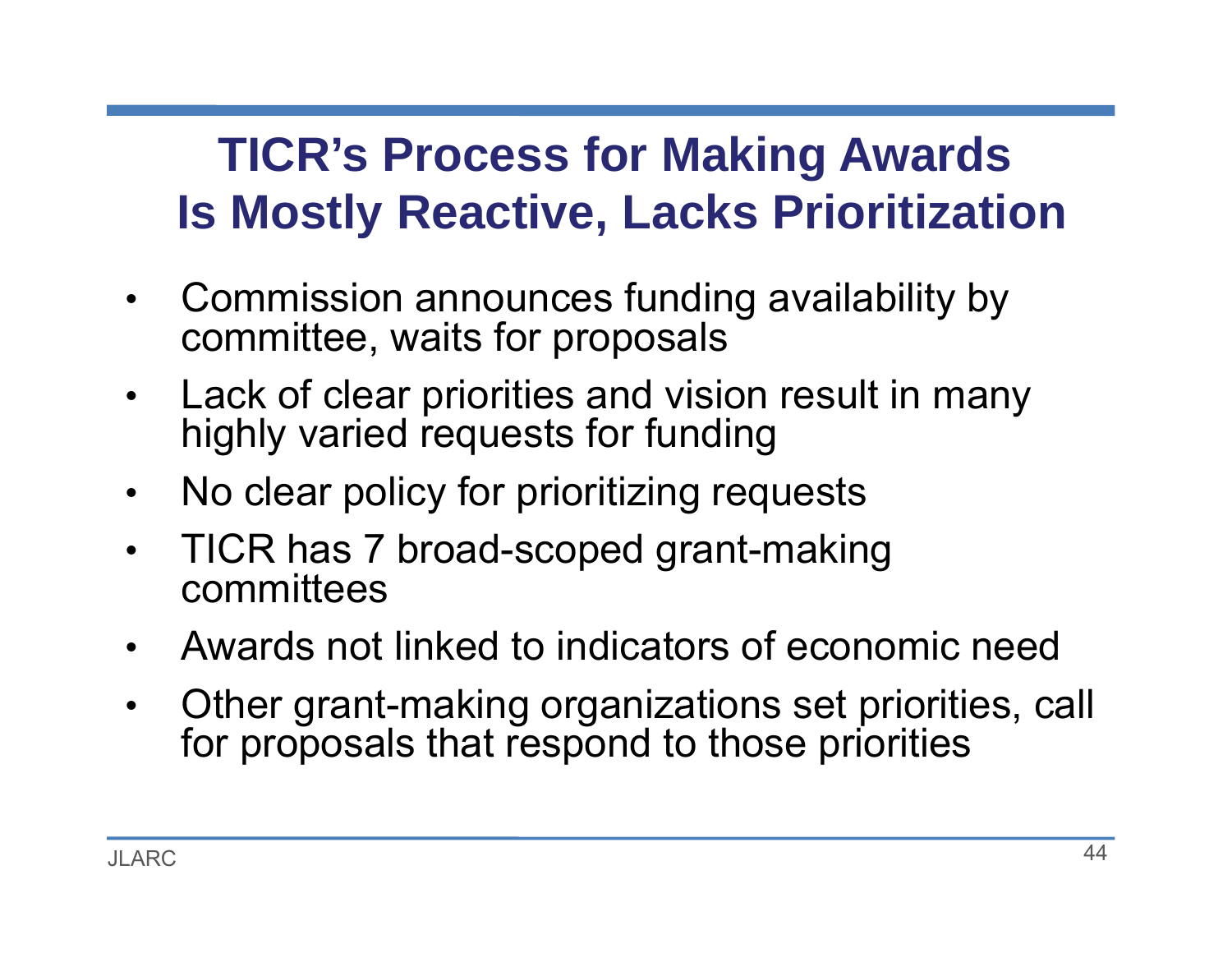## **Funds Awarded Compared to Unemployment Since 2000**

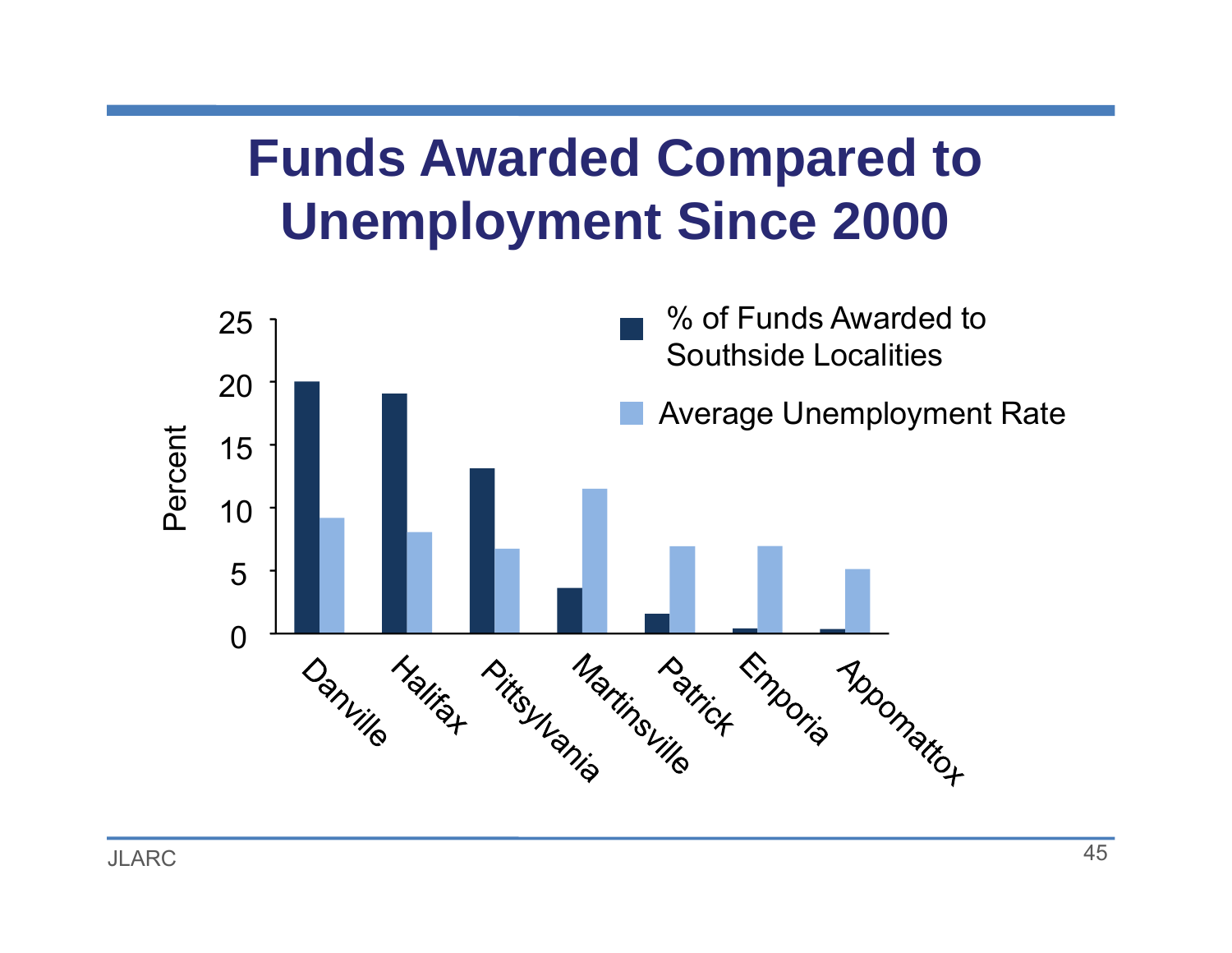## **Strategic Plan Is Minor Factor in Award Determinations**

- $\bullet$  Strategic plan last revised in 2006
	- − Executive branch agencies required to update strategic plans annually as part of budget process
- $\bullet$  Strategic plan is very broad
	- −Staff: "Almost anything can be justified by it."
- $\bullet$  Strategic plan not consistently used in award determinations
	- –Conformity with plan yields 5 points of possible 100
- $\bullet$  Applicants do not consistently justify requests on basis of strategic plan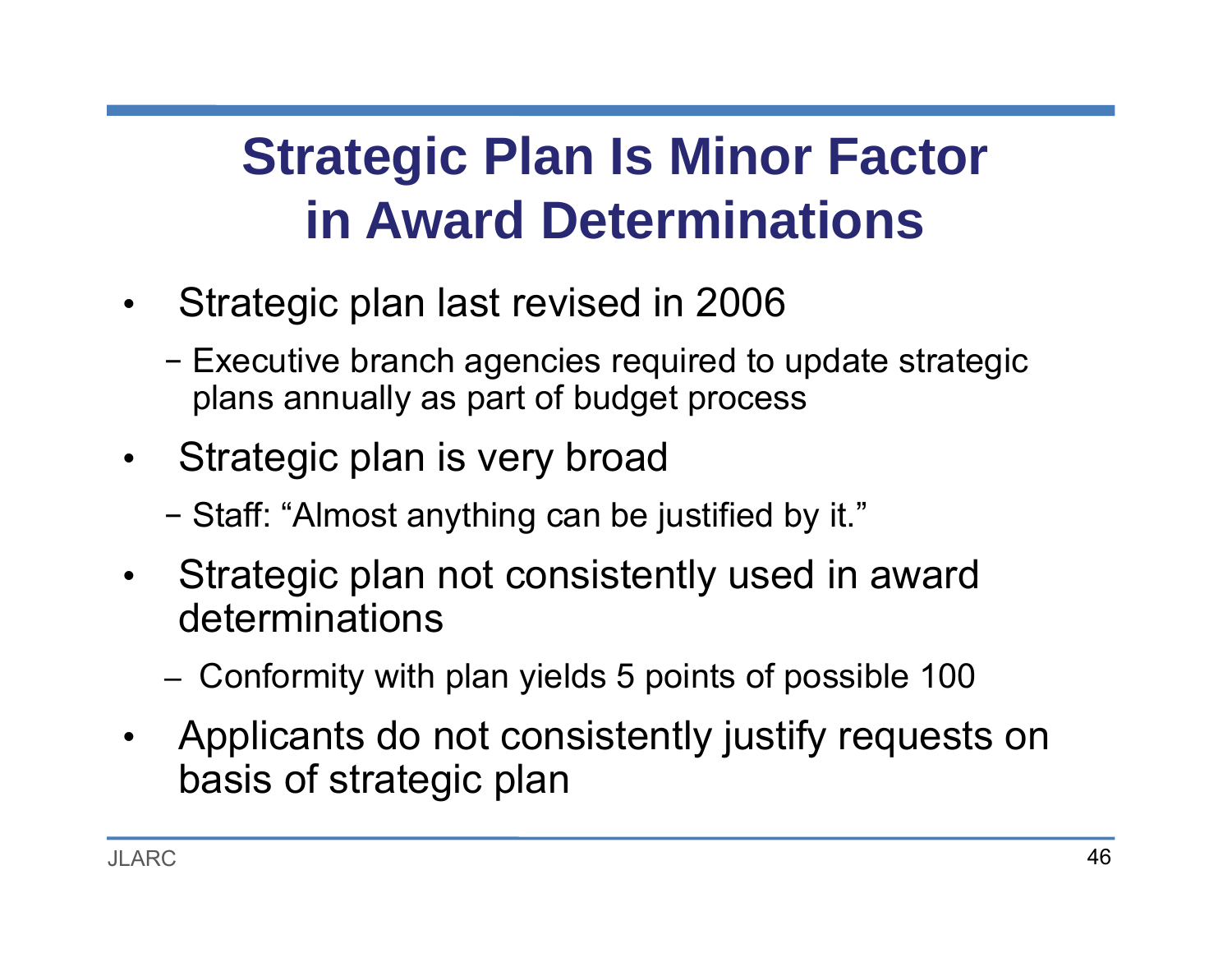## **Other Grant-Making Organizations Use More Strategic Awards Processes**

• Set well-defined priorities, research best practices, issue guidelines on what will be considered for funding

*Martinsville's Harvest Foundation established a priority to improve education of area residents, and identified 3 "goal areas"—academic, career readiness, youth. It then announced funding actions to address these goals. For example, in the academic goal area an objective was "residents have opportunities to succeed academically beyond high school." This goal area had six actions that could be taken, such as "support initiatives to encourage college residents to return to area during breaks for internships."*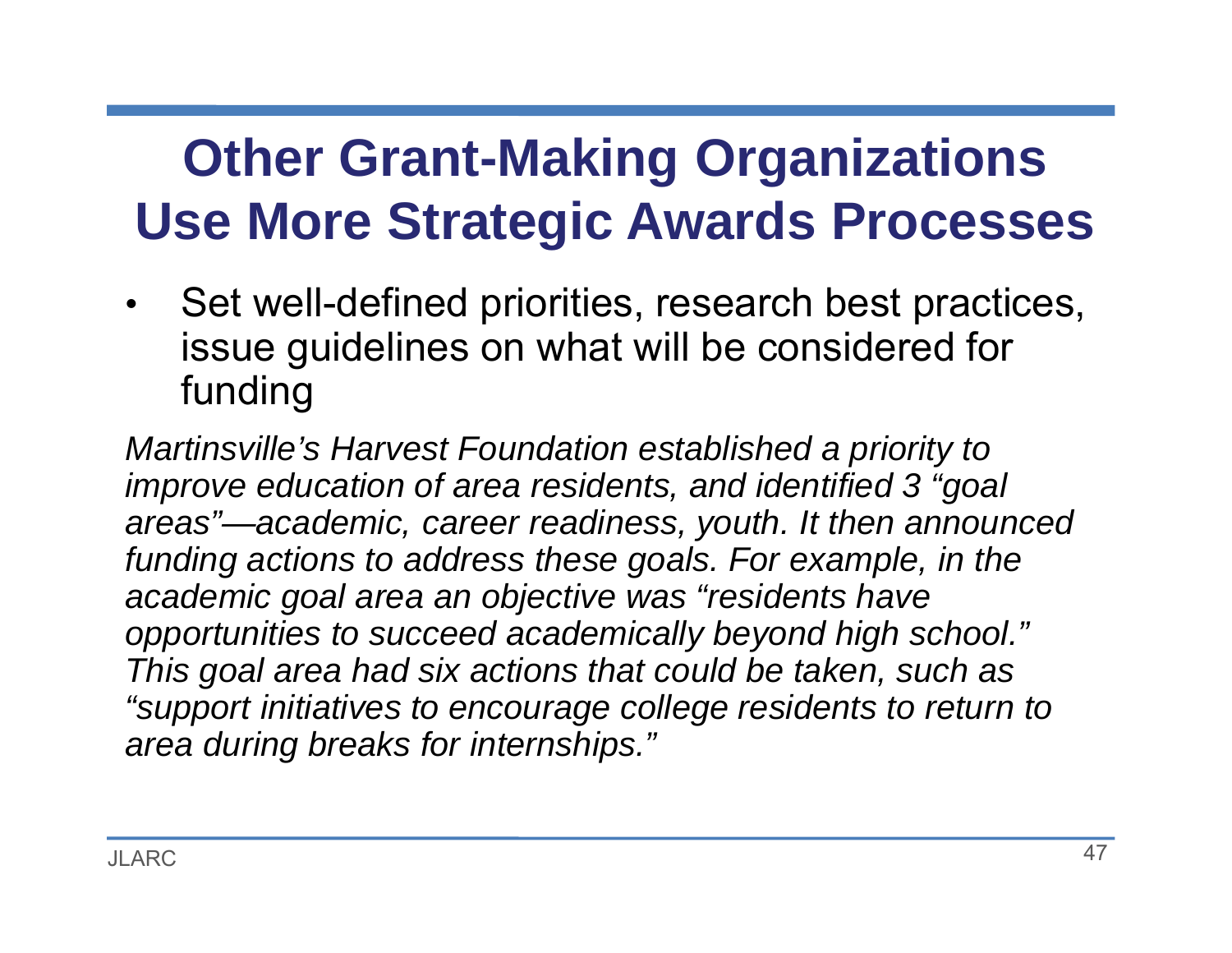### **Recommendation**

The General Assembly may wish to amend the *Code of Virginia* to require TICR to reassess and revise its strategic plan at least biennially. Plan should report how TICR's awards impact key economic indicators or employment, income, and educational attainment.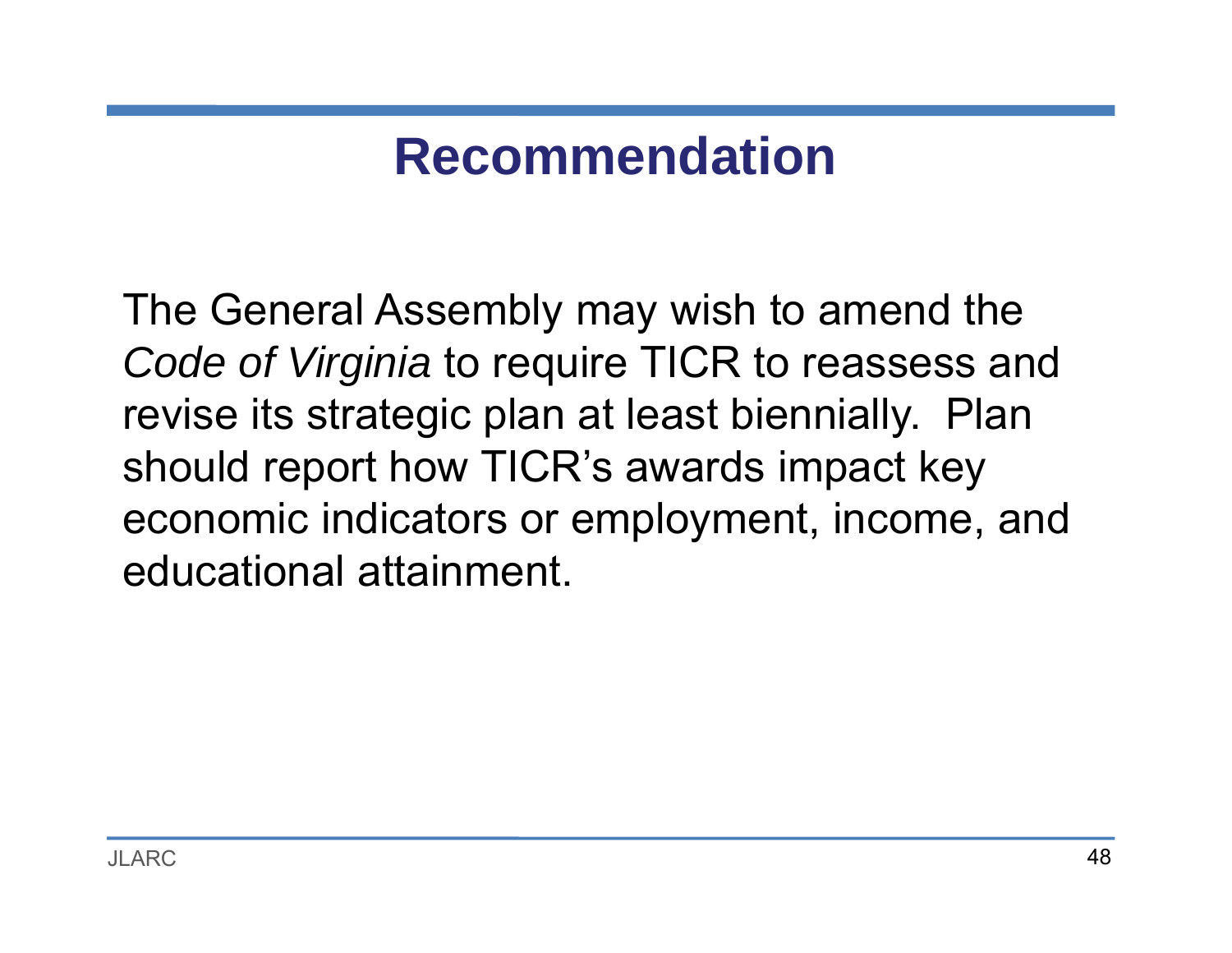### **Recommendation**

TICR should implement a formal process for biennially collecting input on the region's economic development priorities. This information should be used to set priorities, revise the strategic plan, and develop region-wide economic development strategies.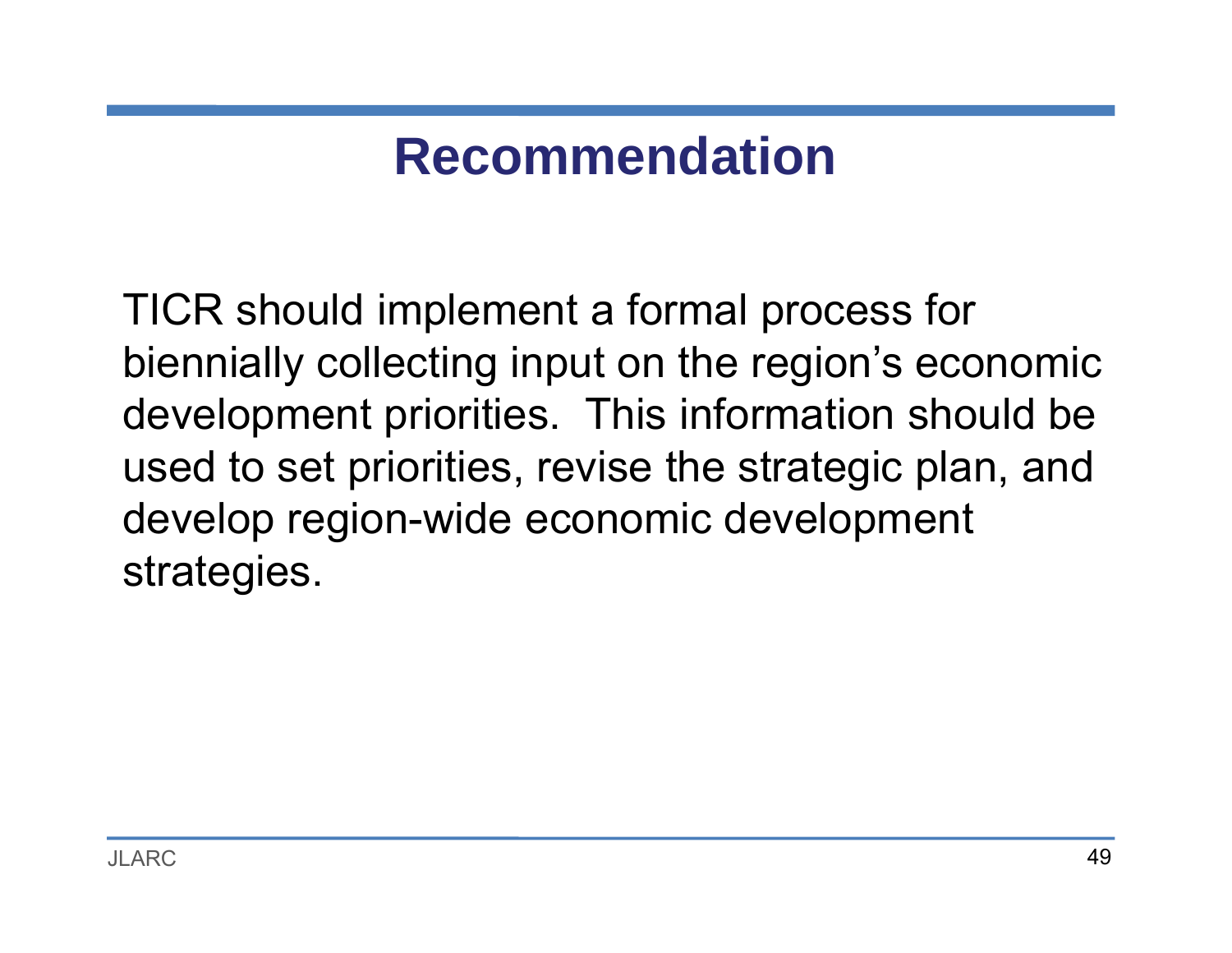# **Formula for Southside Awards Does Not Encourage Regional Revitalization**

- • Funding available to Southside localities based on 1998 tobacco production
- • Four (of 24) localities allotted two-thirds of funding under formula
- Awards not consistent with indicators of economic need
	- – Martinsville ineligible for Southside economic development funds, despite having highest unemployment rate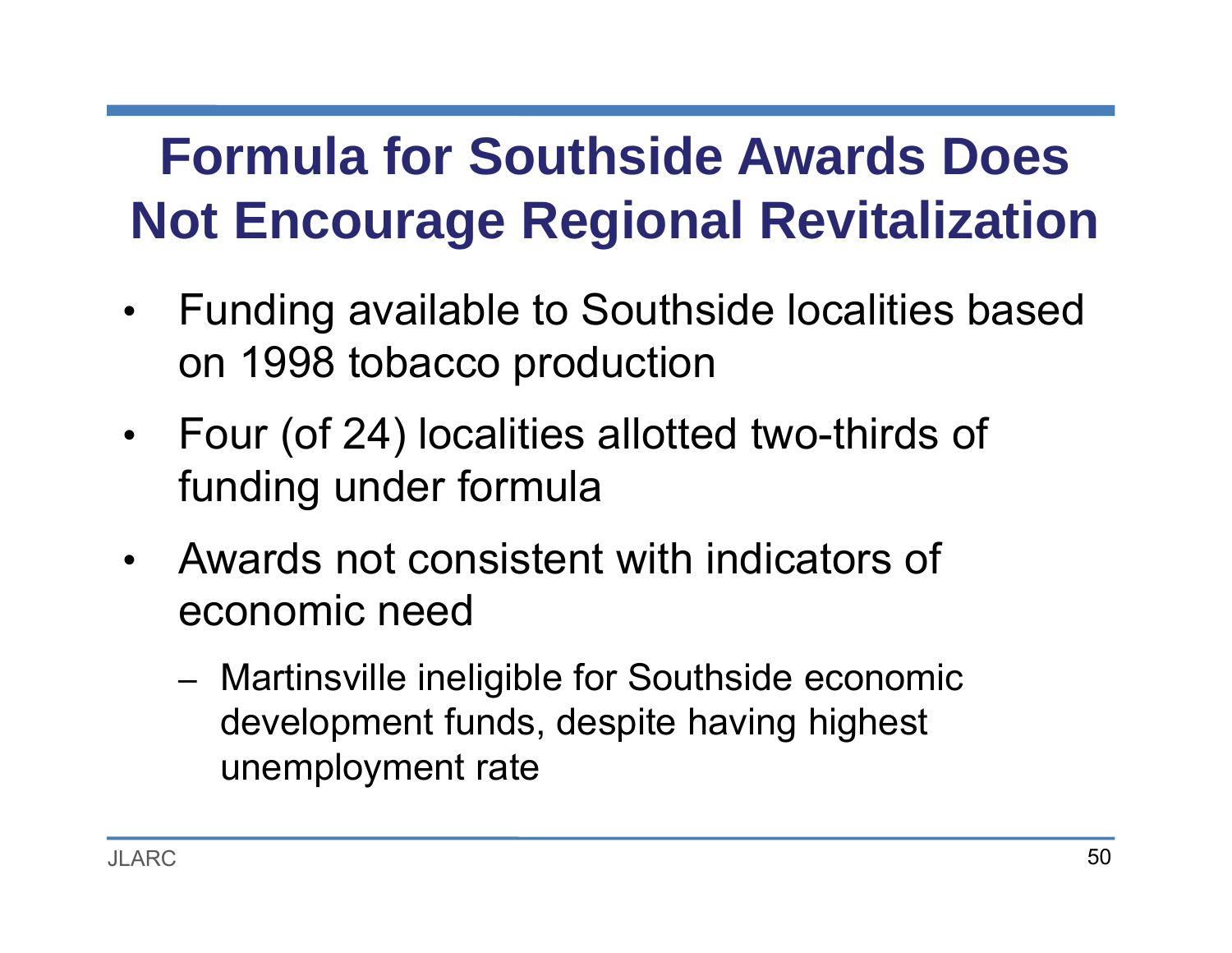## **Four Localities Allocated 2/3 of Southside Funds**



 $\bullet$  Cities of Emporia, Bedford, Martinsville receive no Southside allocation funds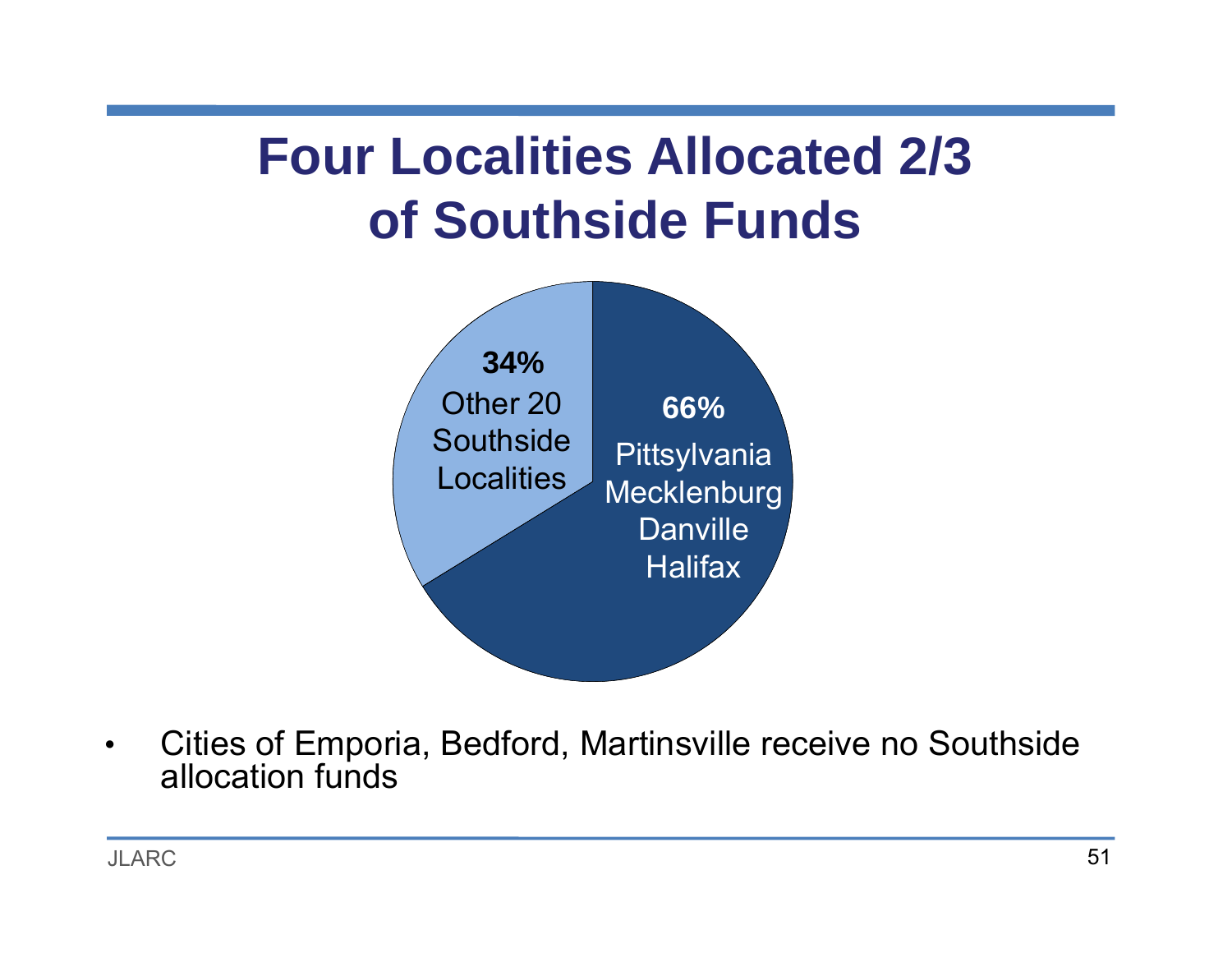#### **Current Indicators of Economic Stress Should Be Factored Into Award Process**

- $\bullet$ Funds could be targeted to need
- •Allow localities to compete on more even basis
- •Help ensure awards are based on merits
- $\bullet$  Could aid TICR's performance measurement efforts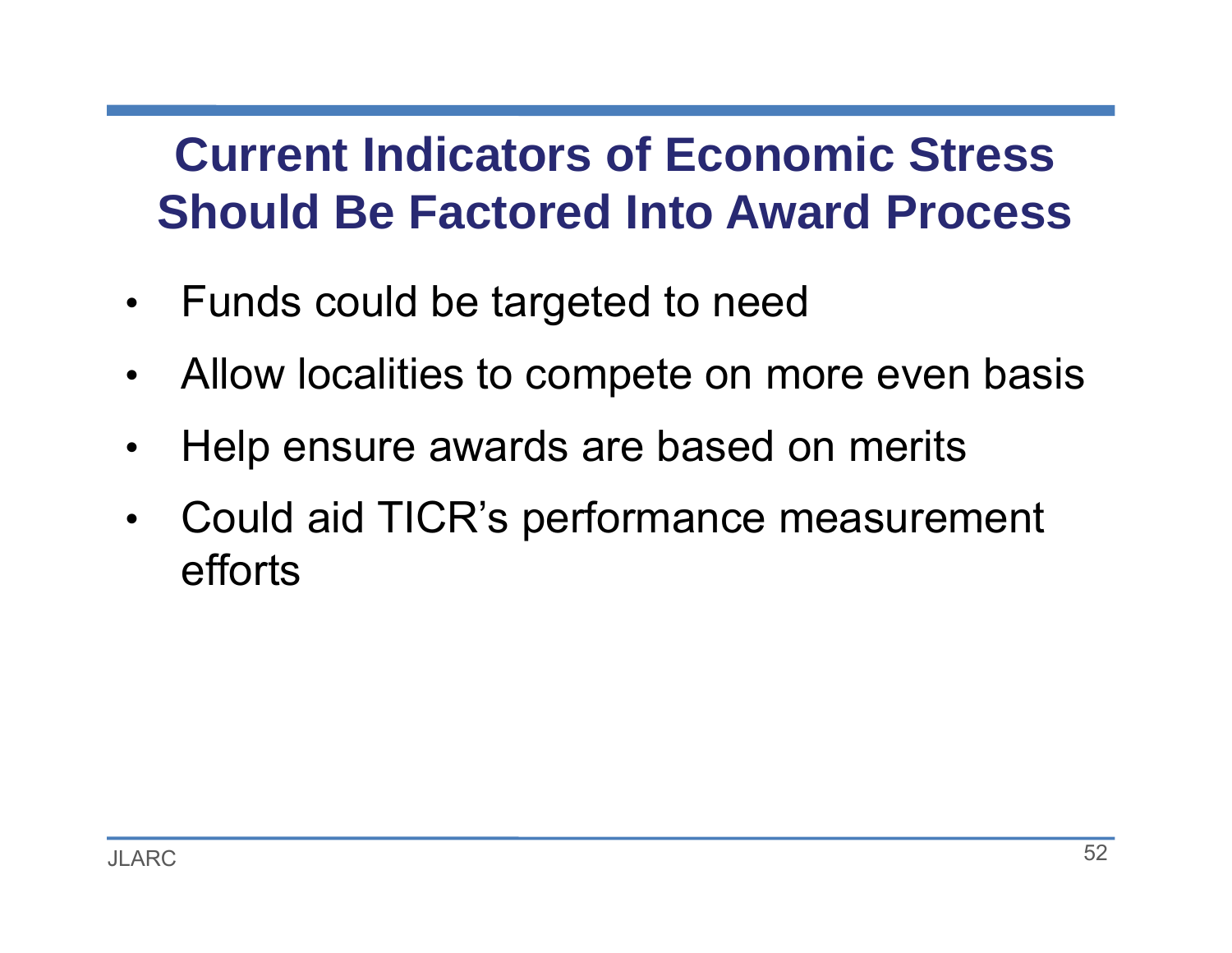### **Recommendation**

The General Assembly may wish to amend the *Code of Virginia* to restrict TICR grant awards to projects that (a) demonstrate how they will address low employment levels, per capita income, educational attainment, or other workforce indicators and (b) that are consistent with TICR's strategic plan.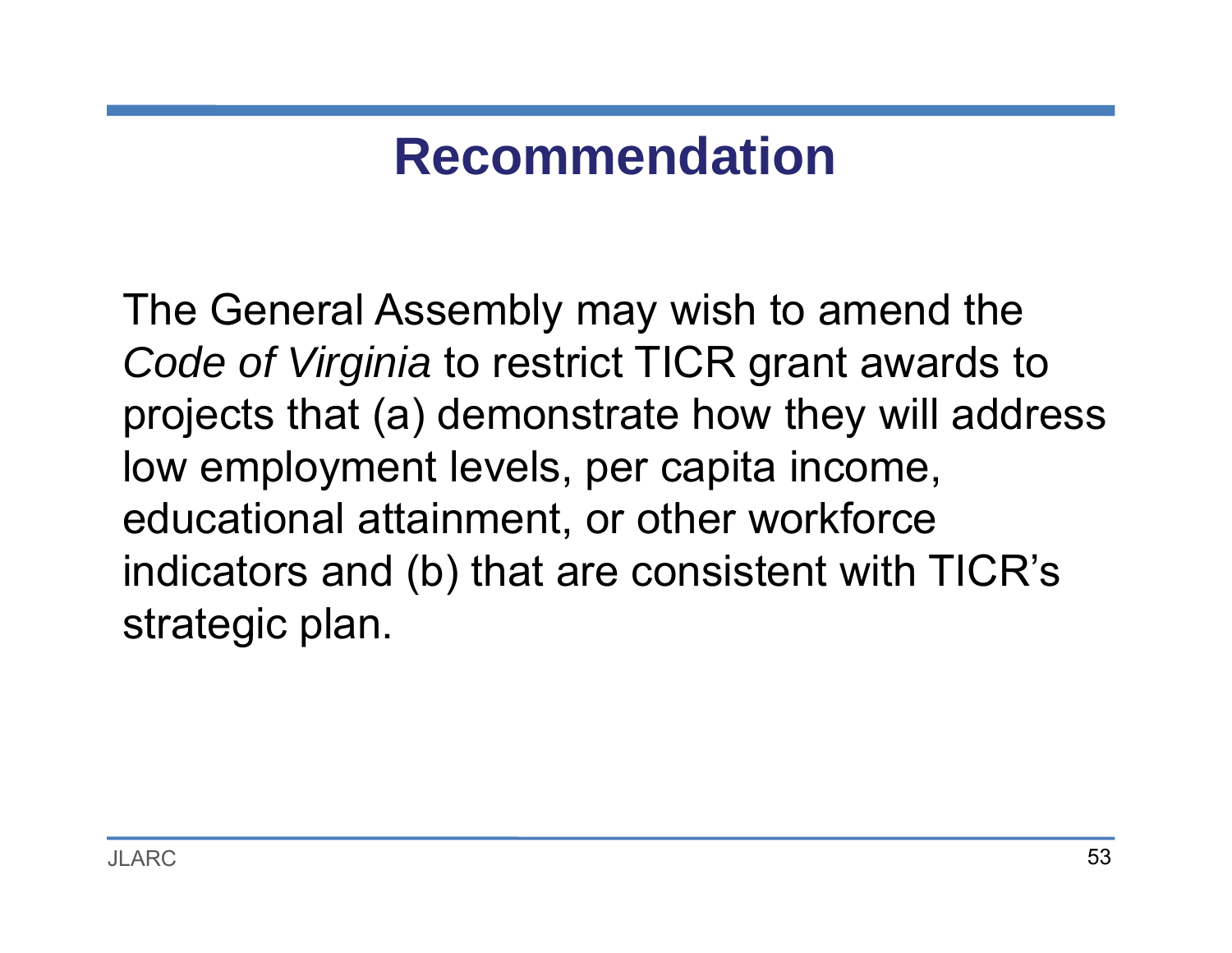### **Recommendations**

- $\bullet$  TICR should eliminate the current practice of allocating economic development funds to Southside localities based on historic tobacco production.
- $\bullet$  TICR should consider including factors of economic stress in determining awards and prioritize awards to the most economically challenged localities. Indicators could include locality-specific data on unemployment rates, per capita income, and educational attainment.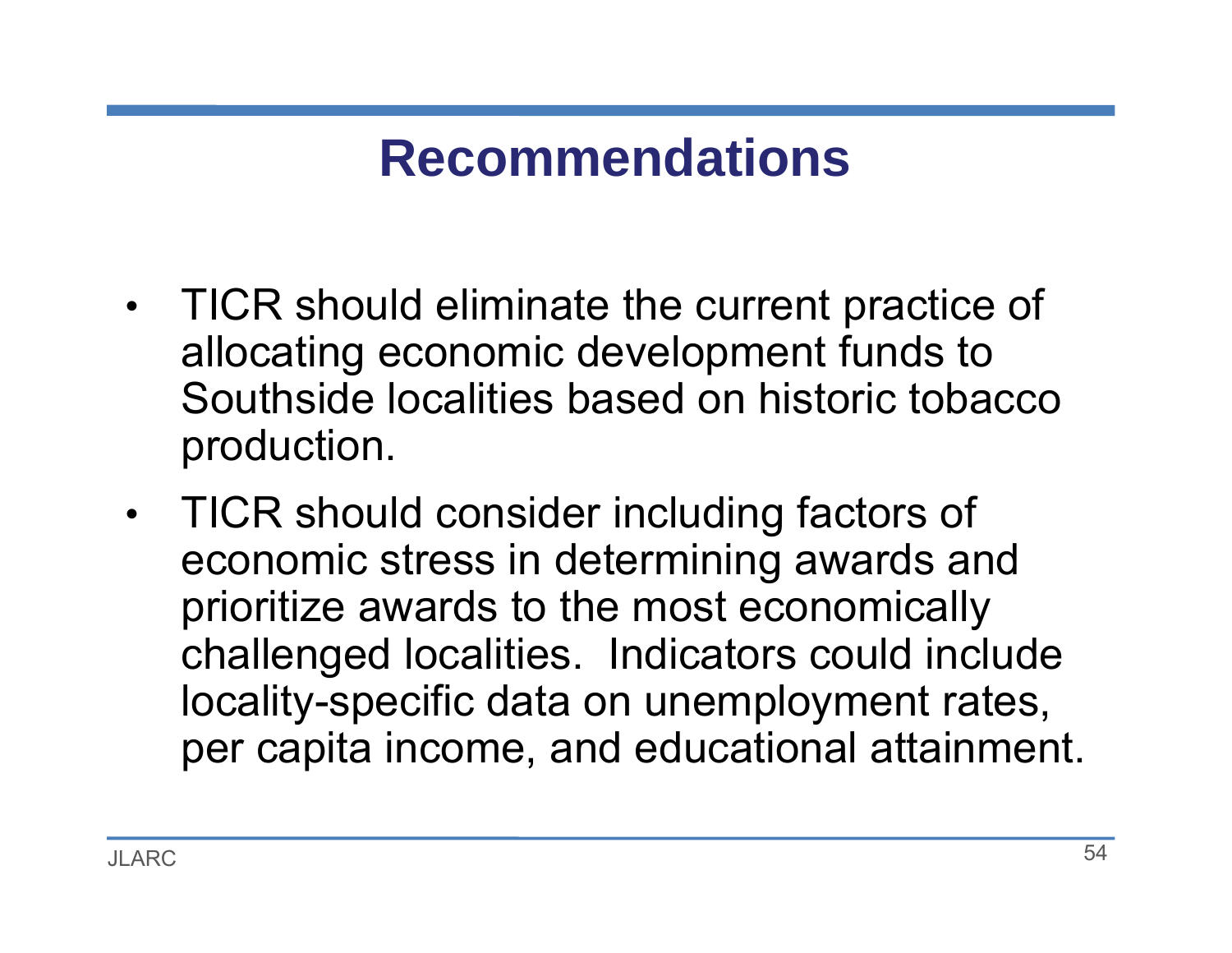## **Assets Should Be Withdrawn More Slowly**

- TICR has withdrawn the maximum 15% of the endowment 5 times in last 6 years
	- −2/3 vote required by *Code of Virginia*
- At this rate TICR's endowment will be half its current value (about \$280 million) by 2015
	- Will be reduced to 10% (\$56 million) by 2025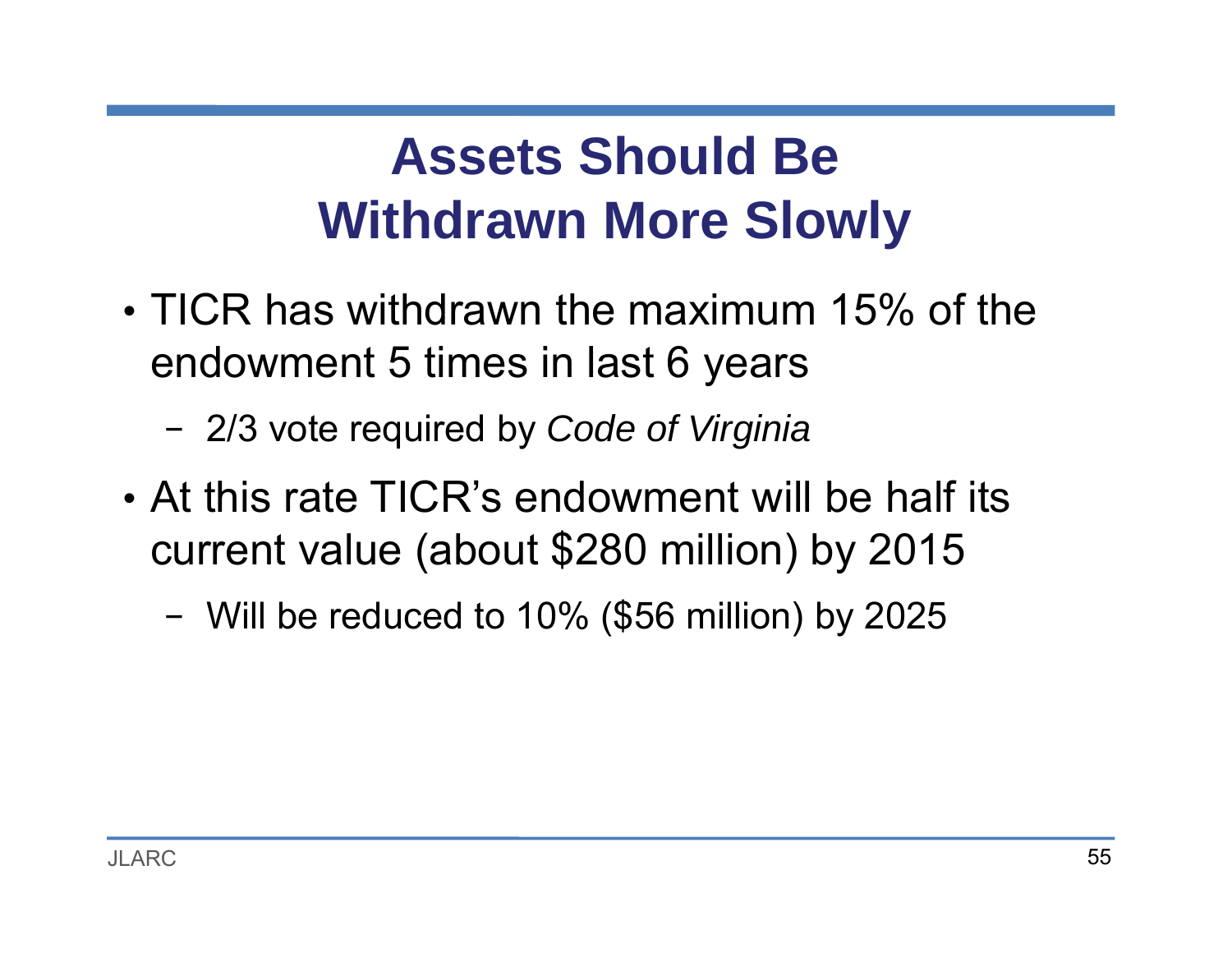#### **Projected Endowment Values**

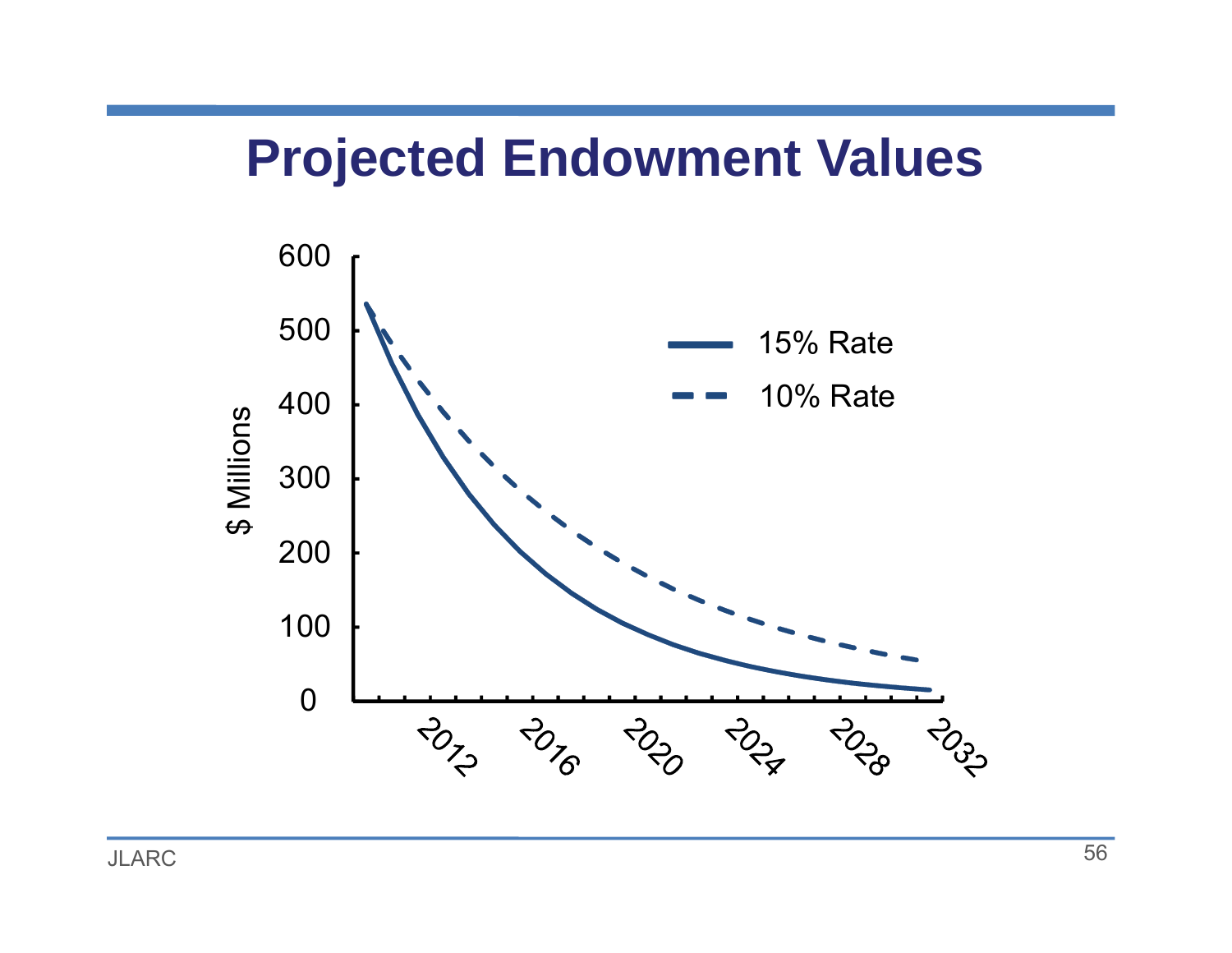### **Recommendations**

The General Assembly may wish to amend the *Code of Virginia* to permit TICR to withdraw no more than 10% of its endowment each year.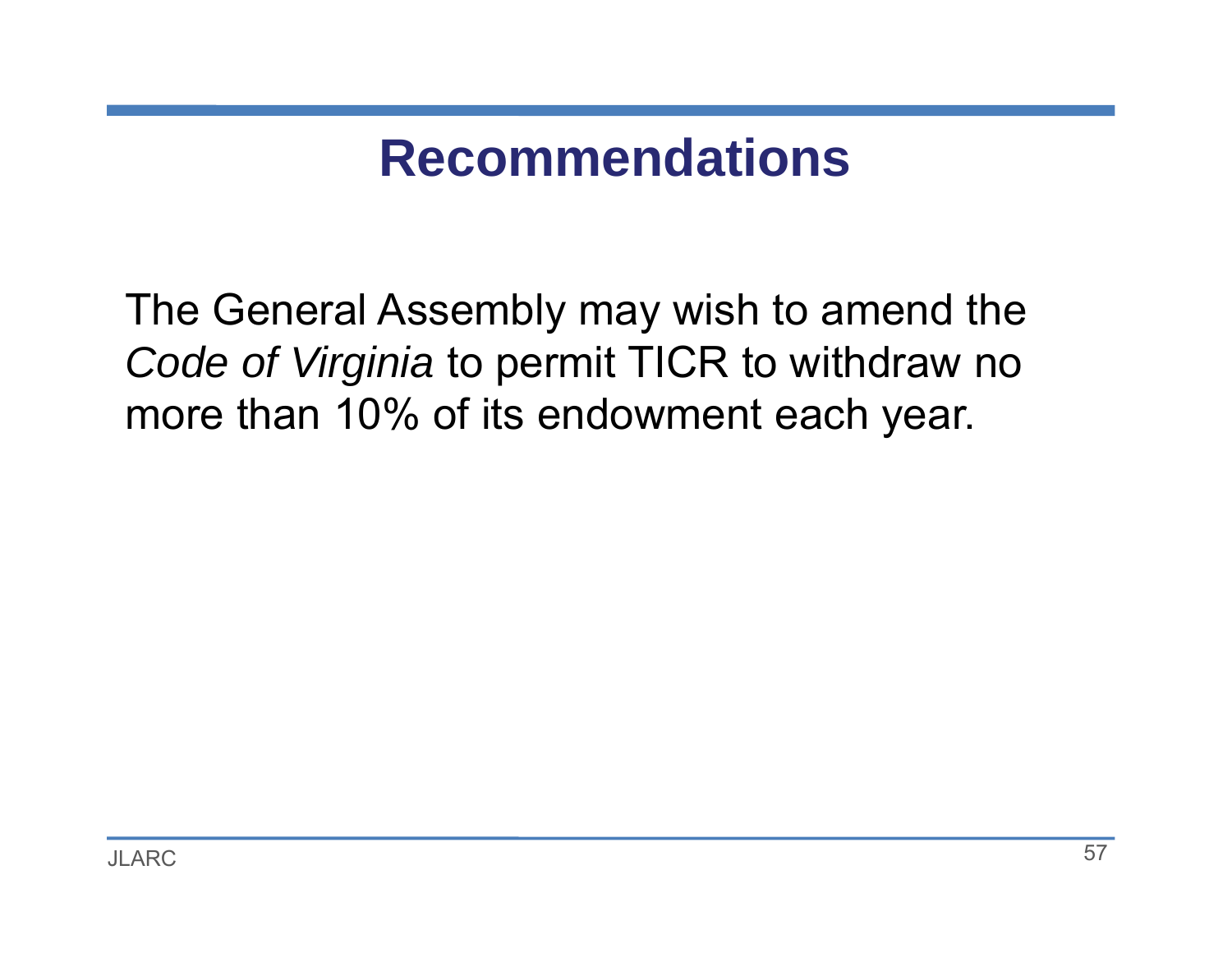# **TICR Should Consider Grant-Making Risk**

- $\bullet$ Economic development is risky
- $\bullet$ Public money is at stake
- $\bullet$ Making well-informed decisions is key
- •• 'Prudent person' rule requires care, skill, prudence, diligence, and diversification
	- –VRS Board operates under such a rule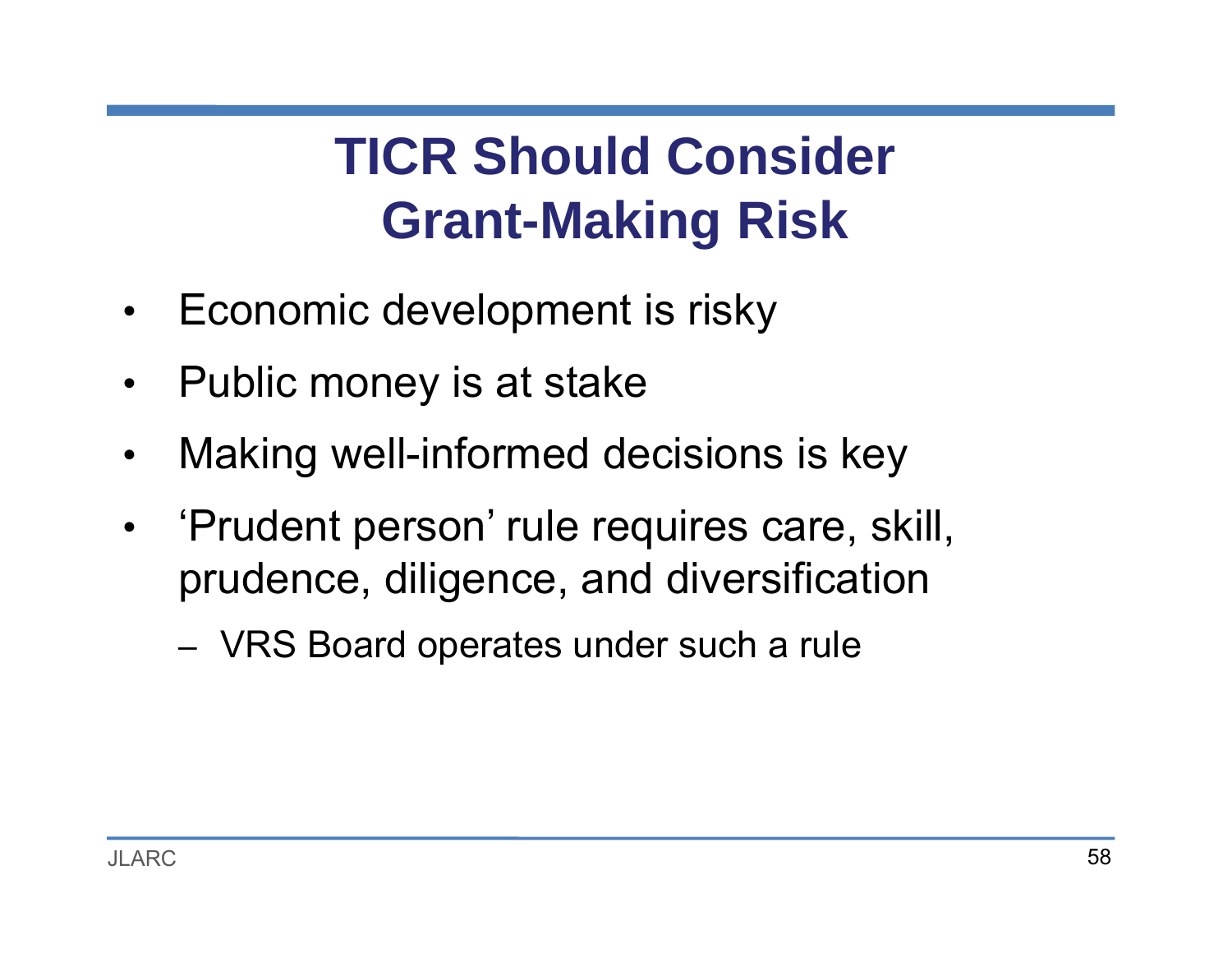### **Recommendation**

- • The General Assembly may wish to amend the *Code* to apply 'prudent person' rule to TICR's grant-making practices.
- $\bullet$  TICR should require any request for more than \$1 million to be accompanied by an economic impact analysis.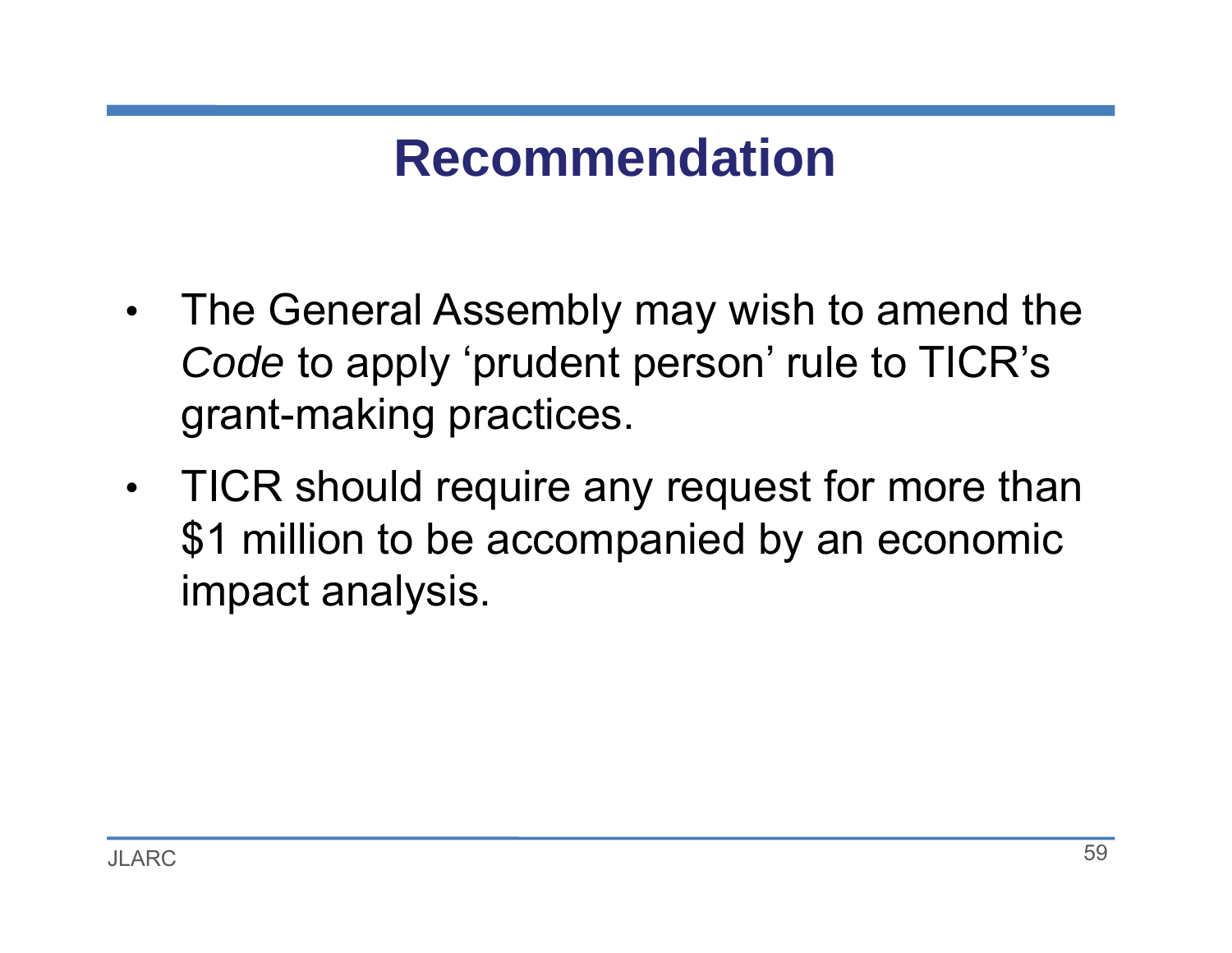## **Recent Opinion of Attorney General Could Affect TICR Awards**

- • January 2011 opinion indicated that appropriations to charitable institutions not owned or controlled by the Commonwealth conflicts with *Constitution of Virginia*
- $\bullet$  TICR has provided funding to numerous nonprofit organizations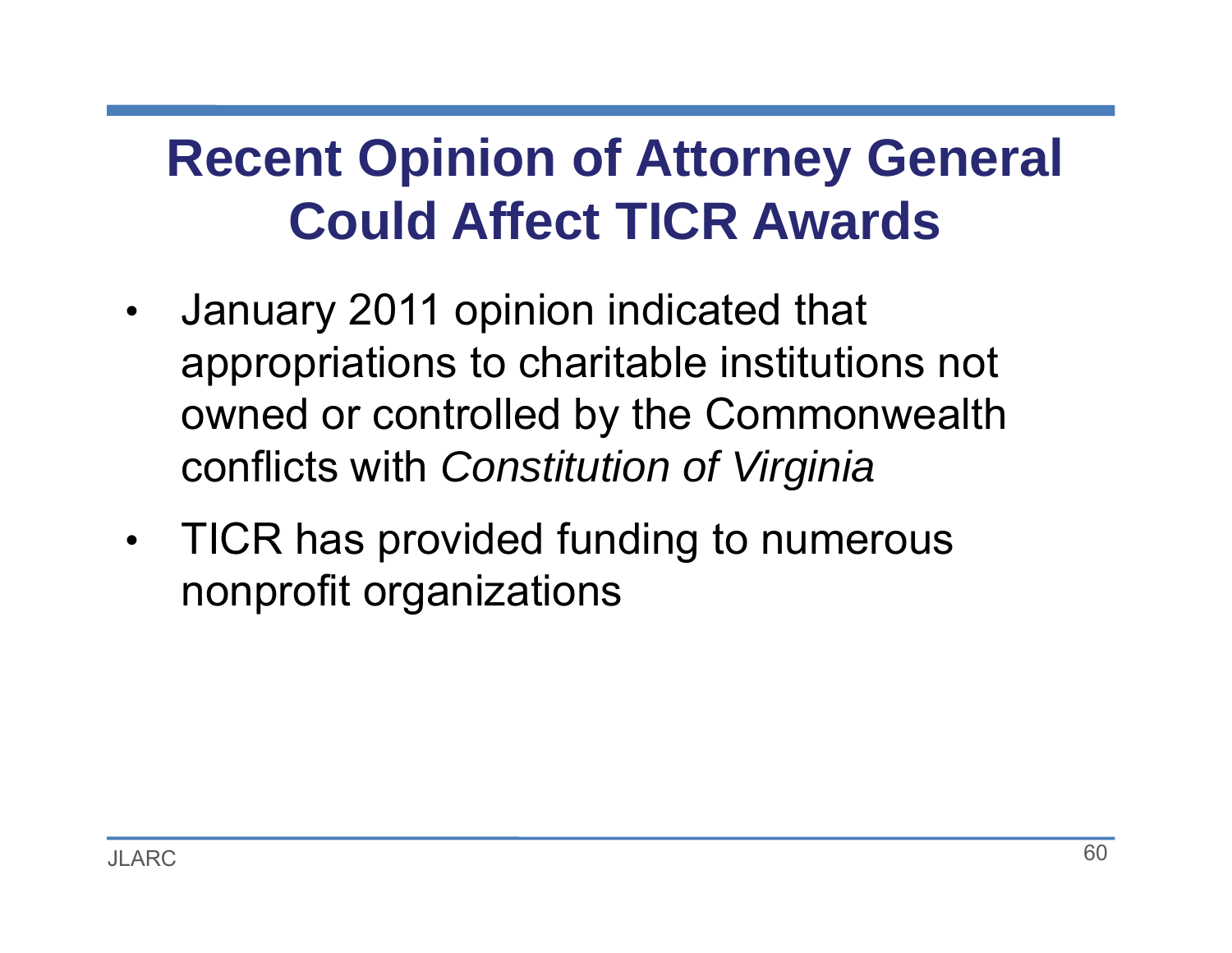### **Recommendation**

TICR should request clarification from the Attorney General about whether its grant programs and practices comply with language in the *Constitution of Virginia* prohibiting the provision of public funds to charitable organizations.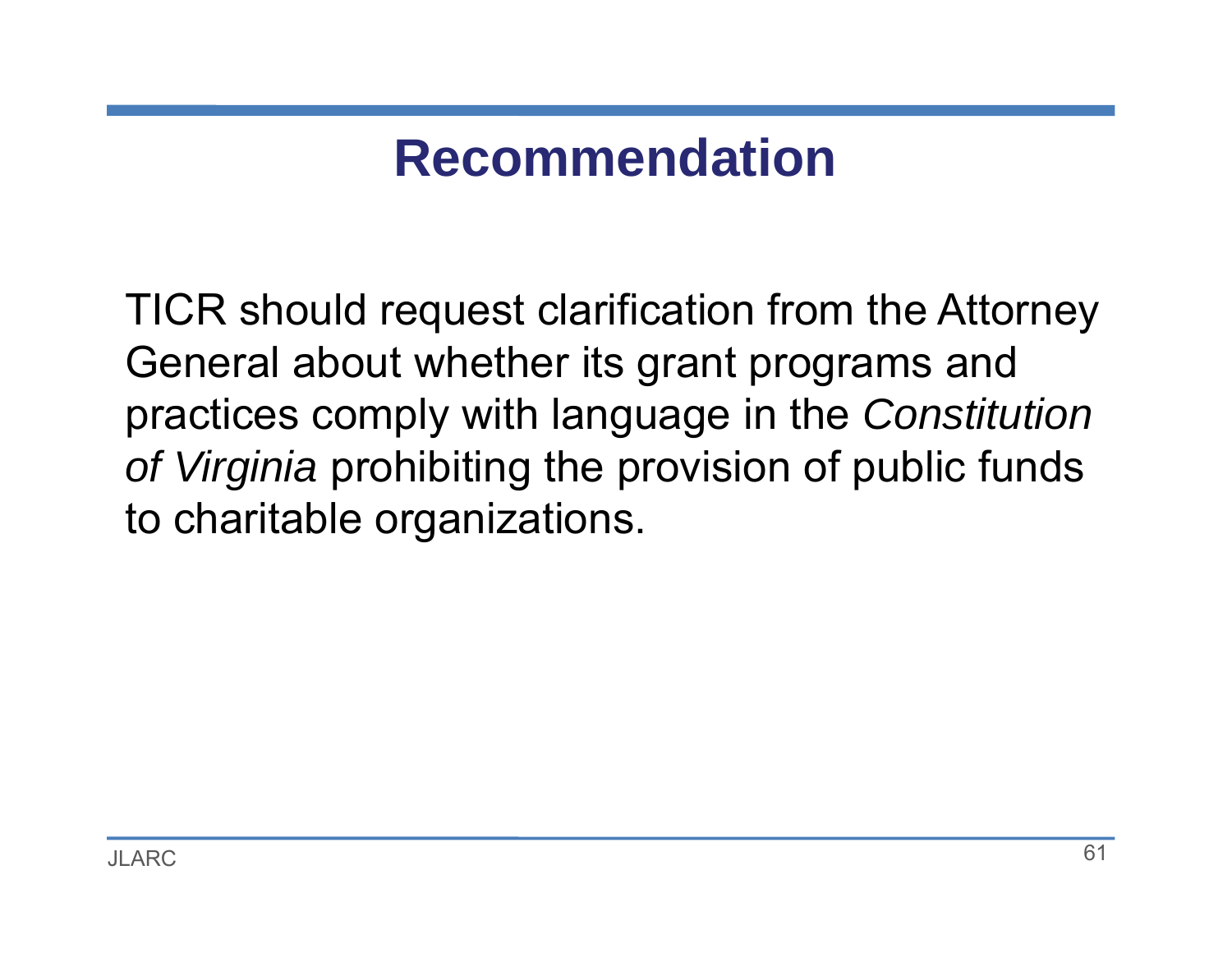## **Improving Skills of Current and Future Workforce Key to Revitalization**

- $\bullet$  Workforce quality is major factor in companies' decisions to locate in Virginia
- $\bullet$  Broad agreement that educational attainment of tobacco region's workforce requires attention
	- – 74% of tobacco region adults have high school diploma; 86% statewide
	- –"Drop-out culture keeps us awake at night"
- $\bullet$  Investing in the workforce identified as priority by the region's economic developers
- $\bullet$  Employers sometimes cite workforce deficiencies as reason for not locating in region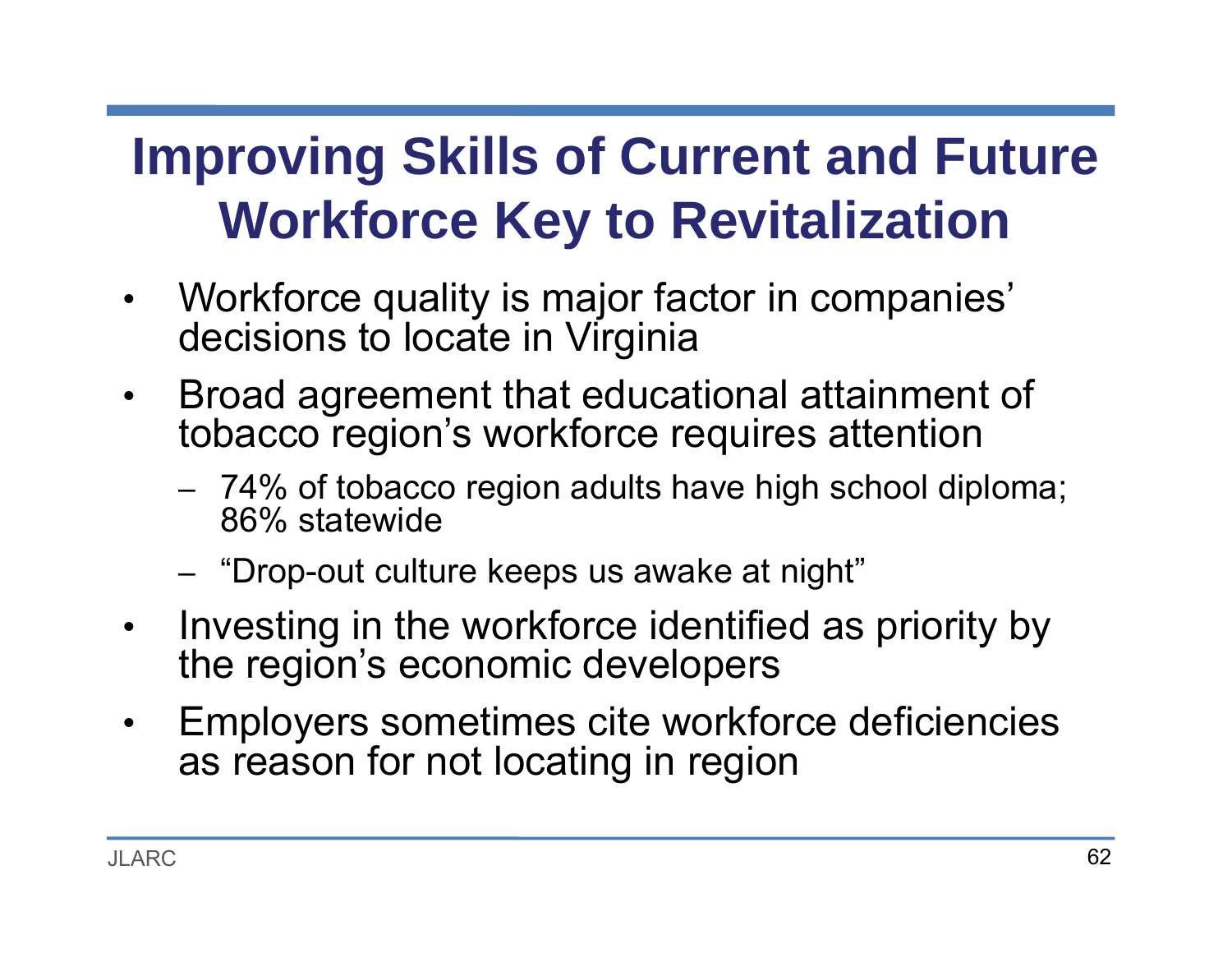# **Healthy Workforce Essential to Revitalization**

- • 27 of the 41 localities in tobacco region designated as "medically underserved" by State Health Department
- •High rates of SSI-disability in region
- • TICR has awarded \$25 million to King College Medical School
	- – Should be complemented with additional incentives for medical personnel, facilities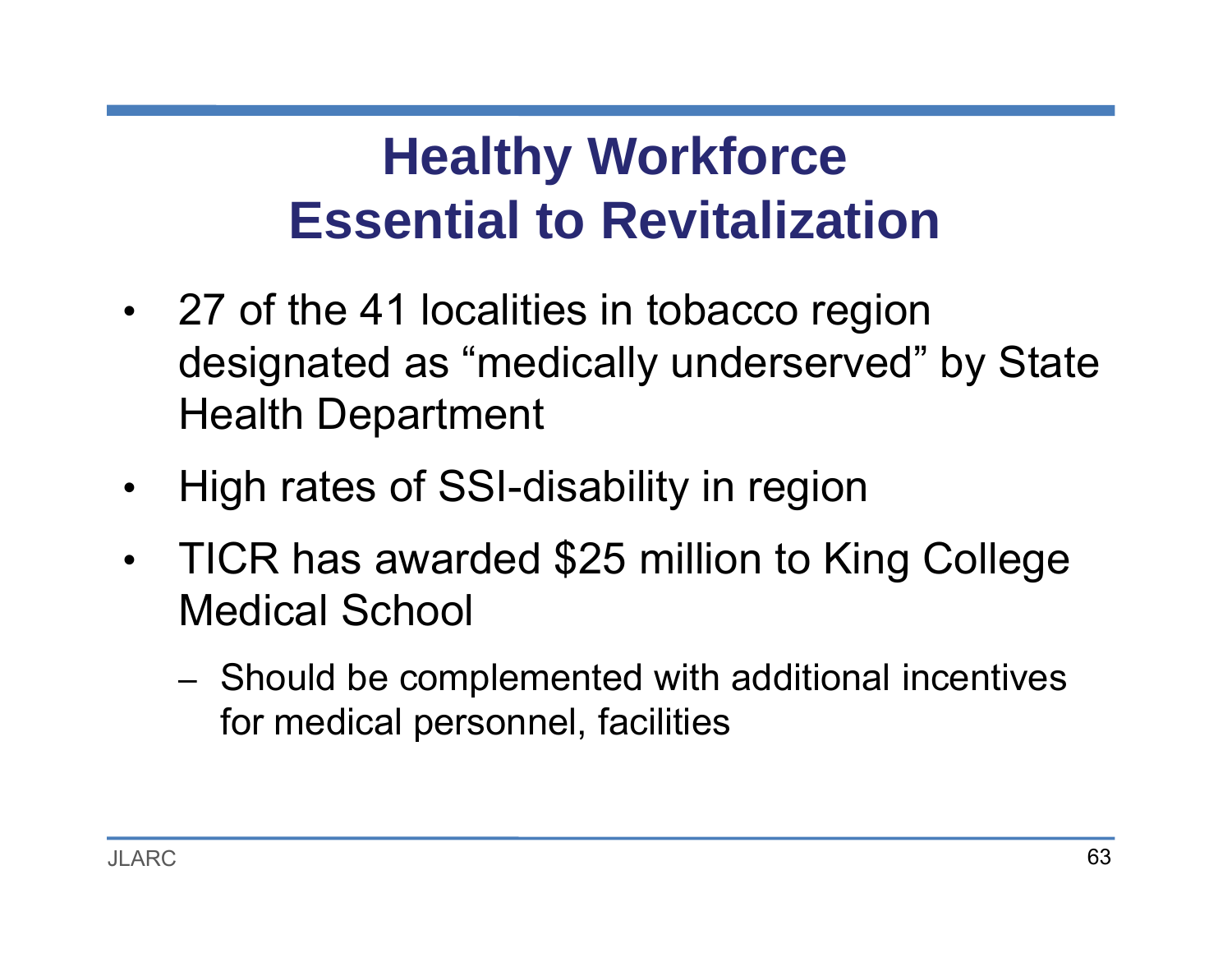### **Recommendation**

TICR should consider strategic initiatives in education and access to health care. The initiatives should focus on identifying best practices and fostering their adoption throughout the region.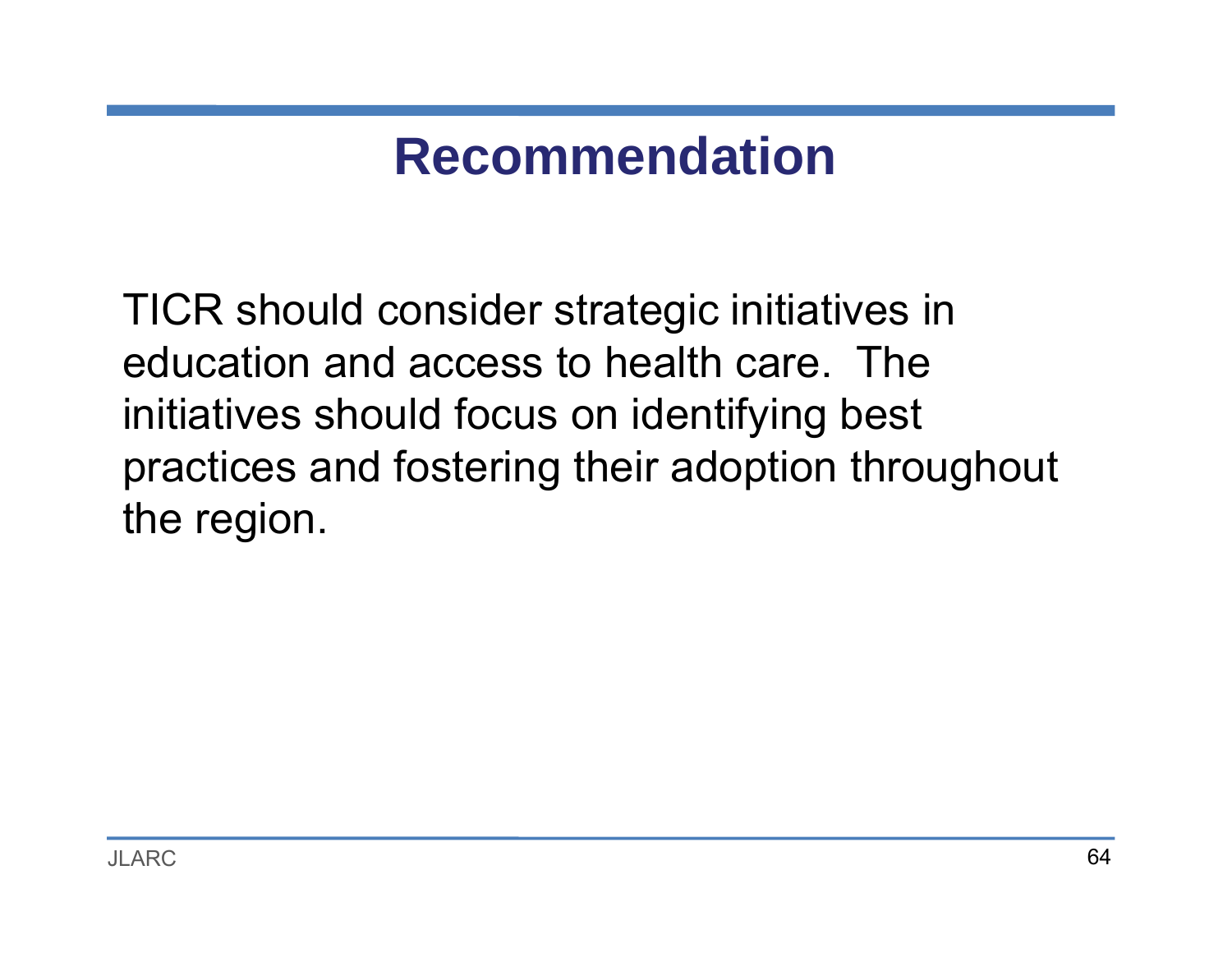### **In This Presentation**

Why the Tobacco Region Needs Revitalization

Grants Have Provided Benefits But Revitalization Remains Elusive

TICR Has Made Grants With Limited Potential for Revitalization

Well-Defined Revitalization Strategy Needed

More Effective Governance Model Should Be Considered

Most Awards Not Paired With Relevant Metrics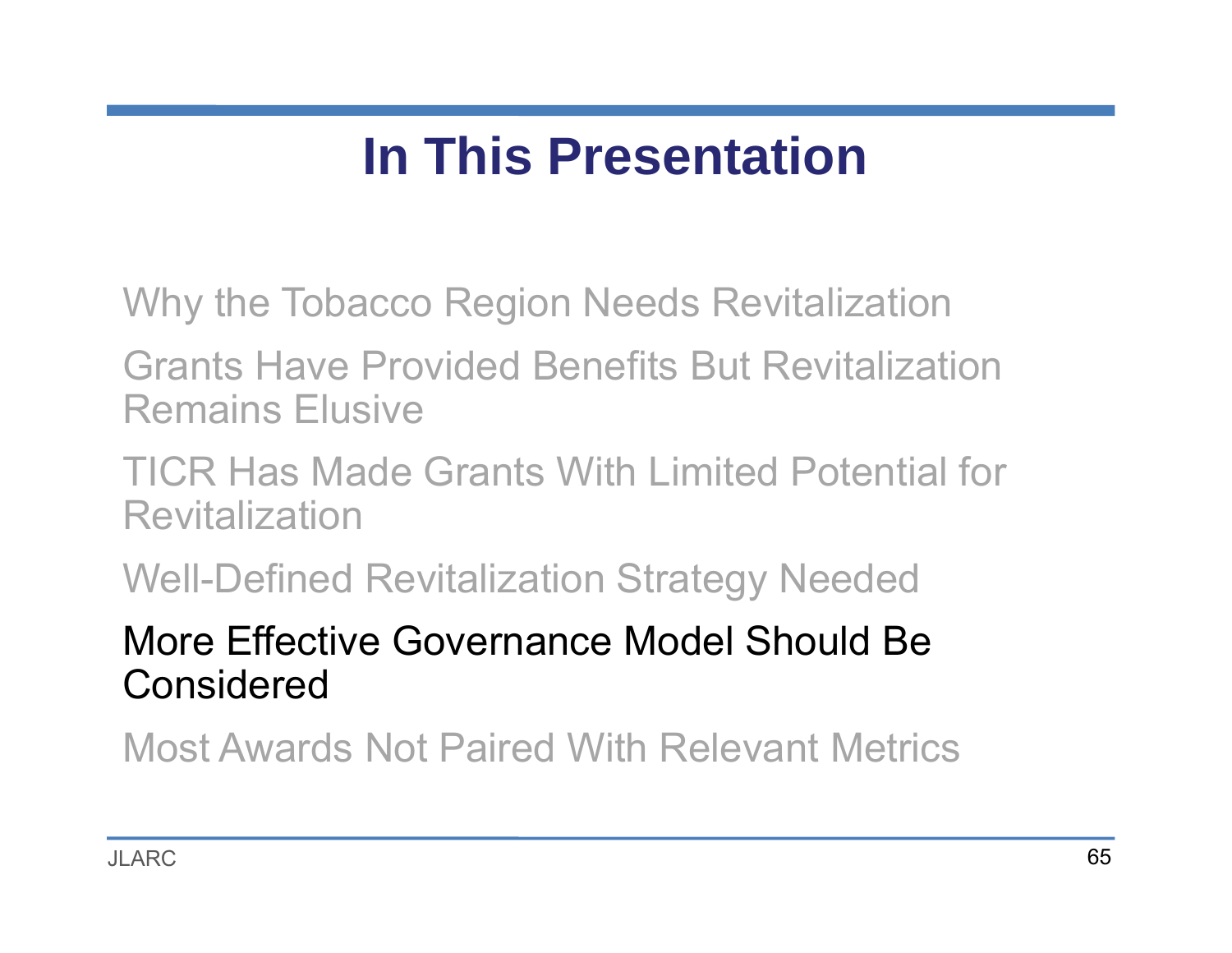### **TICR's Structure and Governance**

- 31 Commission members
- Seven committees
- • Full commission makes final decision on every application (except TROF)
- • Four meetings per year, reduced to three in 2011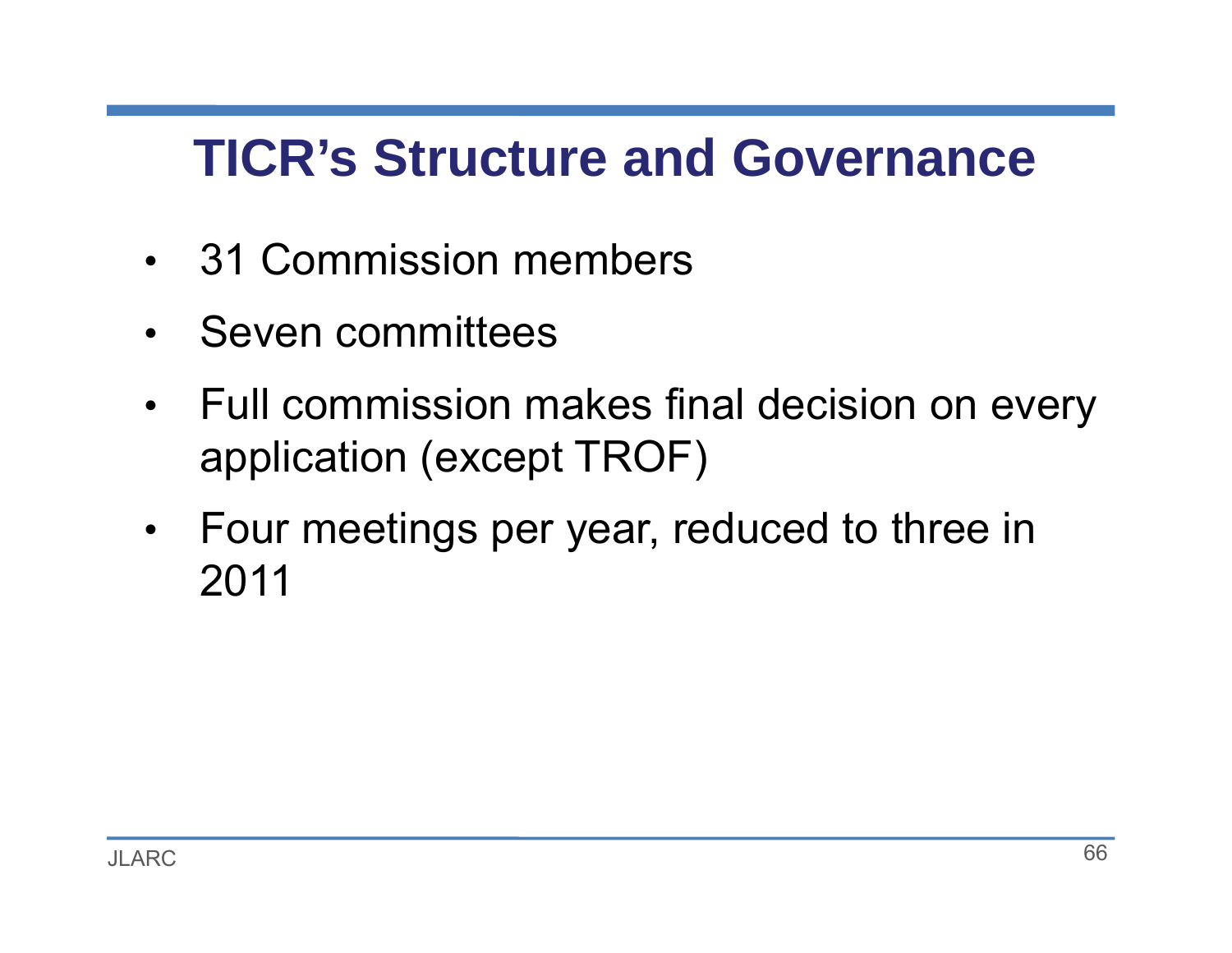## **Most Members Not Required to Have Economic Development Credentials**

- • For 29 of the 31 members, *Code of Virginia*  does not specify qualifications relevant to economic revitalization
	- –– Lack of economic development expertise noted by Blue Ribbon Panel in 2008
- $\bullet$  Expertise in economic development, finance, education would inform grant-making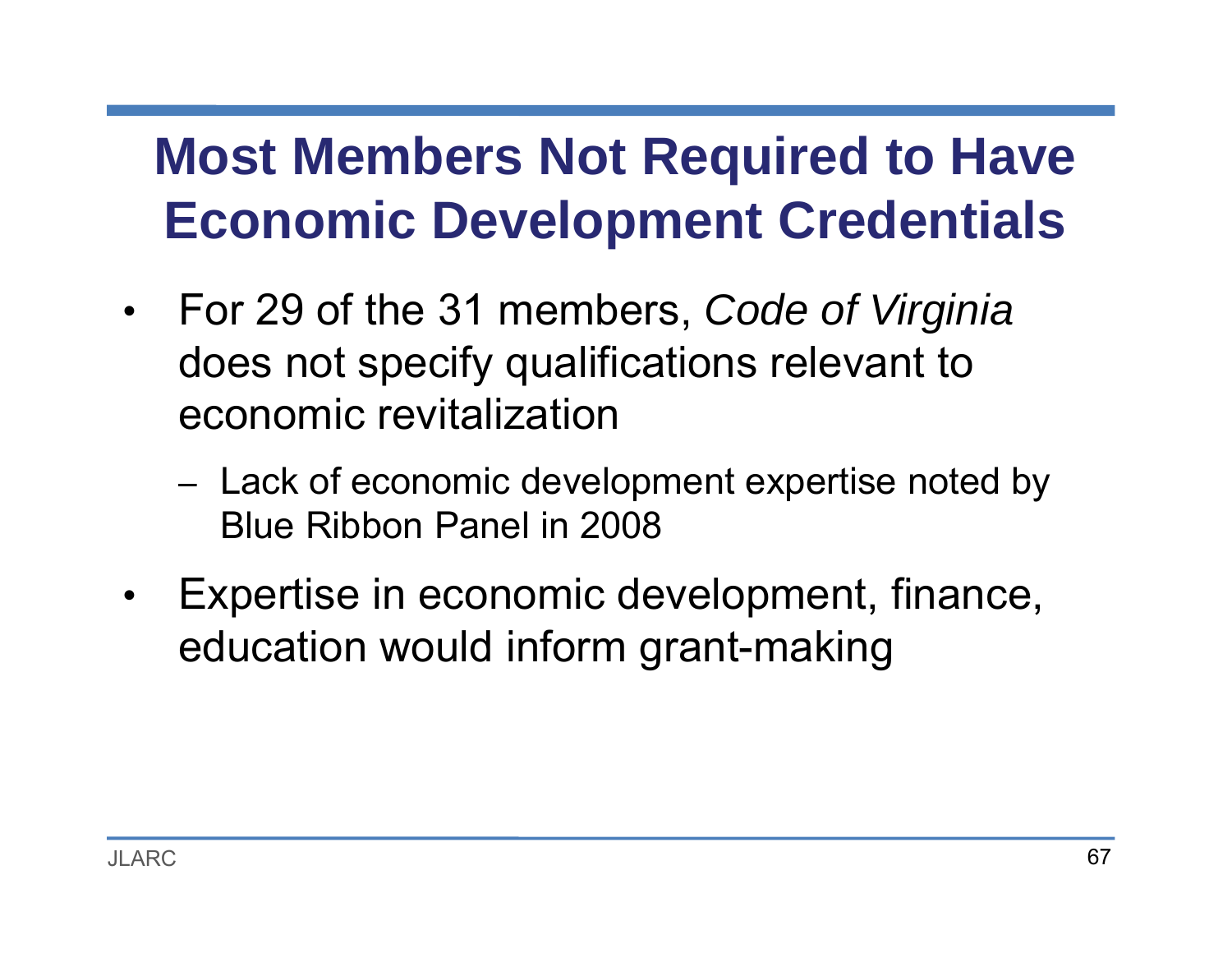## **TICR Lacks Effective Process to Evaluate Project Proposals**

- $\bullet$  Applicants expected to submit quality proposals but few even reference TICR's strategic plan
- $\bullet$  Comprehensive information not required from applicants
	- –Feasibility, economic impact, market analysis
- TICR staff resources insufficient to review applications comprehensively
	- – Most staff time spent reviewing vouchers on previously approved projects
	- –PDC and locality staff not often tapped for assistance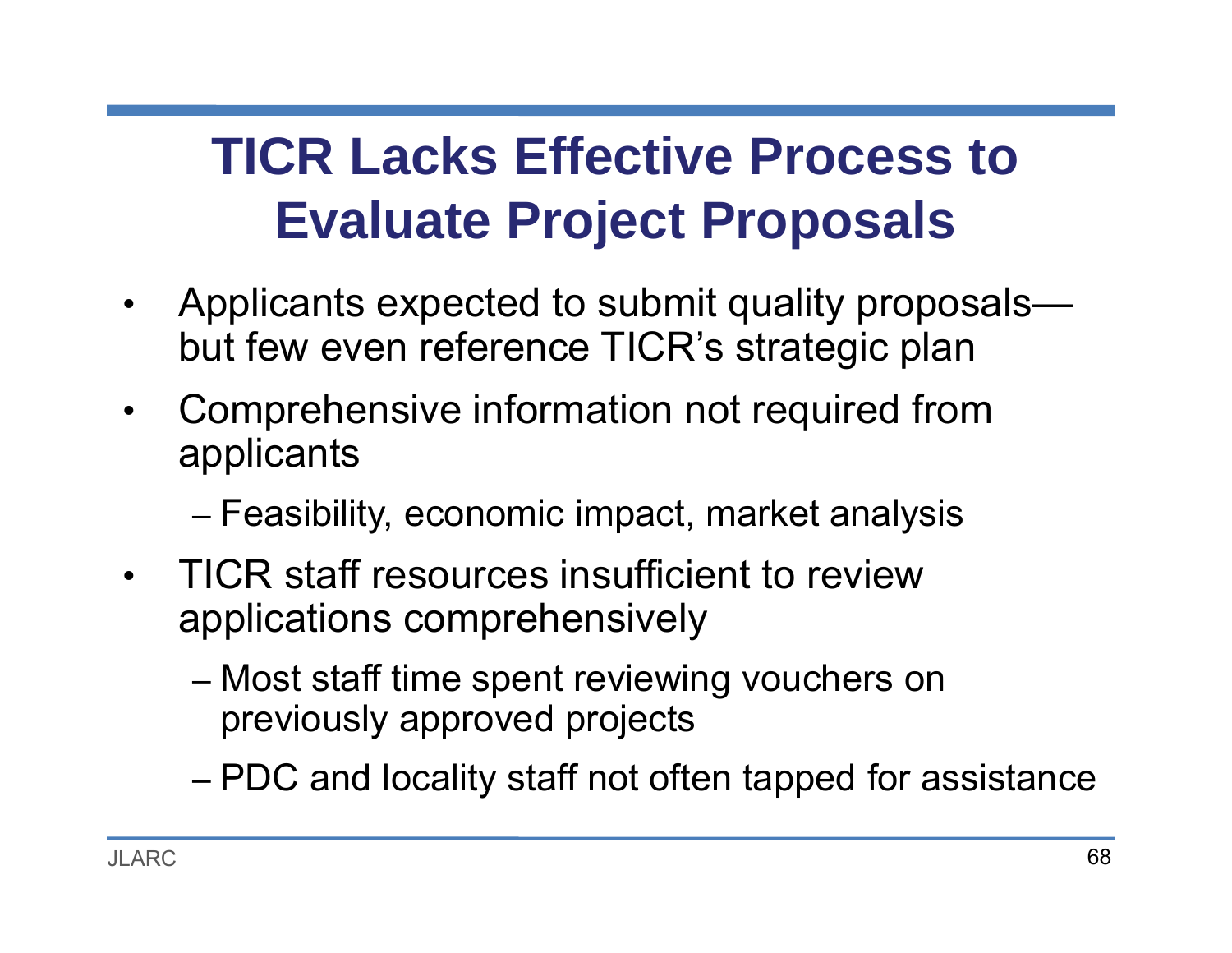## **Commission Decides on Every Proposal**

- •Process discourages detailed consideration
- $\bullet$  Poorly-conceived projects remain in consideration and open to commission approval
- $\bullet$  In 2010 TICR decided on 196 proposals, average of 49 per meeting
	- –With fewer meetings, could increase in 2011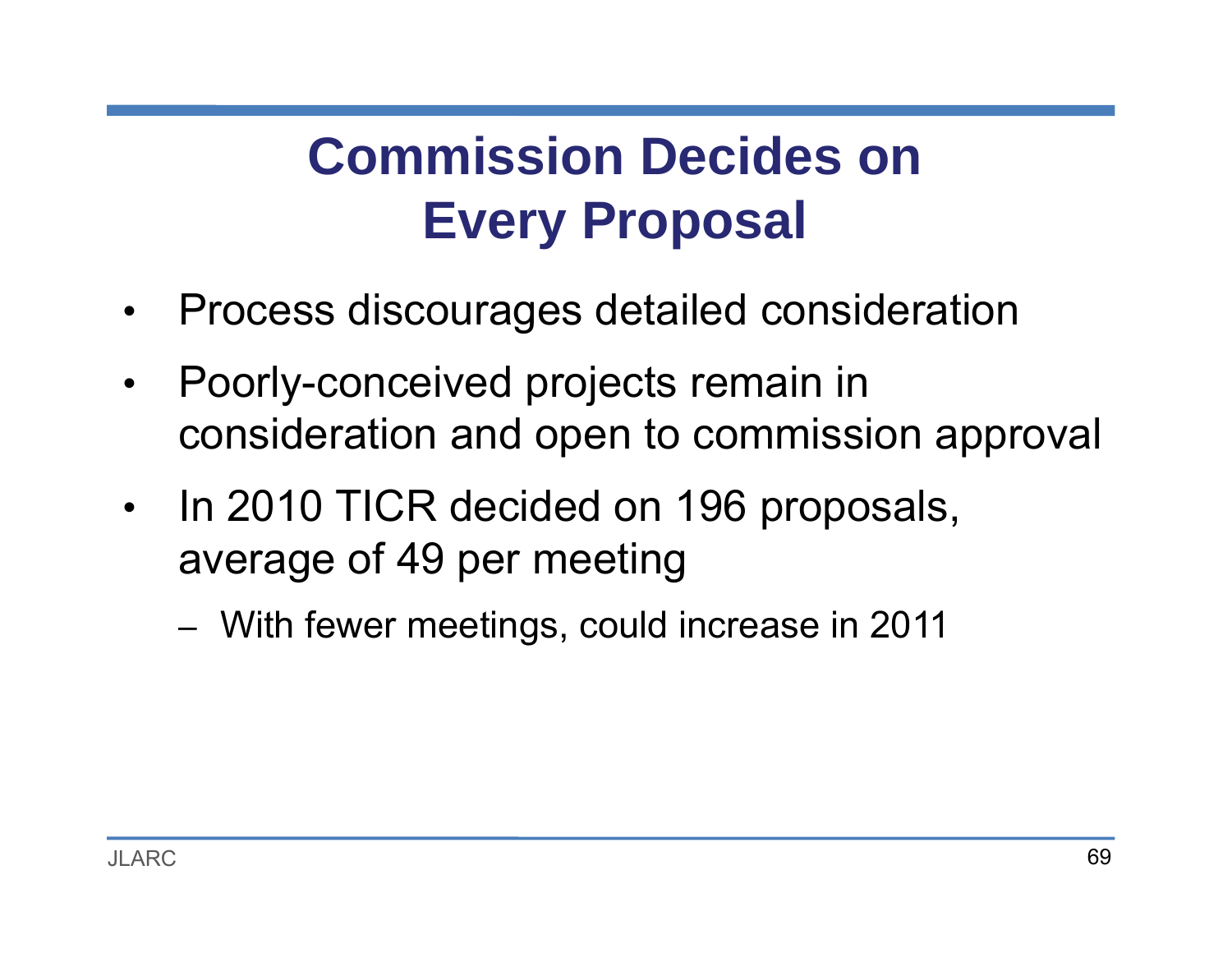## **Some Awards Based on Factors Other Than Merit**

- • In most meetings, few questions asked about potential economic impact of proposals
- • Consensus among stakeholders that applicants gain approval by lobbying members
	- –- One commission member acknowledged supporting a project with little economic revitalization potential because "it was there, and the people back home were pounding on me to do it"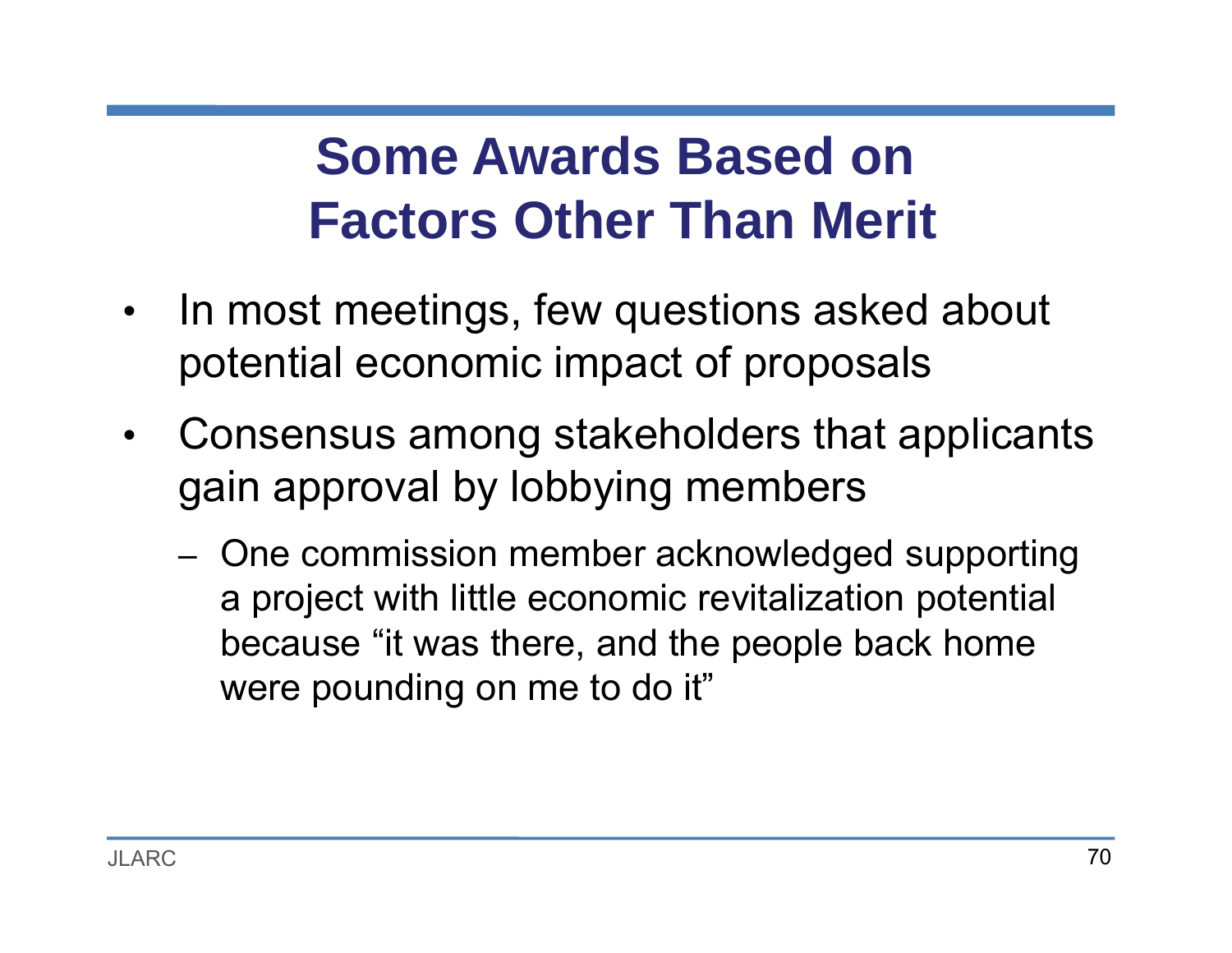## **Improving TICR's Strategic Role**

- $\bullet$  Strengthen membership requirements
	- −- Enhance expertise available to TICR
	- −Improve revitalization potential of awards
	- −- State boards often have statutory membership requirements
- $\bullet$  Reduce commission size from 31
	- House Appropriations, House Finance: 22 members
	- Commonwealth Transportation Board: 17 members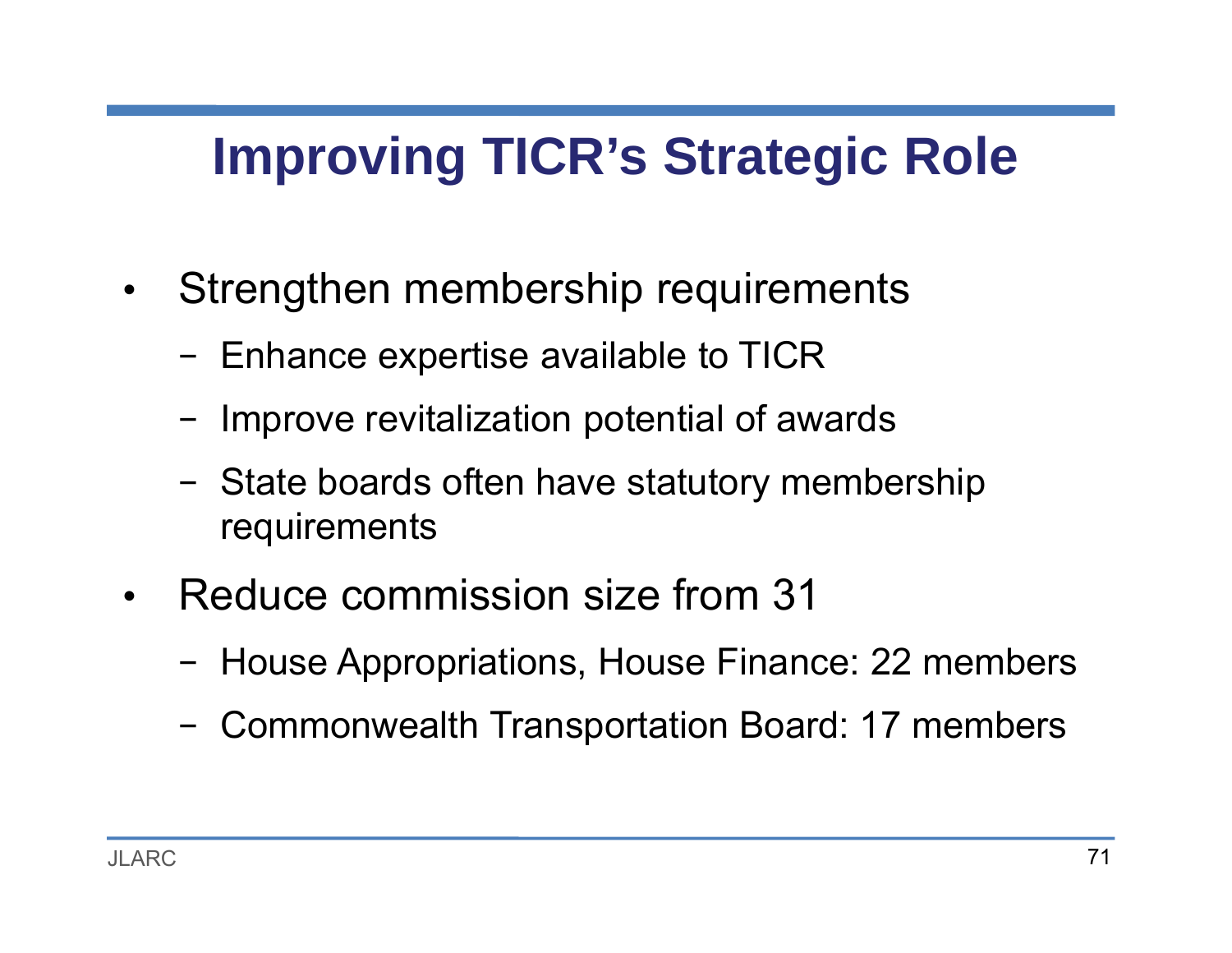### **Recommendations**

- • The General Assembly may wish to
	- –- Specify a minimum number of members with experience in economic development, investment banking, finance, education
	- – Require the Secretary of Education and Chancellor of Community College System be TICR members
	- Reduce TICR's size from 31
	- –– Require Executive Director to have minimum 5 years' experience in economic development and grant management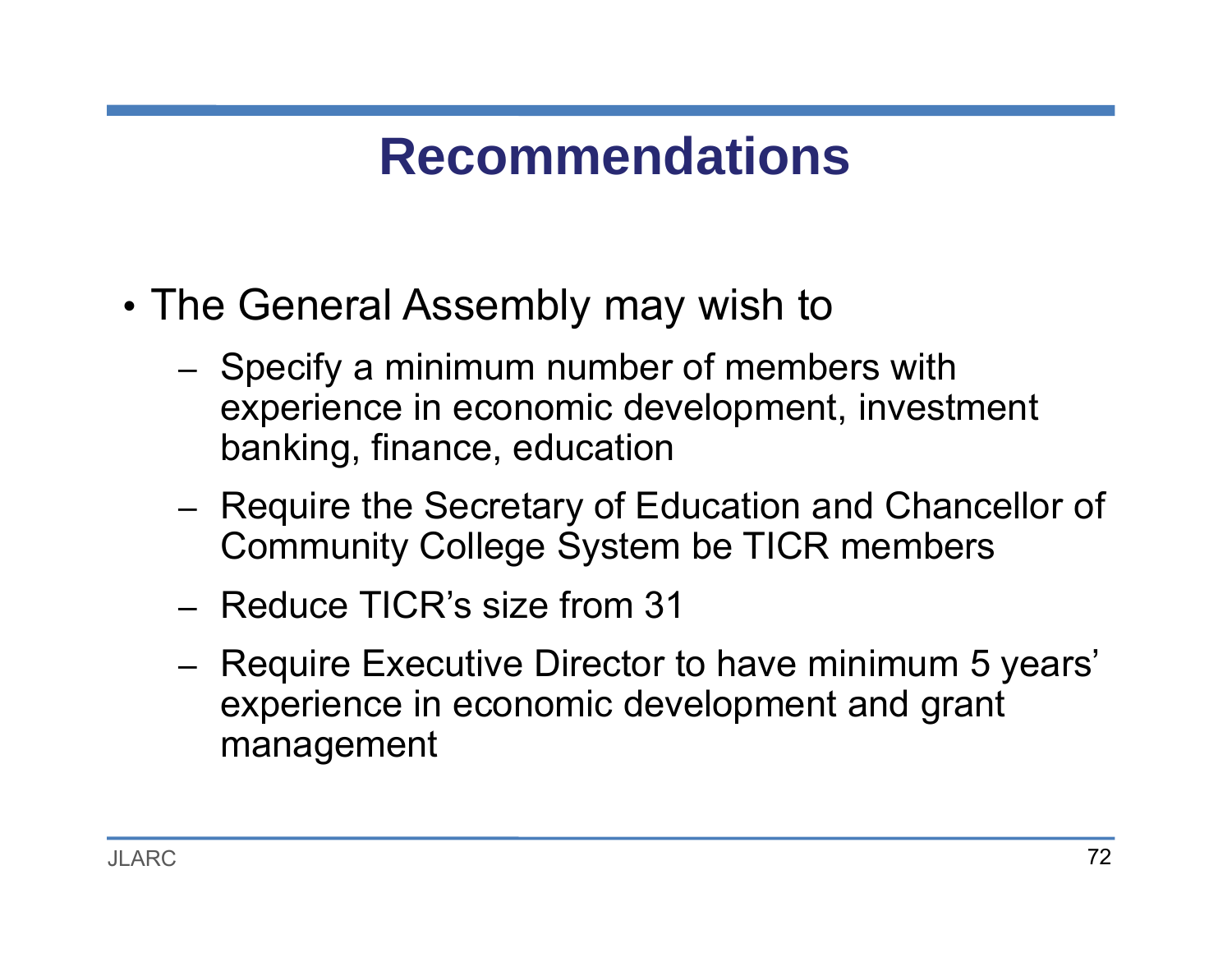- TICR should
	- Establish criteria for award determinations to be made by staff
	- – Consider altering committee structure to focus on strategic planning, audit & compliance, outcome measurement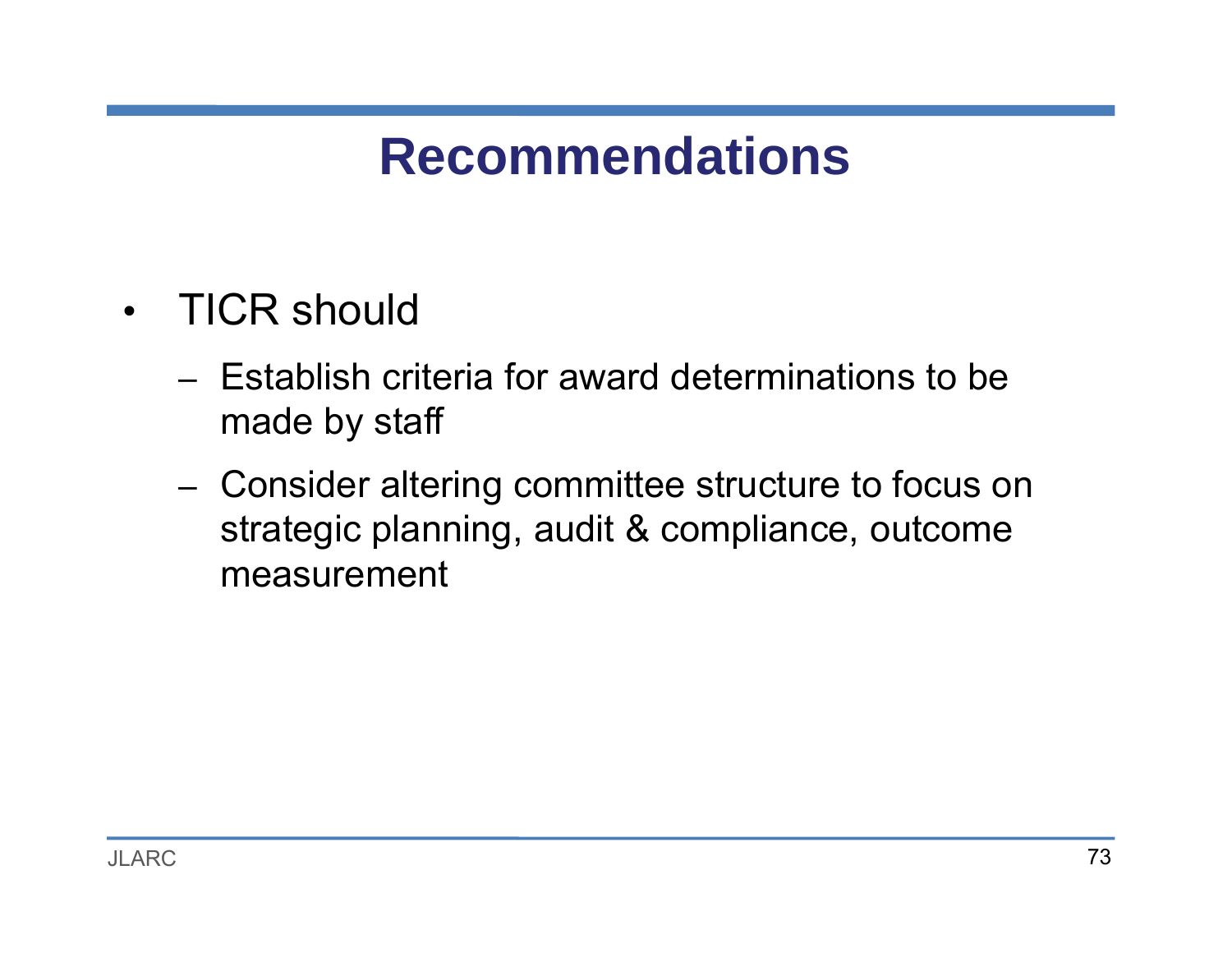#### **In This Presentation**

Why the Tobacco Region Needs Revitalization

Grants Have Provided Benefits But Revitalization Remains Elusive

TICR Has Made Grants With Limited Potential for Revitalization

Well-Defined Revitalization Strategy Needed

More Effective Governance Model Should Be **Considered** 

Most Awards Not Paired With Relevant Metrics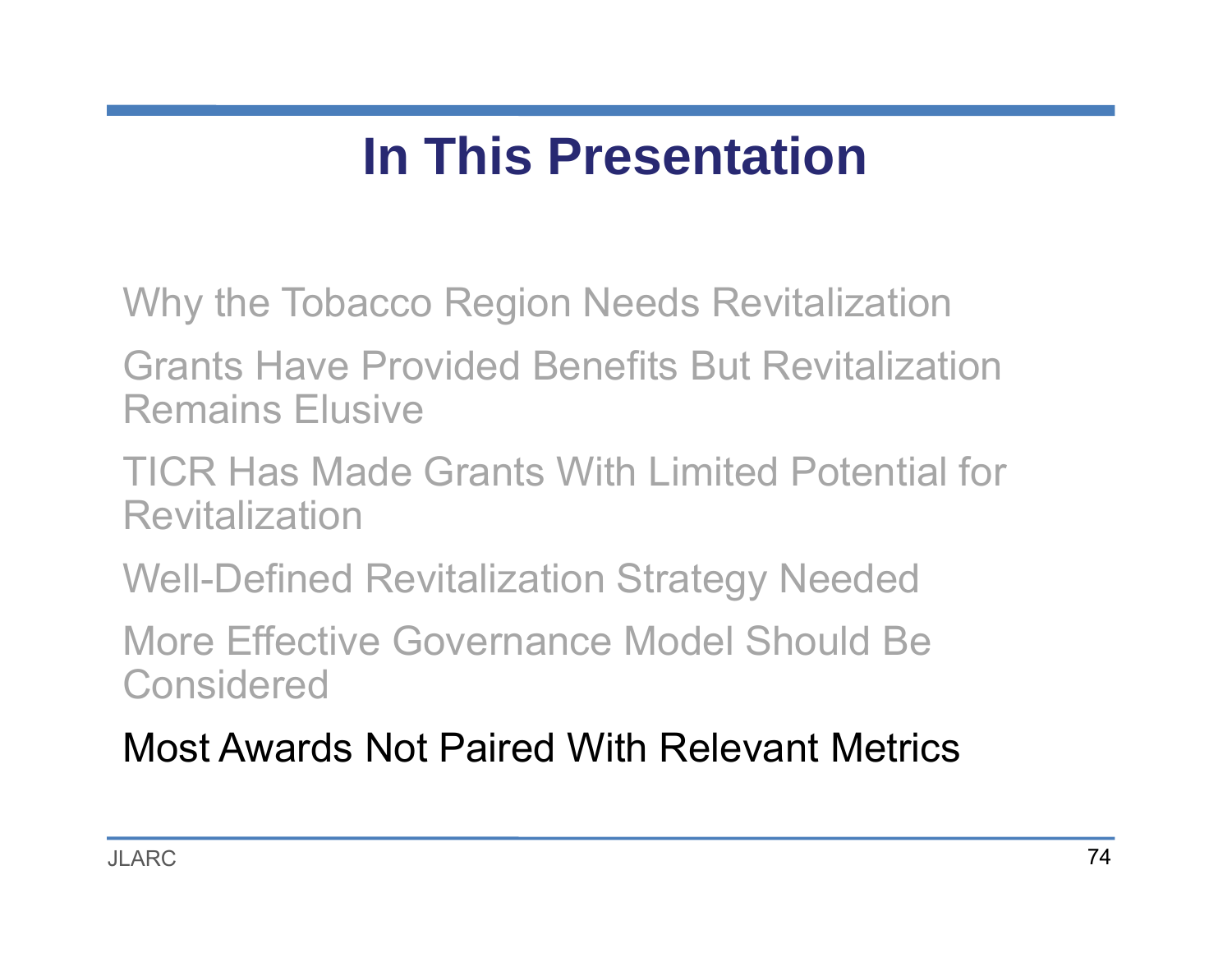## **Only 11% of Awards Paired With Relevant Outcome Metrics**

 $\bullet$  Only TROF and Southside scholarship awards have been paired with relevant outcome metrics

–Represent 11% of all TICR awards

- • For TROF awards, TICR measures job creation and private capital investment
	- –- Figures verified by Virginia Employment Commission and local commissioners of revenue
- •• For Southside scholarship program, TICR measures graduate return rates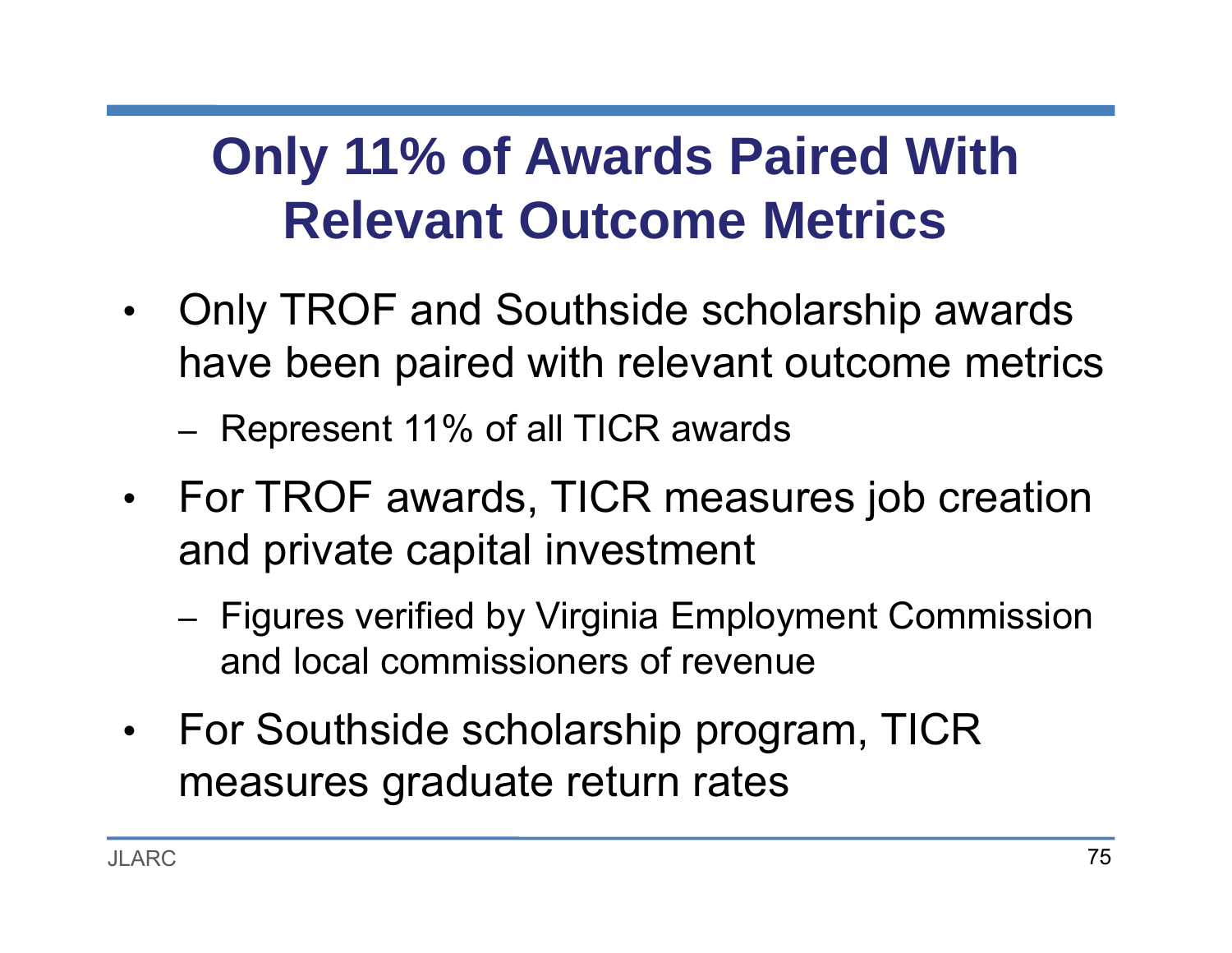## **Generic and Ambiguous Outcome Metrics for 89% of Awards**

- • TICR asks most grantees to report on
	- Total number of individuals served and number "directly affected by the tobacco-related industry"
	- –- Description of the population served
	- Estimated future costs and sources of funds
- • A "one-size-fits-all" approach to outcome monitoring
	- – These metrics do not yield meaningful data on, for example, an industrial park's performance, economic impact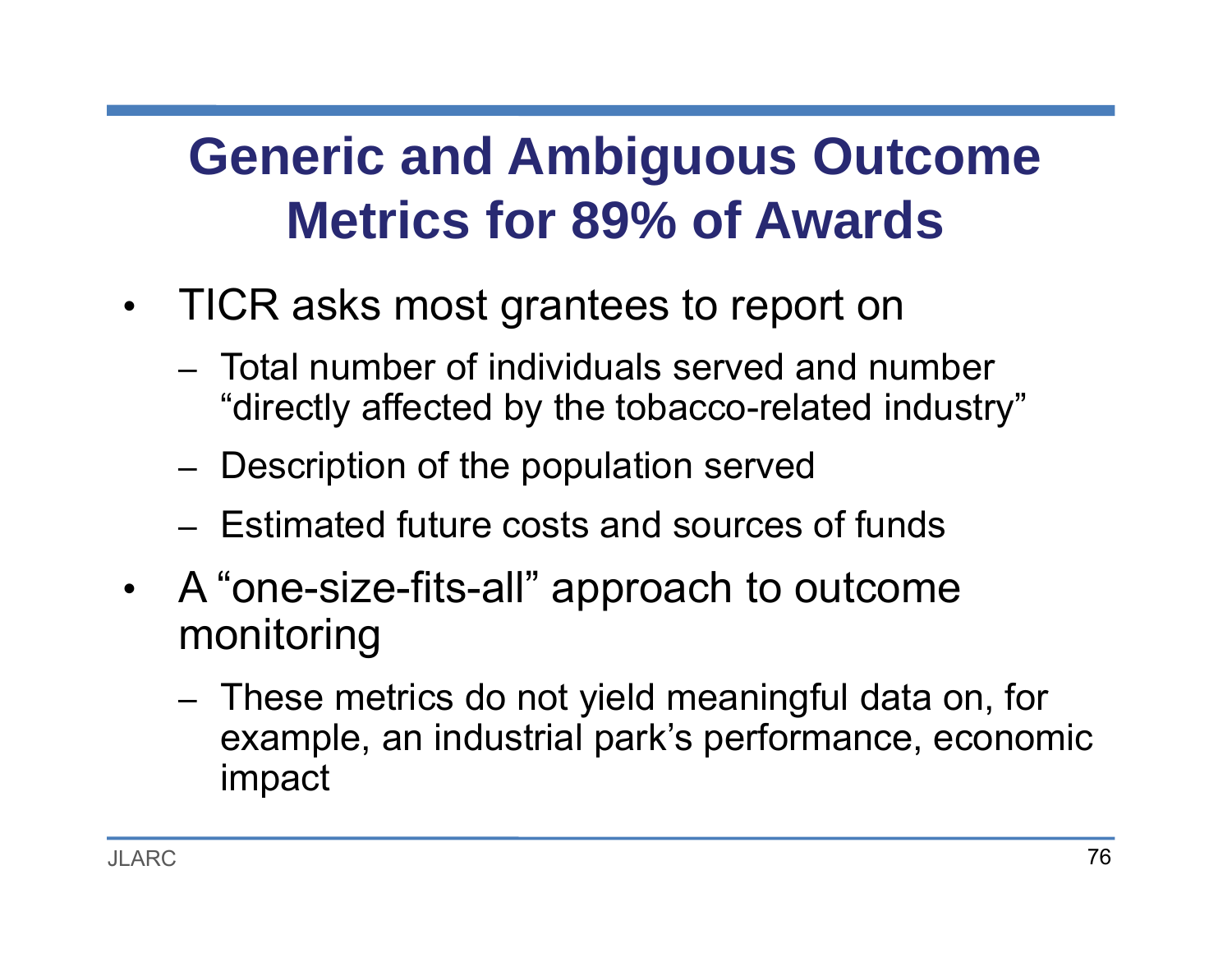## **No Useful Performance Data on Most Projects**

- $\bullet$  JLARC staff file review found grantees often leave outcome reporting fields blank or are vague
	- –– Often report county's entire population as "number of individuals served"
- $\bullet$  JLARC site visits found some grantees have useful data but TICR rarely requests it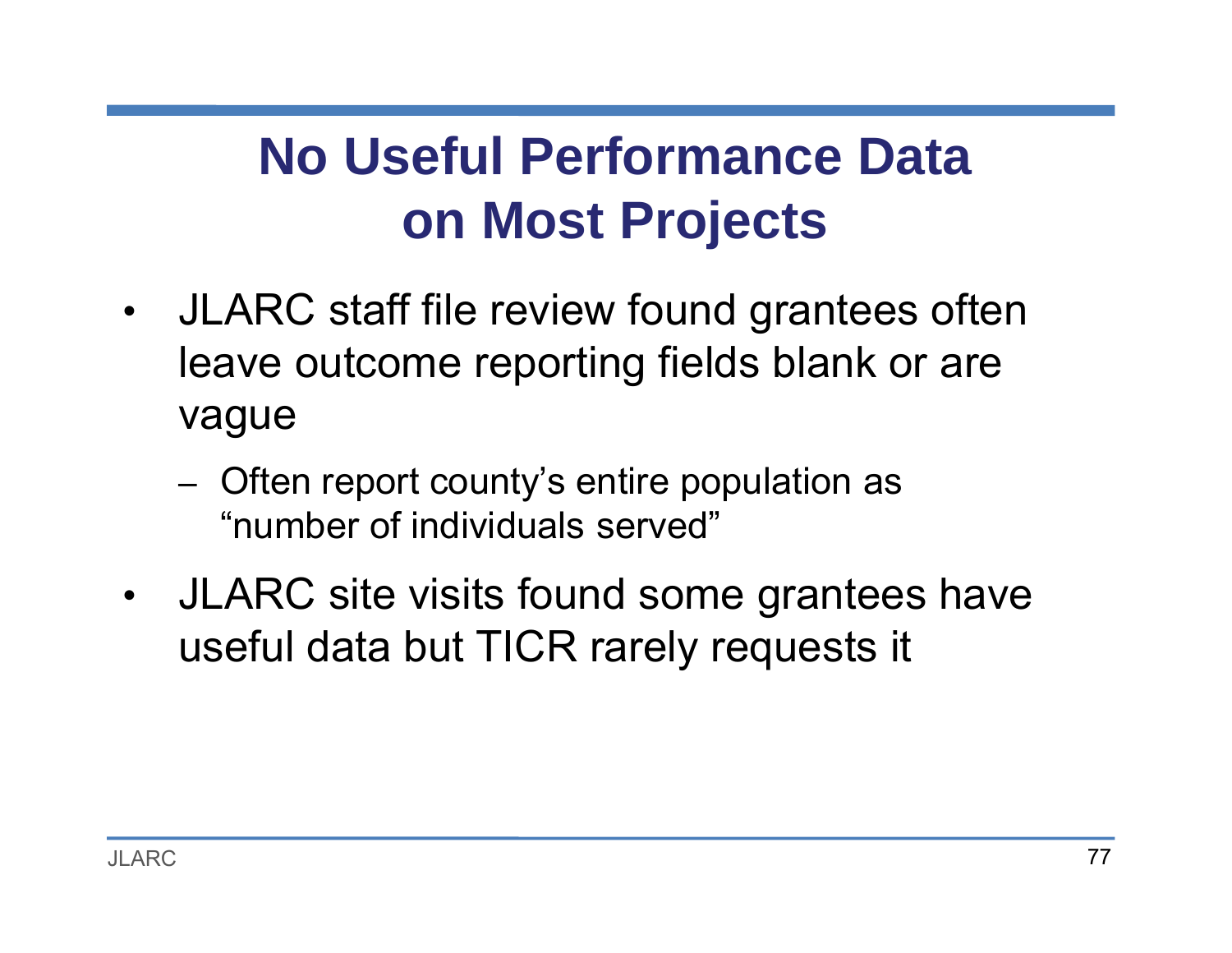# **Clear Expectations Not Consistently Required**

- $\bullet$  Projects with ambiguous or unrealistic outcome expectations have been funded
	- –– "The result of this project will be more jobs created and saved."
	- –- "The Town will retain its current workforce" if a proposed tourism project is funded.
	- – Virginia Institute for Performance Engineering (VIPER) staff: "I have no idea how they came up with these [outcome projections]… I couldn't have in good conscience signed off on that."
- $\bullet$  Unrealistic or ambiguous outcome expectations hinder effective evaluation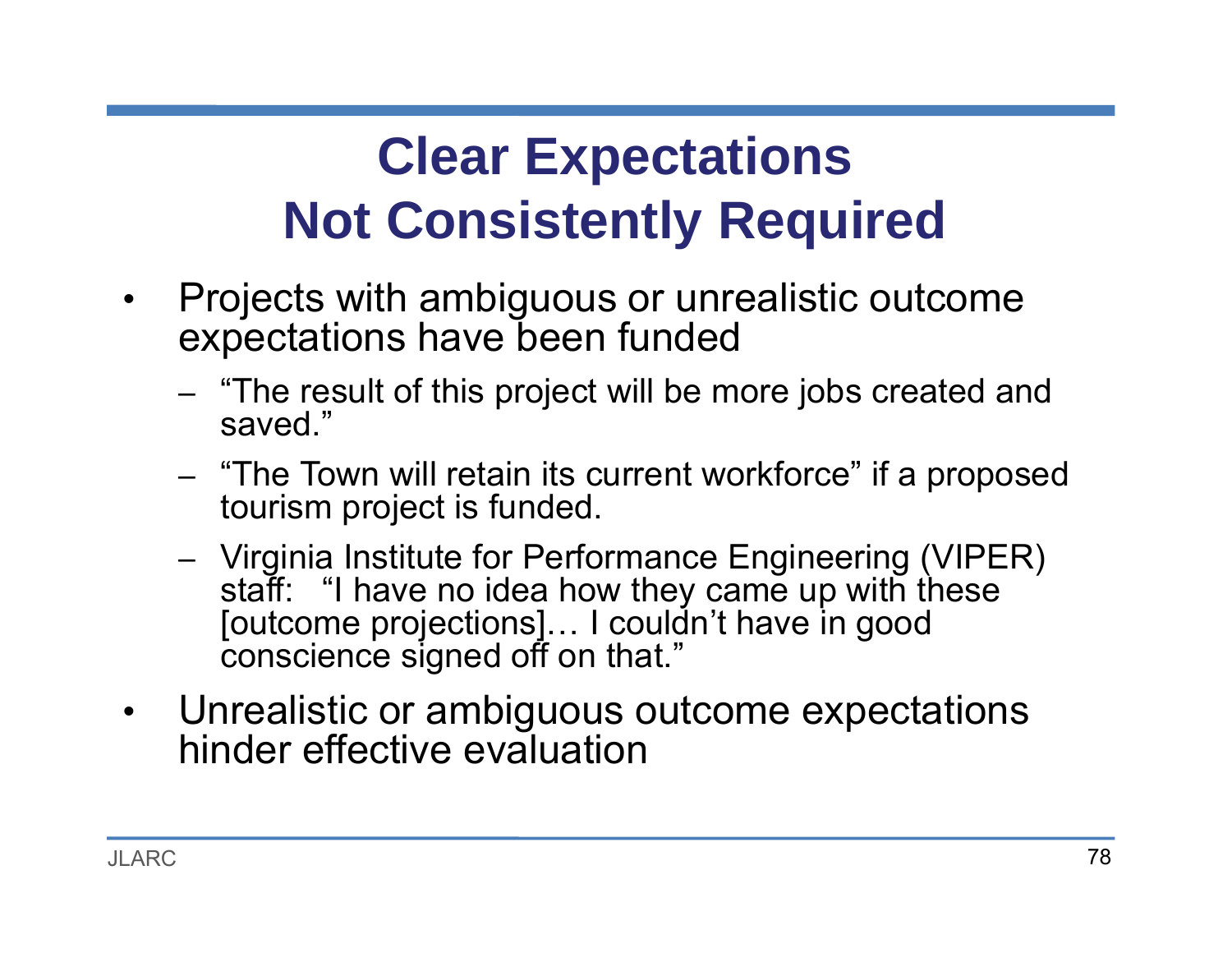## **TICR Recently Improved Project-Specific Outcome Metrics**

- $\bullet$  In March, TICR released first online application which requires more specific outcome expectations
	- – Use of ambiguous or inflated outcome projections still possible
- $\bullet$  New online reporting form will require grantees to report progress towards meeting original outcome expectations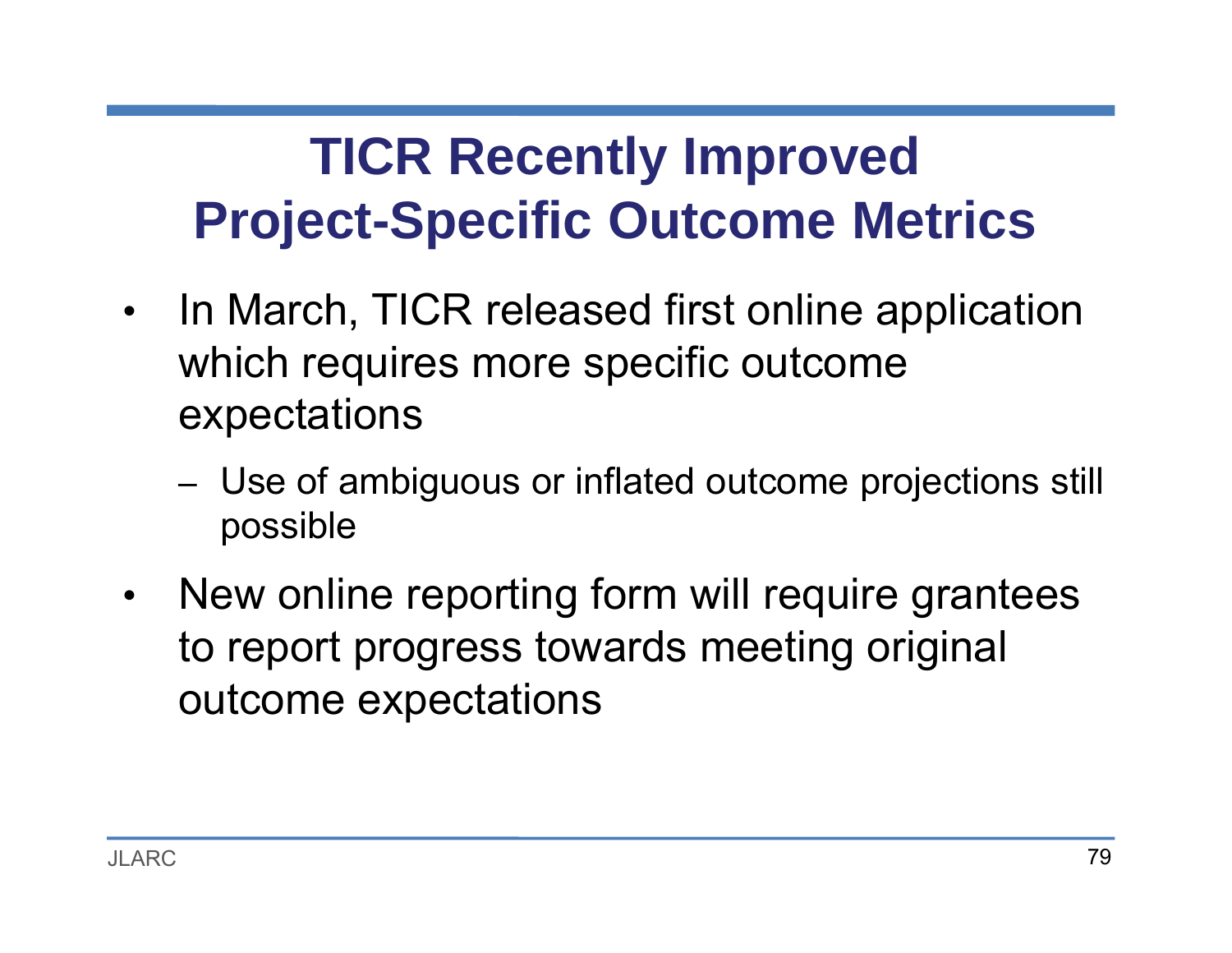#### **TICR Uses Macro-Level Outcome Metrics to Self-Evaluate Its Performance**

- $\bullet$  TICR compares economic performance of the tobacco region to rest of state in
	- –– Employment in top three industries
	- –– Percentage change in employment
	- –Capital investment per person
	- –Annual average wages per person
	- –Workforce participation rates
- $\bullet$  Does not identify TICR's contribution to changes in these measures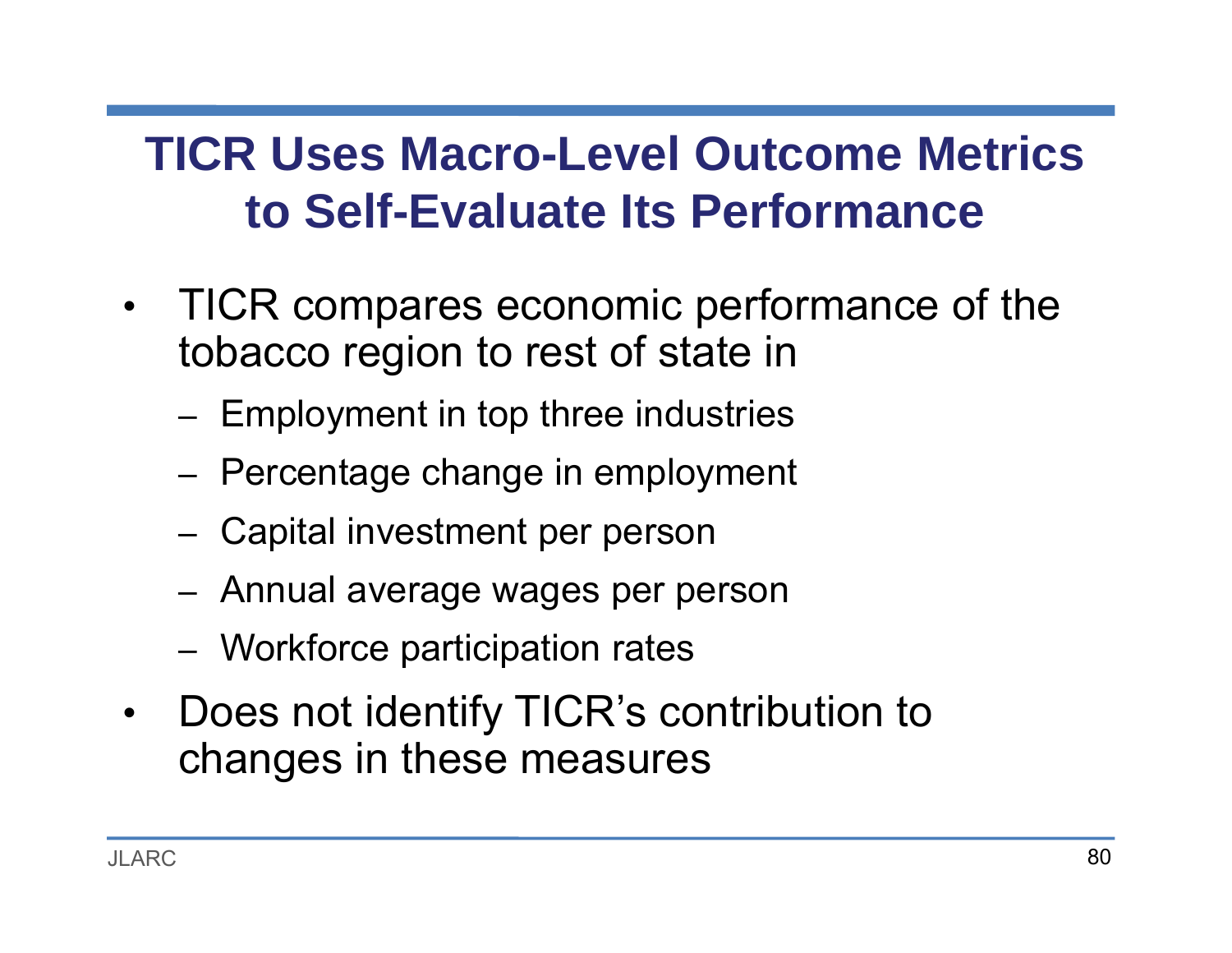- • TICR should require all applicants to develop their own measurable milestones and measure progress against these milestones.
- $\bullet$  TICR should require all applicants to provide baseline figures, explicit and quantified outcome expectations, the methodology used to calculate outcome expectations, details on timing of expected outcomes, and a specific link to economic revitalization and TICR's strategic plan.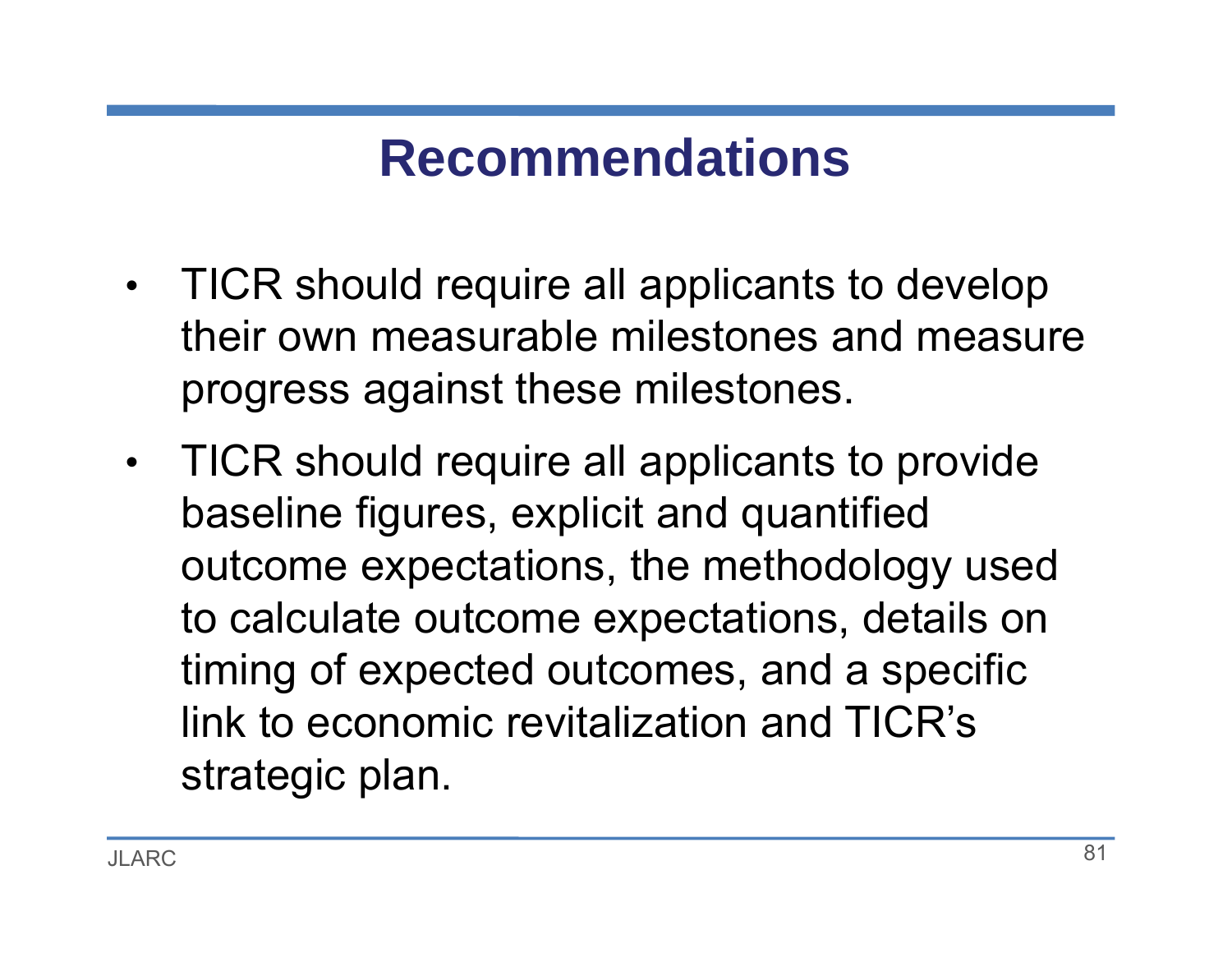## **Performance Accountability Measures Rely on Strength of Outcome Metrics**

- $\bullet$  TROF program includes relatively strong accountability measures: "clawed back" \$1.9 M from underperforming TROF recipients
	- –- Clawback provisions not applied consistently
- $\bullet$  Less interest in underperformance of other projects
	- –– TROF awards: public funds go to private firms, requires higher standard
	- –- Non-TROF projects paired with weak outcome metrics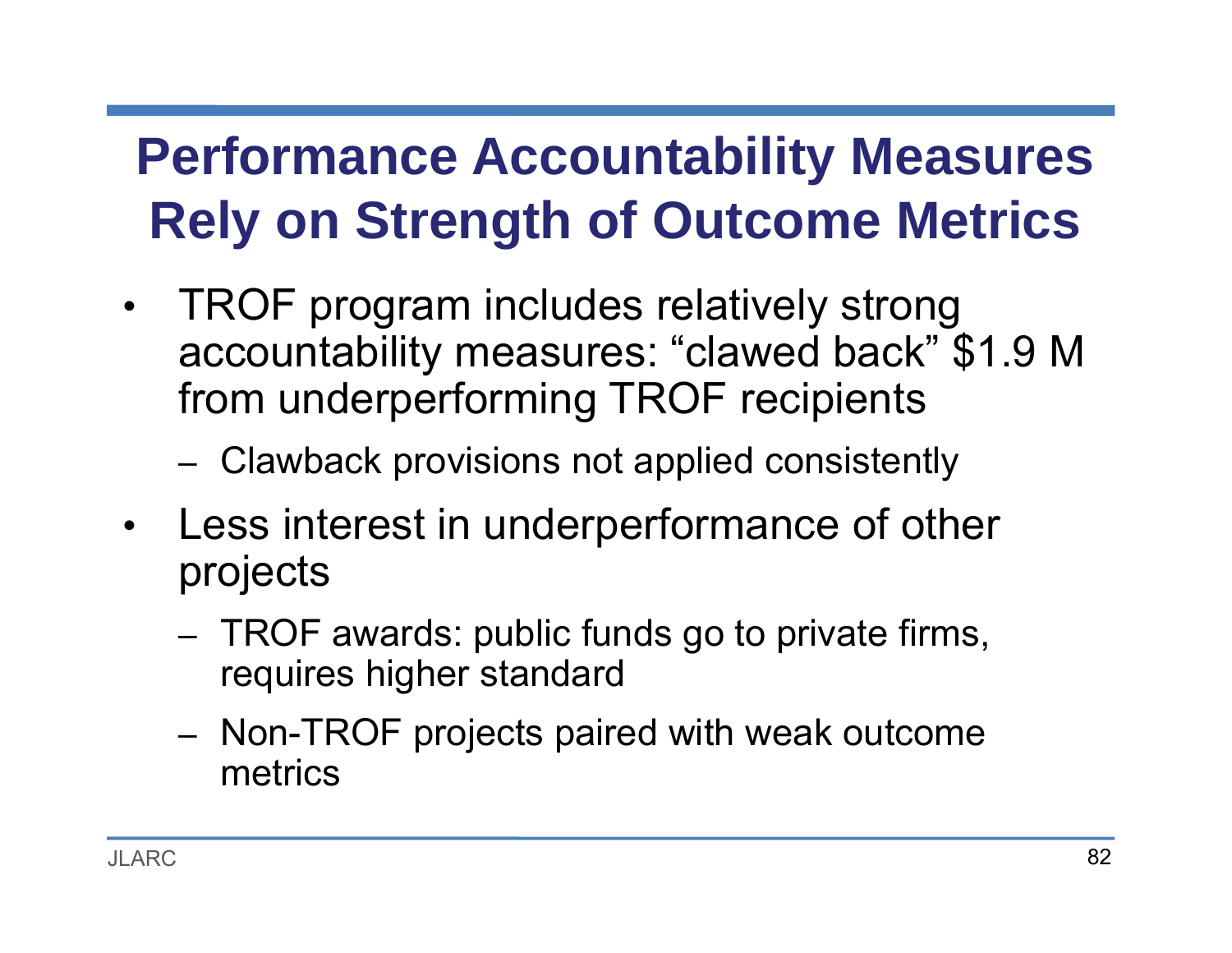## **TICR's Financial Accountability Measures Have Improved**

- • 2000-2002: TICR disbursed awards without requiring evidence on how grantees spent TICR funds
	- – No receipts were required from grantees; awards made in large payments
	- –– Exposed commission to improper use of funds
		- •Literary Foundation–example of such abuse
- •• Since 2002, TICR has required invoices, receipts before disbursing funds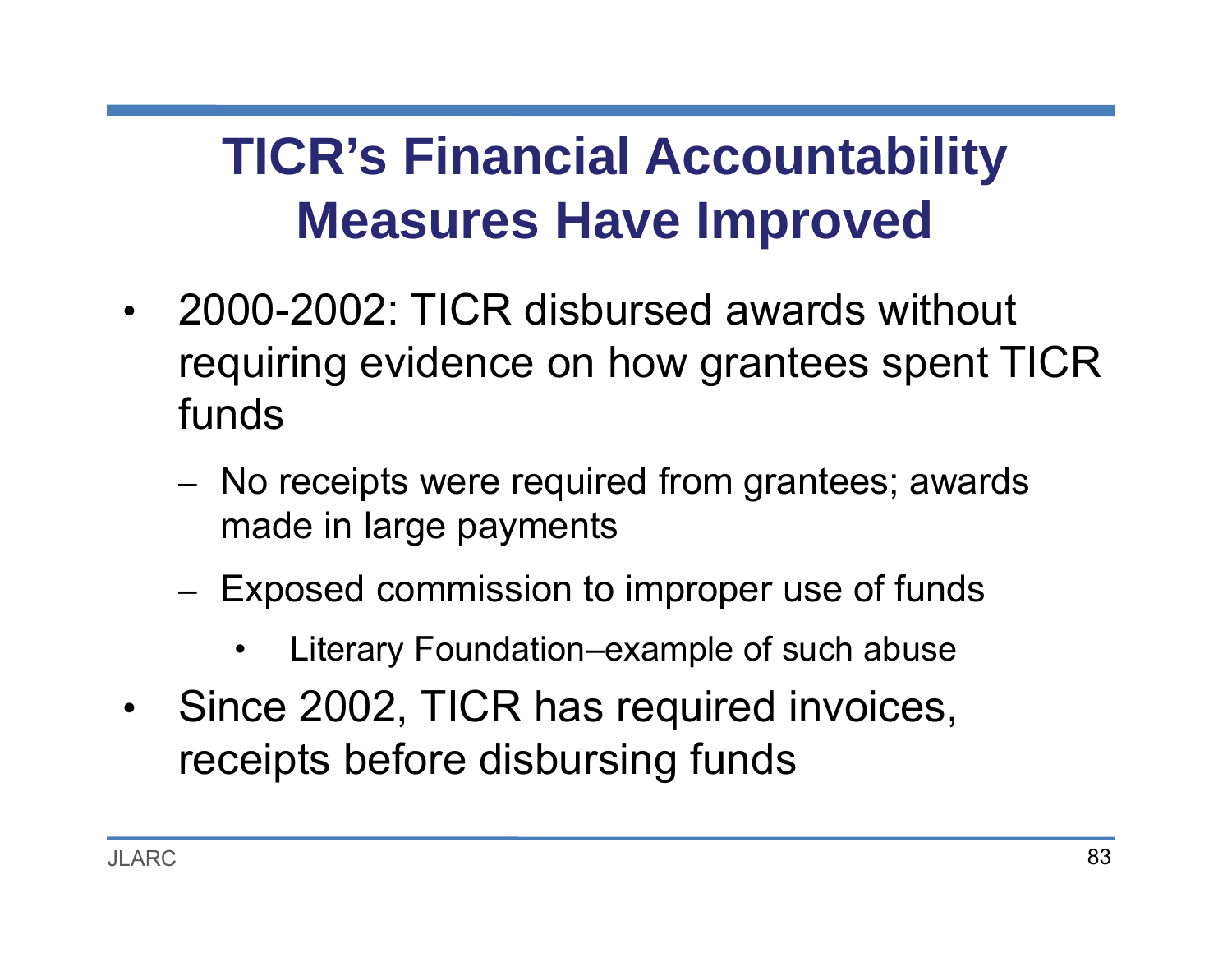## **TICR's Financial Accountability Measures Have Improved**

- JLARC file reviews found TICR staff dedicates significant effort to screening invoices
	- − Ineligible expenses are not reimbursed
	- − Invoice review can not tell whether all reimbursement requests are reasonable and not inflated
	- − Requiring verified cost estimates in original applications would reduce staff reliance on "sniff tests"
- • TICR also needs effective means to identify, specifically, what assets (or what proportion of assets) were purchased using TICR funds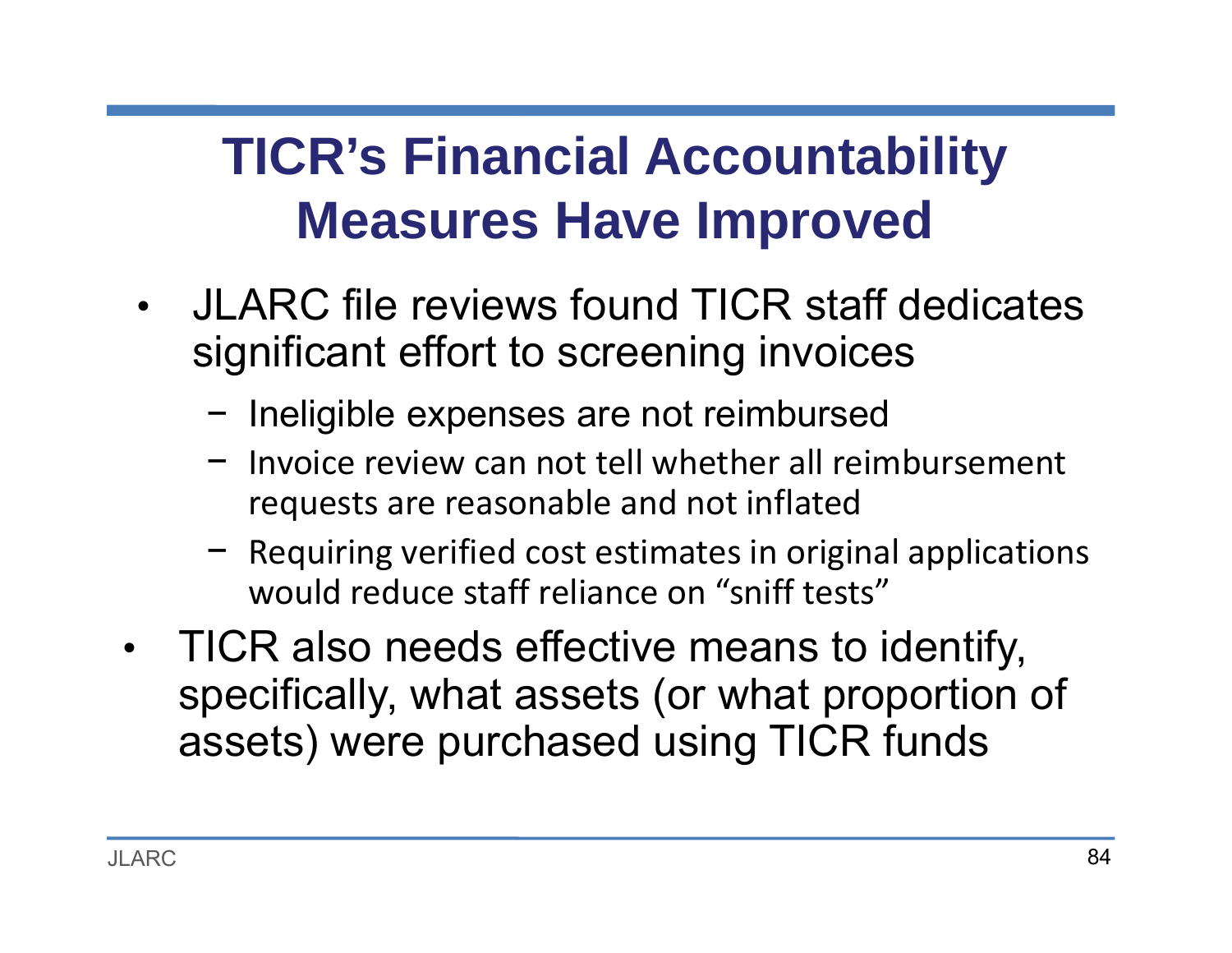- $\bullet$  TICR should require applicants to develop and verify cost estimates prior to applying for funds and submit evidence of this. TICR should also develop and publicize list of ineligible expenses to reduce requests for questionable reimbursements.
- $\bullet$  TICR should develop an asset-tracking method or system that clearly documents all assets it has purchased, regardless of whether the ownership rights for these assets have been transferred to another entity.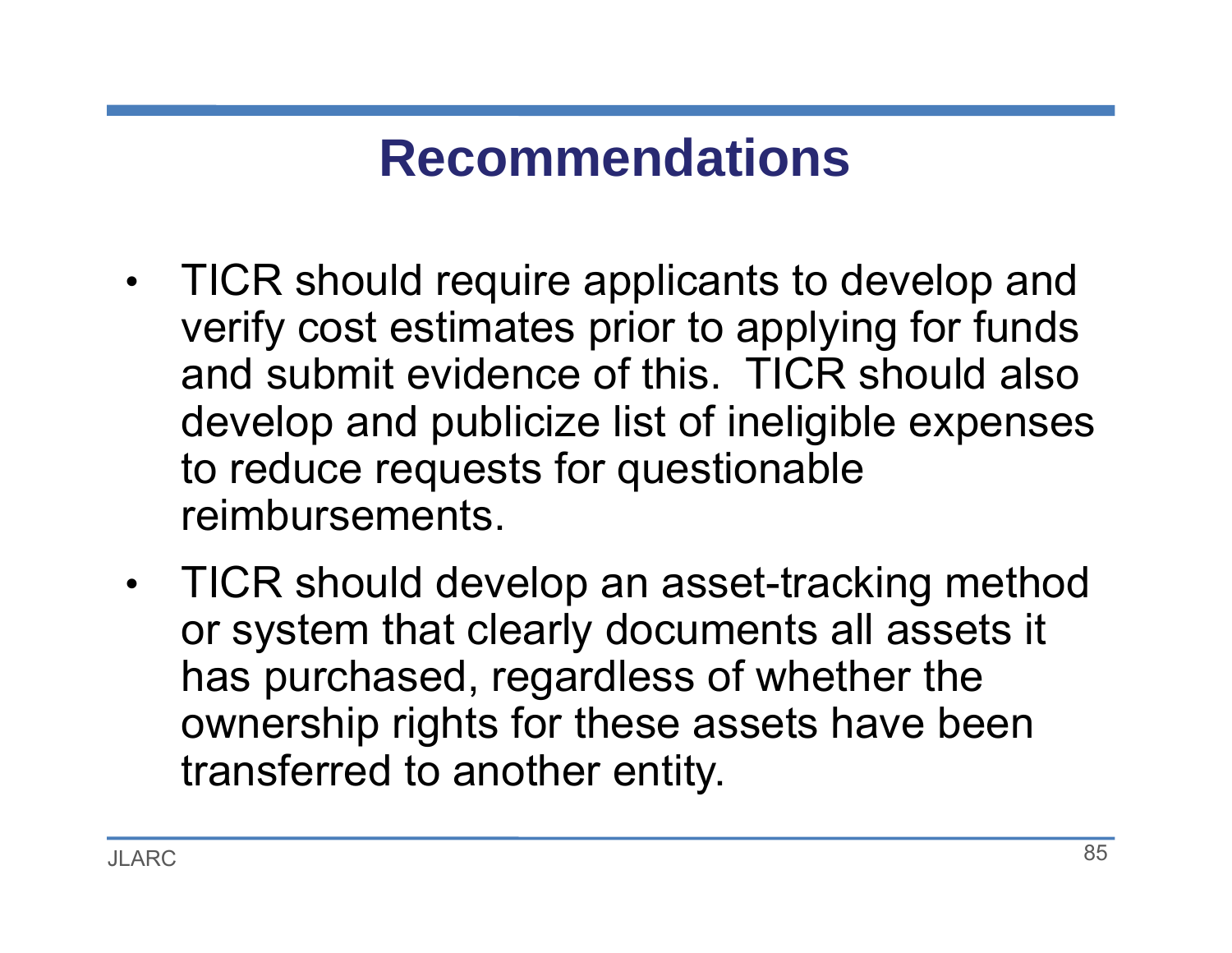## **Additional Opportunities for Improving TICR's Monitoring Systems**

- • Additional staff needed to develop and implement improved monitoring systems
- • More frequent and formal site visits needed
	- – $-$  Less than 5% of staff time now spent on site visits
- • A reliable method to track total spending on projects and in localities is needed
- $\bullet$  To increase transparency TICR should post more information about awards online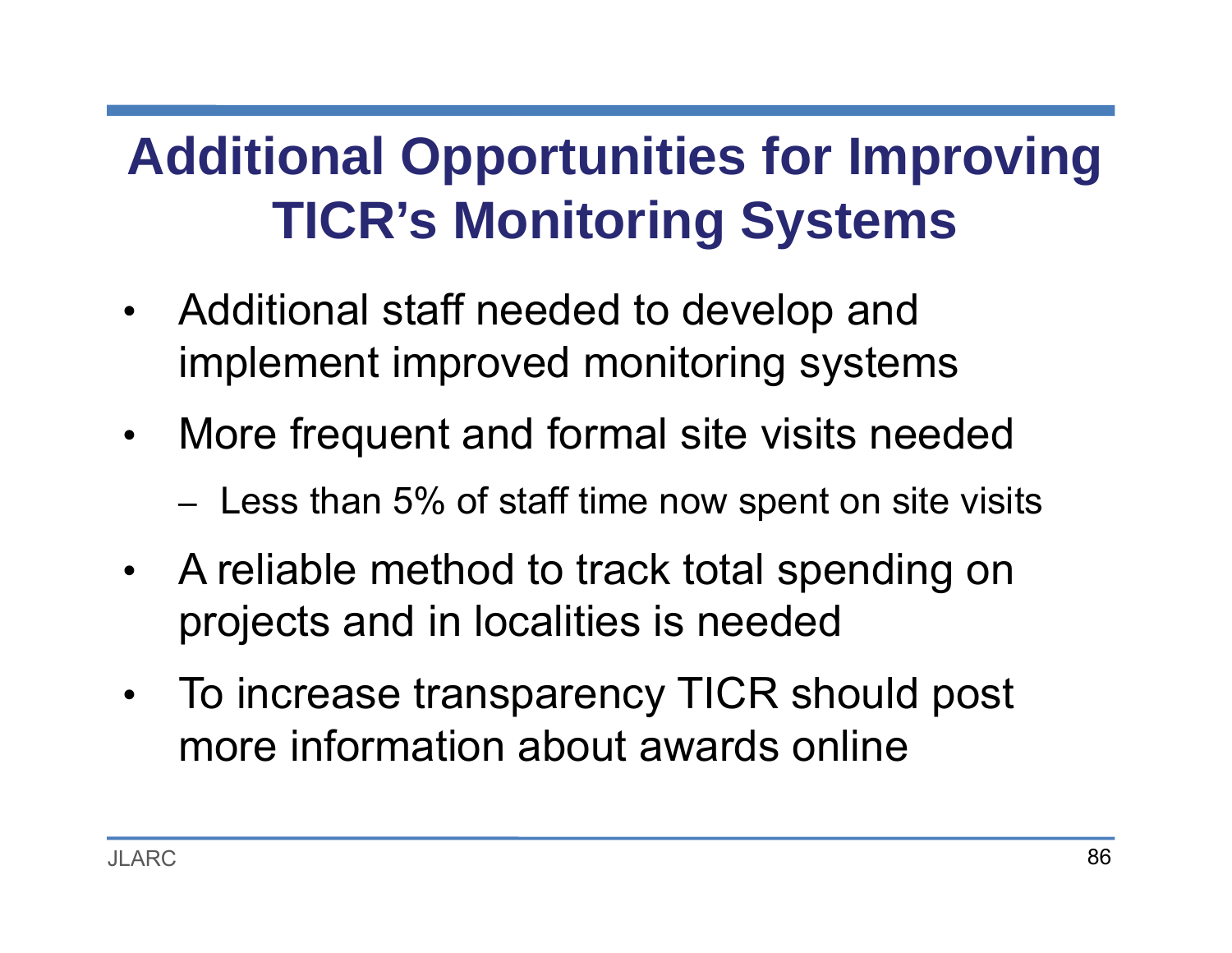- • TICR should develop a clear policy stating which situations qualify for TROF repayment exceptions and should apply this policy consistently
- • TICR should conduct more site visits each year to evaluate the performance of commissionfunded projects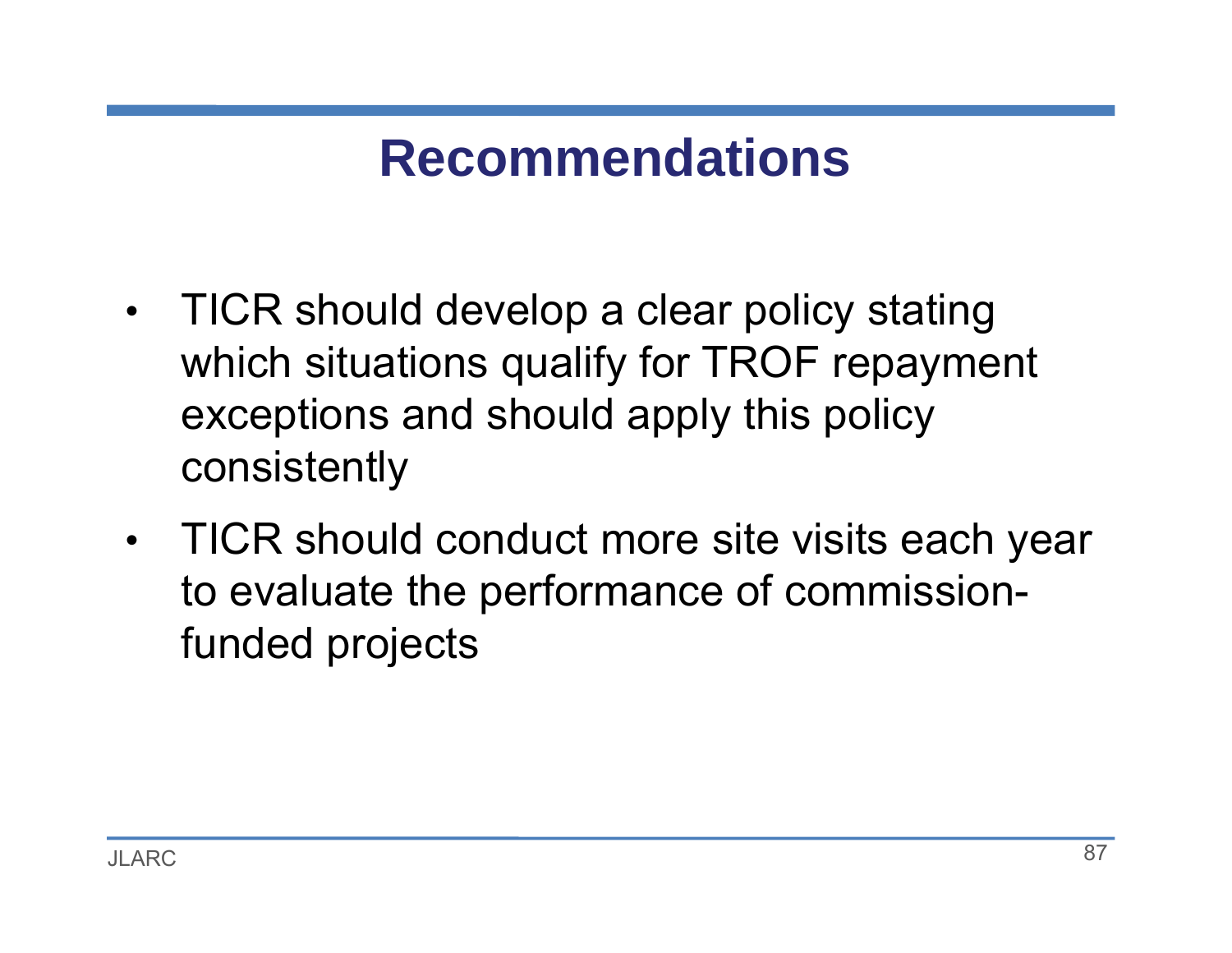- • TICR should hire additional full-time project management and monitoring staff to increase administrative resources available for monitoring projects outside of voucher reviews
- $\bullet$  TICR should develop and implement a means to track, systematically and reliably, its overall investment in each project and locality
- • TICR should develop a detailed and publicly available online database of all its awards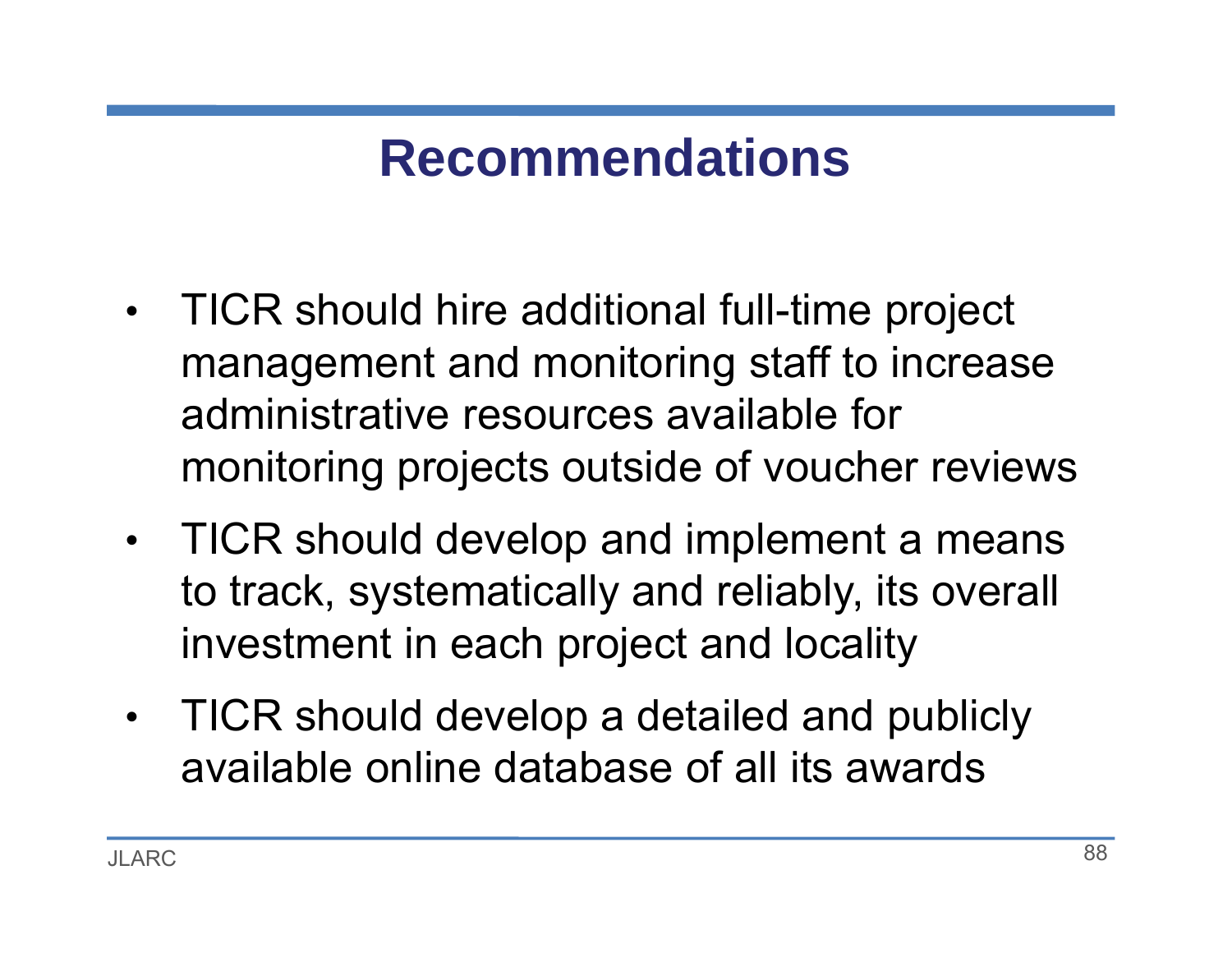# **Key Findings**

- Tobacco region lags Virginia on economic indicators
- TICR's strategic initiatives in broadband, education, research & development account for about half of all awards
- TICR has made grants to projects with significant economic impact, but also to projects with limited potential
- TICR's overall contribution to revitalization is unclear primarily because it does not adequately track outcomes of most grants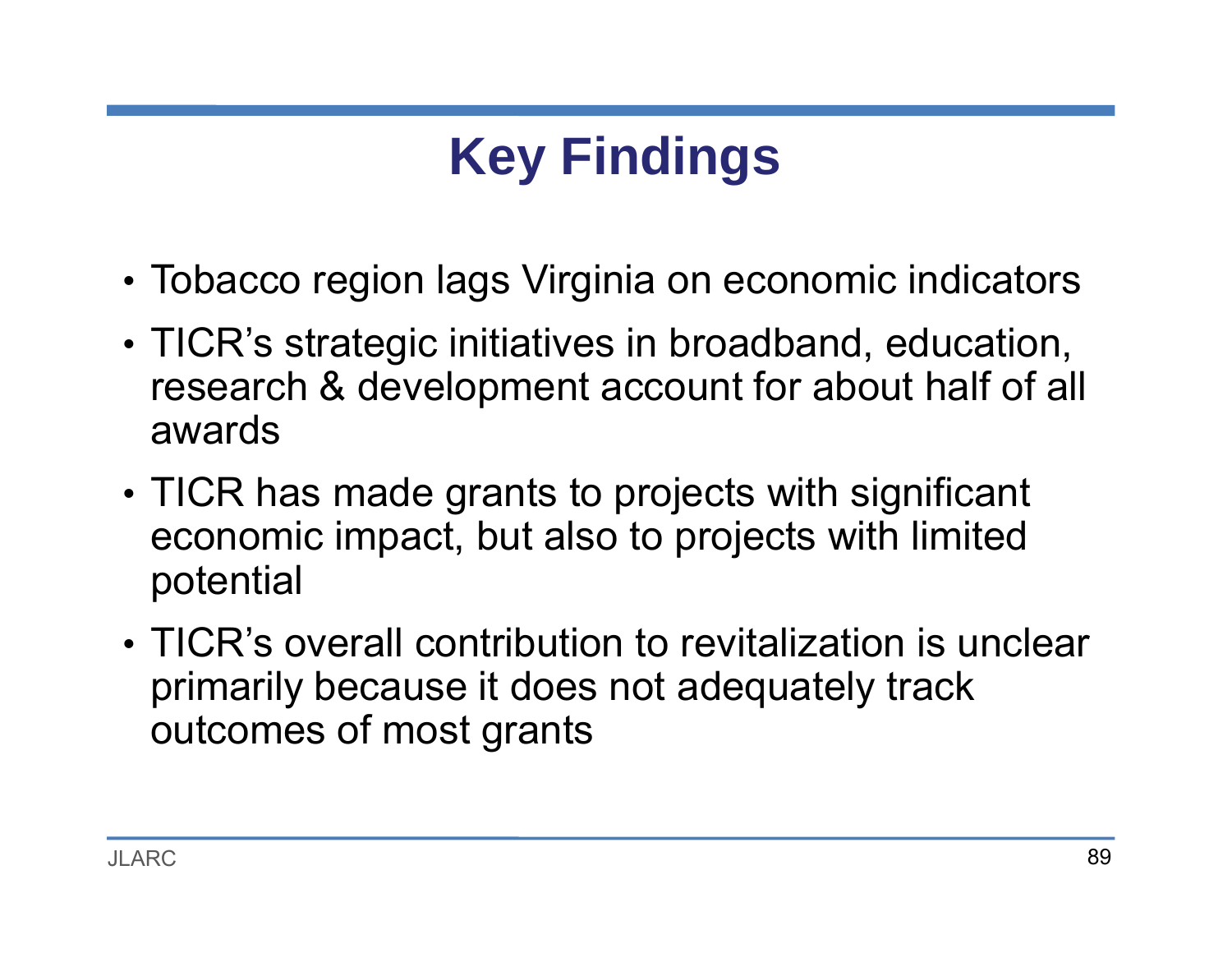# **Key Findings**

- • A more effective governance model would include relevant expertise on a smaller commission
- • Changes to awards process would strengthen TICR's strategic role
- • Most staff resources are spent reviewing applications and processing reimbursement requests; improvements to performance monitoring are needed